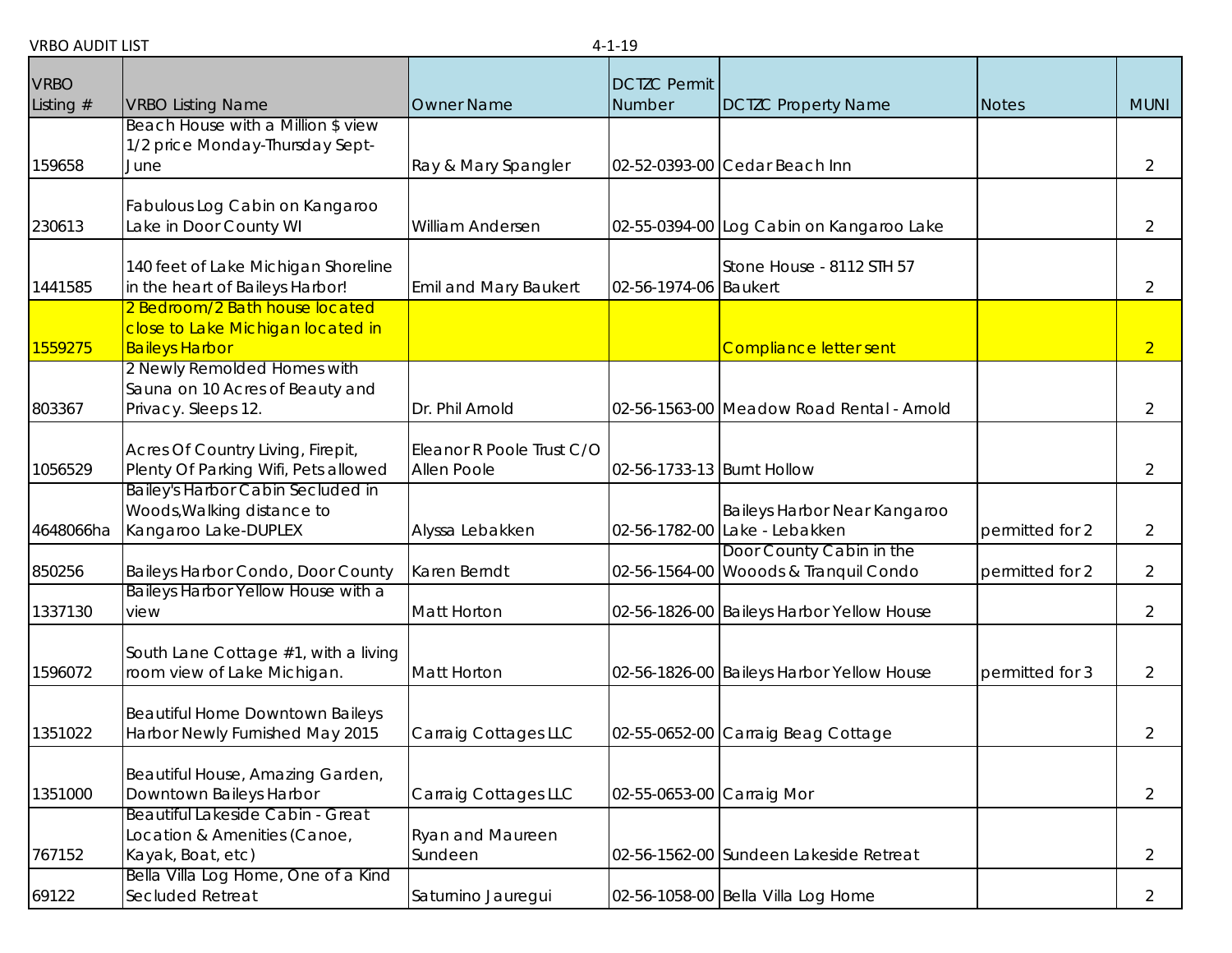| <b>VRBO</b> |                                                  |                                                                                  | <b>DCTZC Permit</b>         |                                                                |                    |                |
|-------------|--------------------------------------------------|----------------------------------------------------------------------------------|-----------------------------|----------------------------------------------------------------|--------------------|----------------|
| Listing $#$ | <b>VRBO Listing Name</b>                         | <b>Owner Name</b>                                                                | <b>Number</b>               | <b>DCTZC Property Name</b>                                     | <b>Notes</b>       | <b>MUNI</b>    |
|             | Century Old Door County in-Town                  |                                                                                  |                             |                                                                |                    |                |
| 294539      | Farmhouse with Shore Access                      | Joan Holliday                                                                    |                             | 02-56-0542-00 Orchard House                                    |                    | $\overline{2}$ |
|             | Charming 100yr. log home with                    |                                                                                  |                             | Sunset Shores Resort - Kangaroo                                |                    |                |
| 510375      | upscale modern conveniences.                     | <b>David Hass</b>                                                                | 02-56-1953-00 Kabin Unit #6 |                                                                |                    | $\overline{2}$ |
| 663478      | Cozy waterfront living at bargain<br>price!      | <b>Sunset Shores Resort</b><br>Condo Assoc                                       |                             | 02-56-1952-00 Sunset Shores Resort - Tiger Lily                | permitted for five | $\overline{2}$ |
|             | Cute two bedroom Cabin in the                    |                                                                                  |                             |                                                                |                    |                |
| 421057      | Woods                                            | Steve and Sarah Bell                                                             |                             | 02-56-1223-13 Door County Harbor House                         |                    | $\overline{2}$ |
|             | Daisy Cottage is a quintessential                |                                                                                  |                             |                                                                |                    |                |
|             | Door County two-bedroom lakefront                |                                                                                  |                             |                                                                |                    |                |
| 1360726     | cottage<br>Door County Baileys Harbor Large      | Stephen & Michelle Hoke 02-56-1915-06 Daisy Cottage                              |                             | <b>Baileys Large Home for Families -</b>                       |                    | $\overline{2}$ |
| 1436478     | Home for Families and Groups                     | Pelican Bay LLC                                                                  | 02-56-2016-00 Nguyen        |                                                                |                    | $\overline{2}$ |
|             | Door County Cabin in the Woods,                  |                                                                                  |                             | Door County Cabin in the                                       |                    |                |
| 824979      | <b>Baileys Harbor</b>                            | Karen Berndt                                                                     |                             | 02-56-1564-00 Wooods & Tranquil Condo                          | permitted for 2    | $\overline{2}$ |
| 1479408     | Door County Dreamin                              | Kate & Robert Lindsley                                                           |                             | 02-56-1960-00 Door County Dreaming                             |                    | $\overline{2}$ |
|             | Enjoy the Quiet Die of the Door                  |                                                                                  |                             |                                                                |                    |                |
|             | County Peninsula, 165' of Lake                   |                                                                                  |                             |                                                                |                    |                |
| 661048      | Michigan Shore                                   | Janet Batzli                                                                     |                             | 02-55-0557-00 The Haven on North Bay                           |                    | $\overline{2}$ |
|             | Executive vacation home on                       |                                                                                  |                             | Tretinyak - Blue on Roo-7571                                   |                    |                |
| 1046385     | Kangaroo Lake<br>Fabulous New Two Bed, Two Bath  | Anne Tretinyak                                                                   |                             | 02-56-1829-00 South Kangaroo Lake Drive                        |                    | $\overline{2}$ |
| 1351028     | Cottage On Kangaroo Lake                         | Carraig Cottages LLC                                                             |                             | 02-56-1052-00 Carraigeen Cottage                               |                    | $\overline{2}$ |
|             | Kangaroo lake water frontage                     |                                                                                  |                             |                                                                |                    |                |
| 1270494     | opening June 2018                                | Michael Servais                                                                  |                             | 02-56-1893-00 Island View Lake House                           |                    | 2              |
|             | Lagom Lodge, a lovely three-                     |                                                                                  |                             |                                                                |                    |                |
|             | bedroom chalet style home that sits              |                                                                                  |                             |                                                                |                    |                |
| 1360725     | on the lakefront                                 | Stephen & Michelle Hoke 02-56-1914-06 Lagom Lodge<br><b>Sunset Shores Resort</b> |                             | Sunset Shores Resort - Chalet Unit                             |                    | $\overline{2}$ |
| 93251       | Lake Living at its best                          | Condo Assn                                                                       | 02-56-1950-00 #3            |                                                                |                    | 2              |
|             |                                                  |                                                                                  |                             |                                                                |                    |                |
|             | Lakefront home in Baileys Harbor                 | Bues Point Road, LLC -                                                           |                             |                                                                |                    |                |
| 1188298     | near Cana Lighthouse                             |                                                                                  |                             | William McAleer, Member 02-56-1803-00 Bues Point Road- McAleer |                    | $\overline{2}$ |
|             | Lake-house With The Best View Of                 |                                                                                  |                             |                                                                |                    |                |
| 1190668     | Cana Island And It's Lighthouse You<br>Can Find! | Stephen Clemnti Jr.                                                              |                             | 02-56-1820-00 Boreal Beach House                               | permitted for 2    | 2              |
|             |                                                  |                                                                                  |                             |                                                                |                    |                |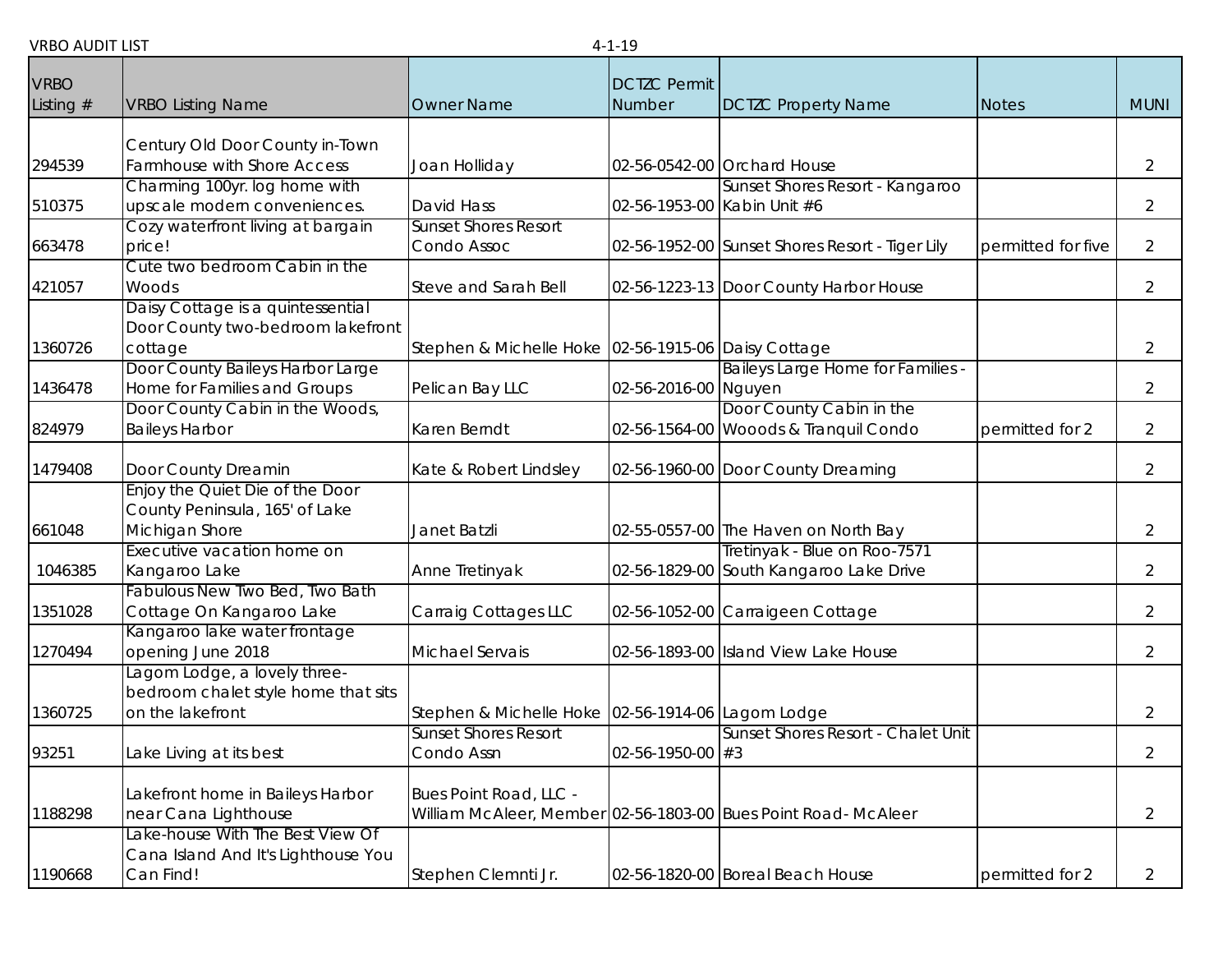| <b>VRBO</b> |                                        |                             | <b>DCTZC Permit</b>     |                                              |                   |                |
|-------------|----------------------------------------|-----------------------------|-------------------------|----------------------------------------------|-------------------|----------------|
| Listing $#$ | <b>VRBO Listing Name</b>               | <b>Owner Name</b>           | Number                  | <b>DCTZC Property Name</b>                   | <b>Notes</b>      | <b>MUNI</b>    |
|             | Wild Cedars - Cana Island - Lake       |                             |                         |                                              |                   |                |
| 1563963     | Michigan - Distinctive New Home        | Stephen Clemnti Jr.         |                         | 02-56-1820-00 Boreal Beach House             | permitted for 2   | $\overline{2}$ |
|             | akeview Cottage in Downtown            |                             |                         |                                              |                   |                |
| 4924765ha   | <b>Baileys Harbor</b>                  | Pamela Schmitz              |                         | 02-56-1876-00 Baileys Harbor Beach House     |                   | $\overline{2}$ |
|             | arge Beautiful 6 bedroom home          |                             |                         |                                              |                   |                |
|             | right on the lake sleeps 30 in Baileys | Cana Cove LLC - Kevin       |                         |                                              |                   |                |
| 1368115     | Harbor, WI                             | Kleinert                    | 02-56-1694-00 Cana Cove |                                              |                   | $\overline{2}$ |
|             |                                        | William and Heather         |                         |                                              |                   |                |
| 723507      | Large Home on Kangaroo Lake            | Andersen                    |                         | 02-56-1543-06 Kangaroo Lake Retreat          |                   | $\overline{2}$ |
|             |                                        |                             |                         | Lakeside Cottage Sunset Shores               |                   |                |
| 82233       | Million Dollar View, Affordable Price  | <b>Judy Stang</b>           | 02-56-1949-00 Resort    |                                              |                   | $\overline{2}$ |
|             | NEW! Baileys Harbor Studio on Lake     |                             |                         |                                              |                   |                |
| 4840107ha   | Michigan!                              | James Dillenburg            |                         | 02-56-1257-00 Shalom Stone                   |                   | $\overline{2}$ |
|             | Newly remodeled, 2 Acres W/200'        |                             |                         |                                              |                   |                |
|             | Private Waterfront, Huge Deck, 5 Star  |                             |                         |                                              |                   |                |
| 467927      | Rating                                 | Chris Warecki               |                         | 02-56-1312-00 All Creatures Lane - Warecki   | permitted for 3   | $\overline{2}$ |
|             | Newly renovated with over 250 feet     |                             |                         | Secluded Waterfront Home on                  |                   |                |
| 1357038     | of Shoreline!                          | Eva McKee                   | 02-56-1850-06 North Bay |                                              |                   | $\overline{2}$ |
|             |                                        |                             |                         |                                              |                   |                |
|             | North Unit Cabin Bailey's Harbor Door  |                             |                         | Baileys Harbor Near Kangaroo                 |                   |                |
| 4706534ha   | County Near Kangaroo Lake              | Alyssa Lebakken             |                         | 02-56-1782-00 Lake - Lebakken                | permitted for 2   | $\overline{2}$ |
| 460436      | Peace in the Pines                     | Ricardo M Ochoa             |                         | 02-56-1297-00 Peace in the Pines             |                   | $\overline{2}$ |
|             |                                        | <b>Sunset Shores Resort</b> |                         |                                              |                   |                |
| 160403      | Peak Season Weeks Still Available      | Condo Assn                  |                         | 02-56-1951-00 Sunset Shores Resort Sunflower |                   | $\overline{2}$ |
|             | Perfect-Get-Away! Wooded and           |                             |                         |                                              |                   |                |
| 582941      | close to lake                          | Kathleen Nelson             |                         | 02-56-1556-00 Perfect-Get-Away Nelson        |                   | $\overline{2}$ |
|             | Private Cottages situated on a rock    |                             |                         |                                              |                   |                |
|             | bluff located in downtown baileys      |                             |                         |                                              |                   |                |
| 633251      | harbor                                 | Jessica and John Dennis     |                         | 02-55-1415-00 Baileys Harbor on the Rocks    | Permitted for two | $\overline{2}$ |
|             | Private Cottages situated on a rock    |                             |                         |                                              |                   |                |
|             | bluff located in downtown baileys      |                             |                         |                                              |                   |                |
| 634804      | harbor                                 | Jessica and John Dennis     |                         | 02-55-1415-00 Baileys Harbor on the Rocks    | Permitted for two | $\overline{2}$ |
|             |                                        |                             |                         |                                              |                   |                |
| 220857      | Private Peninsula                      | Dennis & Jeff Hickey        |                         | 02-56-0200-06 Heggland House                 |                   | $\overline{2}$ |
| 854909      | Private Water front estate!            | Cole Family LLC             |                         | 02-56-1607-06 Schook Shack                   |                   | $\overline{2}$ |
|             |                                        |                             |                         |                                              |                   |                |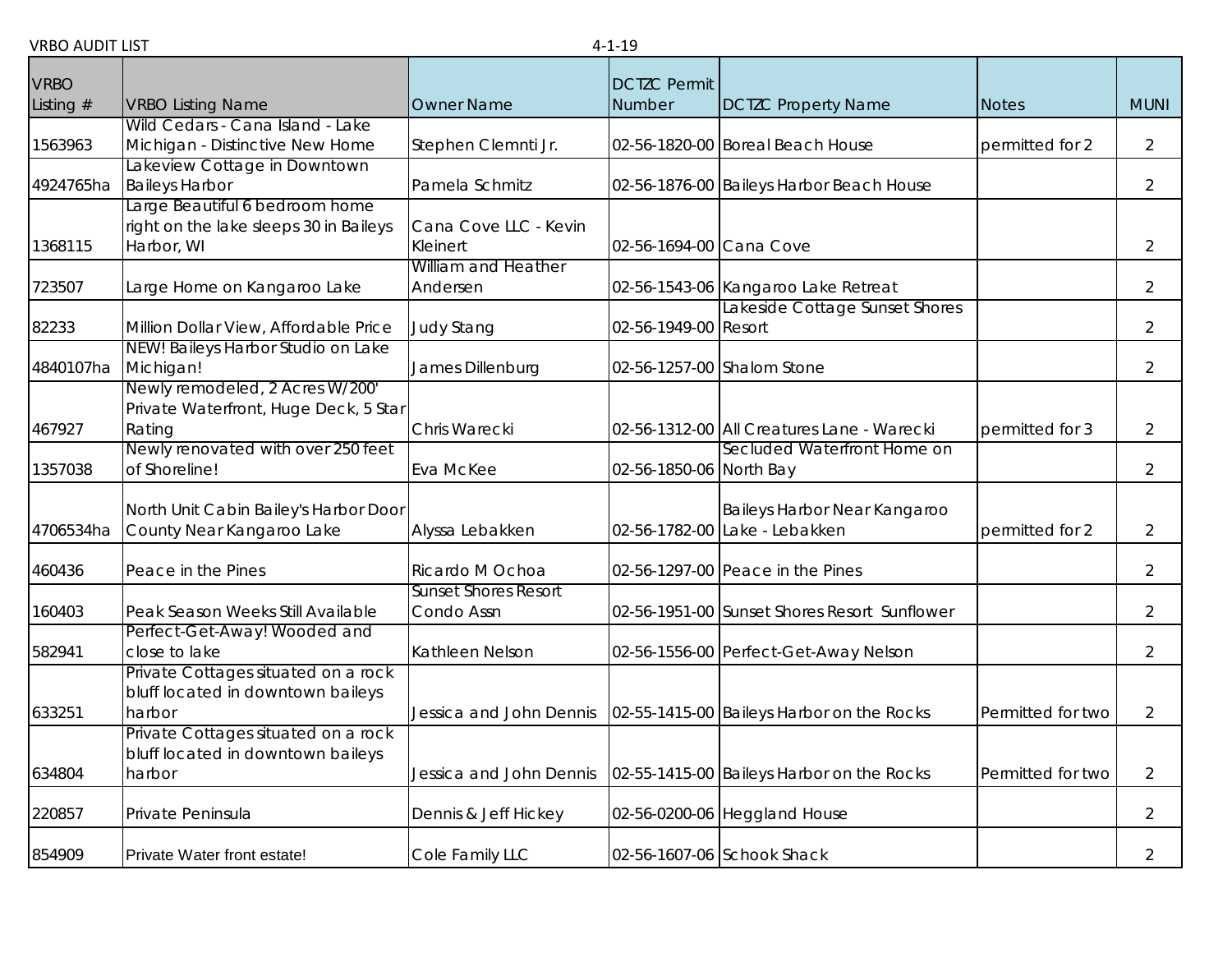| ו טוויו וער שטח            |                                                                                                |                                             | - 1 10                        |                                            |                  |                |
|----------------------------|------------------------------------------------------------------------------------------------|---------------------------------------------|-------------------------------|--------------------------------------------|------------------|----------------|
| <b>VRBO</b><br>Listing $#$ | <b>VRBO Listing Name</b>                                                                       | <b>Owner Name</b>                           | <b>DCTZC Permit</b><br>Number | <b>DCTZC Property Name</b>                 | <b>Notes</b>     | <b>MUNI</b>    |
| 1077847                    | Quintessential Door County cottage<br>just steps from the water!                               | Jeffrey & Tamara Wiswell                    |                               | 02-56-1696-06 Kangaroo Lake Road Cottage   |                  | 2              |
| 221452                     | Get away at this Quaint Cottage<br>Tucked Behind Beautiful Fern Bed                            | East Shorewood Cottage<br>Homeowners Assoc. |                               | 02-55-0130-00 East Shorewood Cottages      | permitted for 10 | $\overline{2}$ |
| 221522                     | Your Family will Love the Beautiful<br>ake View at This Comfortable<br>Cottage                 | East Shorewood Cottage<br>Homeowners Assoc. |                               | 02-55-0130-00 East Shorewood Cottages      | permitted for 10 | 2              |
| 221526                     | Enjoy the Quaint Lakefront Cottage                                                             | East Shorewood Cottage<br>Homeowners Assoc. |                               | 02-55-0130-00 East Shorewood Cottages      | permitted for 10 | $\overline{2}$ |
| 221528                     | Watch the Amazing Door County<br>Sunsets from Hickoy's Porch                                   | East Shorewood Cottage<br>Homeowners Assoc. |                               | 02-55-0130-00 East Shorewood Cottages      | permitted for 10 | 2              |
| 221533                     | Comfort and Beauty tucked<br>between the Trees                                                 | East Shorewood Cottage<br>Homeowners Assoc. |                               | 02-55-0130-00 East Shorewood Cottages      | permitted for 10 | 2              |
| 221540                     | Enjoy the True Get-Away at<br>Evergreen                                                        | East Shorewood Cottage<br>Homeowners Assoc. |                               | 02-55-0130-00 East Shorewood Cottages      | permitted for 10 | 2              |
| 221542                     | Get Away from it all at this Rustic and East Shorewood Cottage<br>Romantic Cottage             | Homeowners Assoc.                           |                               | 02-55-0130-00 East Shorewood Cottages      | permitted for 10 | 2              |
| 221546                     | Spring, Summer or Fall, Great Place<br>to Get Away from it All                                 | East Shorewood Cottage<br>Homeowners Assoc. |                               | 02-55-0130-00 East Shorewood Cottages      | permitted for 10 | 2              |
| 219987                     | Stay at this cozy cottage perfect for<br>couples!                                              | East Shorewood Cottage<br>Homeowners Assoc. |                               | 02-55-0130-00 East Shorewood Cottages      | permitted for 10 | 2              |
| 699521                     | Remodeled, 250' waterfrontm 6<br>wooded acres, huge deck with view<br>of Cana Island           | Chris Warecki                               |                               | 02-56-1312-00 All Creatures Lane - Warecki | permitted for 3  | $\overline{2}$ |
| 1279183                    | Sand, Sand, and More Sand on Lake<br>Michigan!                                                 | Alexandra Pape                              |                               | 02-56-1903-00 Lyons Woods                  |                  | $\overline{2}$ |
| 1209428                    | Stone Cottage, Nestled In The<br>Woods in Door County - Call for rates William & Lesley O'Kane | Dennis & Tamara Zee/                        |                               | 02-56-1824-00 Stone Cottage                |                  | 2              |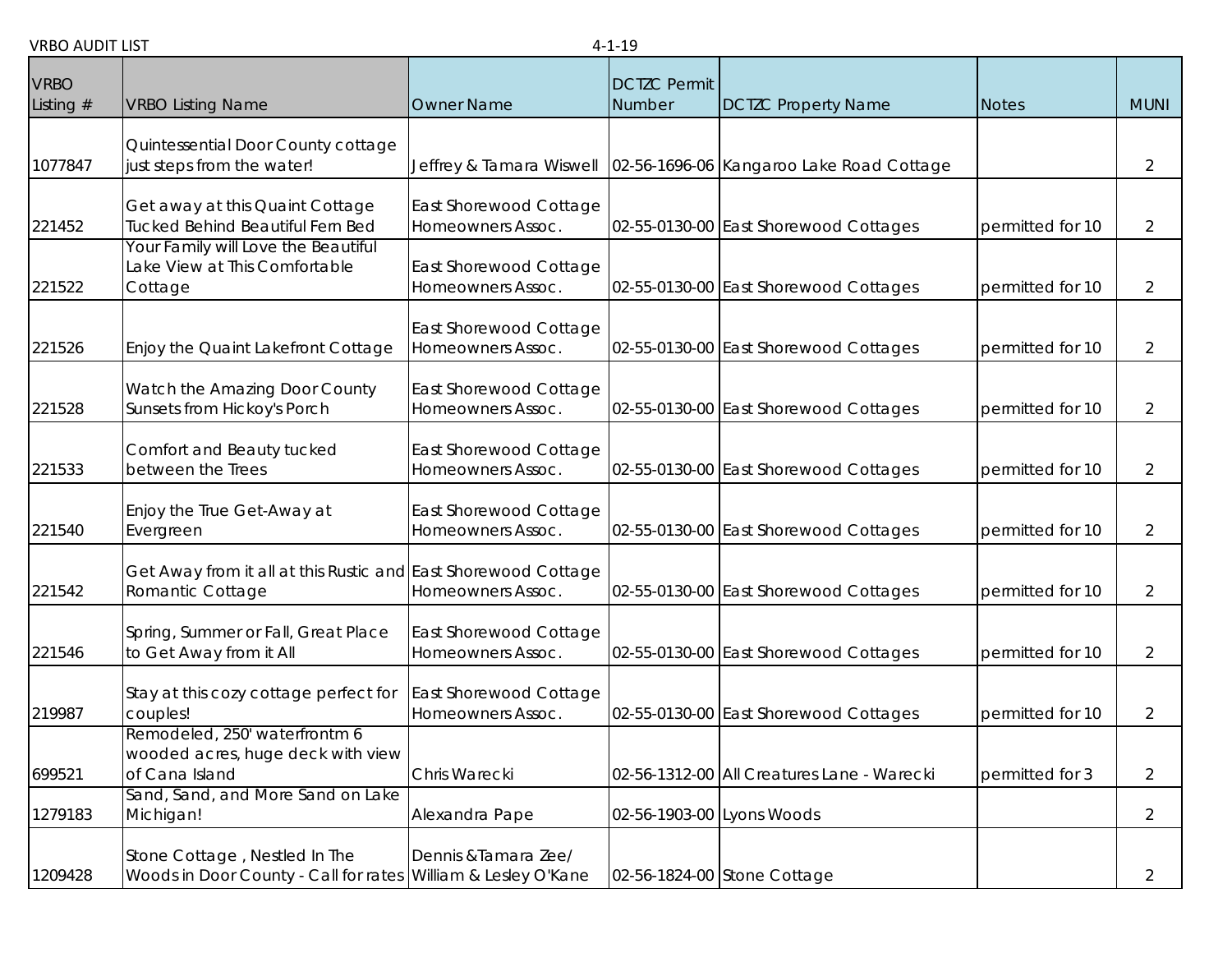| <b>VRBO</b> |                                                                                      |                            | <b>DCTZC Permit</b>     |                                                |                |                |
|-------------|--------------------------------------------------------------------------------------|----------------------------|-------------------------|------------------------------------------------|----------------|----------------|
| Listing $#$ | <b>VRBO Listing Name</b>                                                             | <b>Owner Name</b>          | Number                  | <b>DCTZC Property Name</b>                     | <b>Notes</b>   | <b>MUNI</b>    |
|             | Stone Ridge on 4.2 Wooded                                                            |                            |                         |                                                |                |                |
|             | Acres/Firepit, 4 Bedrooms, 2.5 Baths,                                                |                            |                         |                                                |                |                |
| 791464      | Sleeps 14 & Pets                                                                     | Stone Ridge                | 02-56-0272-13 Mel Fogel |                                                |                | $\overline{2}$ |
|             |                                                                                      | <b>Tom and Michele</b>     |                         |                                                |                |                |
| 1435263     | The Oaks at Baileys Bluff                                                            | Schaefer                   |                         | 02-56-1983-00 Oaks at Baileys Bluff - Schaefer |                | $\overline{2}$ |
|             | THIS TREE HOUSE IS A PERFECT                                                         | Martha and Michael         |                         |                                                |                |                |
| 1248135     | <b>COUPLES GETAWAY</b>                                                               | <b>Schulkins</b>           |                         | 02-56-1835-00 The Treehouse - Schulkins        |                | $\overline{2}$ |
|             | Three Bedroom Lake House with Boat Family Style Contractor                           | LLC                        |                         |                                                |                | $\overline{2}$ |
| 418647      | <b>Dock</b><br>Waterfront 2-Story Log Cottage,                                       |                            |                         | 02-56-0339-06 Our Place on Kangaroo Lake       |                |                |
| 400026      | Decks, Beach, Canoe & Firepit                                                        | Donna & Peter Steffen      |                         | 02-56-0899-00 Steffan Log House                |                | $\overline{2}$ |
|             | Waterfront Log Cabin with Boat                                                       |                            |                         |                                                |                |                |
| 221358      | House and Pier                                                                       | Natalie & Terry McAllister |                         | 02-56-0885-06 Rocky Bottom Ledge               |                | $\overline{2}$ |
|             |                                                                                      |                            |                         |                                                | Part of Sunset |                |
| 309037      | Water's Edge Cottage                                                                 | <b>Tim Hodkiewicz</b>      |                         | 02-55-0497-00 Water's Edge Cottage             | <b>Shores</b>  | $\overline{2}$ |
|             | Wildwood Beach House Has A Large                                                     |                            |                         |                                                |                |                |
|             | Private Sandy Beach On The Shore                                                     |                            |                         |                                                |                |                |
| 882335      | Of Lake Michig                                                                       | Laura Thometz              |                         | 02-56-1640-06 Wildwood Beach Home              |                | $\overline{2}$ |
|             |                                                                                      |                            |                         |                                                |                |                |
| 1102901     | You Won't Want To Leave -- +                                                         | Deb Homan                  |                         | 02-56-1468-00 Merlin's Lake House - Homan      |                | $\overline{2}$ |
|             | Beautiful Lakefront Home in Southern                                                 |                            |                         |                                                |                |                |
| 343303      | Door County                                                                          | Robert & Mary O'Neil       |                         | 06-56-1147-00 O'Neil - 290 Clar Lin            |                | 6              |
|             | Clay Banks Retreat a Beautiful Quiet                                                 |                            |                         |                                                |                |                |
| 271777      | Home on Lake Michigan                                                                | Dean & Corrine Zajac       |                         | 06-56-1002-00 Clay Banks Retreat               |                | 6              |
|             |                                                                                      | Door County Clay Banks     |                         |                                                |                |                |
| 1244408     | Door County Retreat                                                                  | Retreat                    |                         | 06-56-1866-00 Darelynn M Louscher              |                | 6              |
|             |                                                                                      |                            |                         |                                                |                |                |
| 754723      | Enjoy your own secluded beach                                                        | Mark Ciepluch              |                         | 06-56-0901-00 White Sands Hideaway             |                | 6              |
|             |                                                                                      |                            |                         |                                                |                |                |
| 1206658     | 2 Bedroom, 1 Bath Home Away From Jonathon Pesek - Pesek<br>Home - Overlooks the lake | Realty                     |                         | 08-53-1856-00 Landmark Resort - Pesek          |                |                |
|             |                                                                                      |                            |                         |                                                |                | 8              |
| 1400614     | <b>Bay View Bungalow</b>                                                             | Dean Hellwing              |                         | 08-53-1984-00 Landmark Bay View Bungalow       |                | 8              |
|             |                                                                                      |                            |                         |                                                |                |                |
| 1457421     | Bay View Escape In Door County                                                       | Zanky Properties LLC       |                         | 08-53-2007-00 Ladmark Zanky                    |                | 8              |
|             | <b>Breathtaking Water View Condo -</b>                                               |                            |                         |                                                |                |                |
| 751221      | <b>Almost Everything New!</b>                                                        | Michael & Leigh Dicks      |                         | 08-53-1554-00 Landmark Dick's Rental           |                | 8              |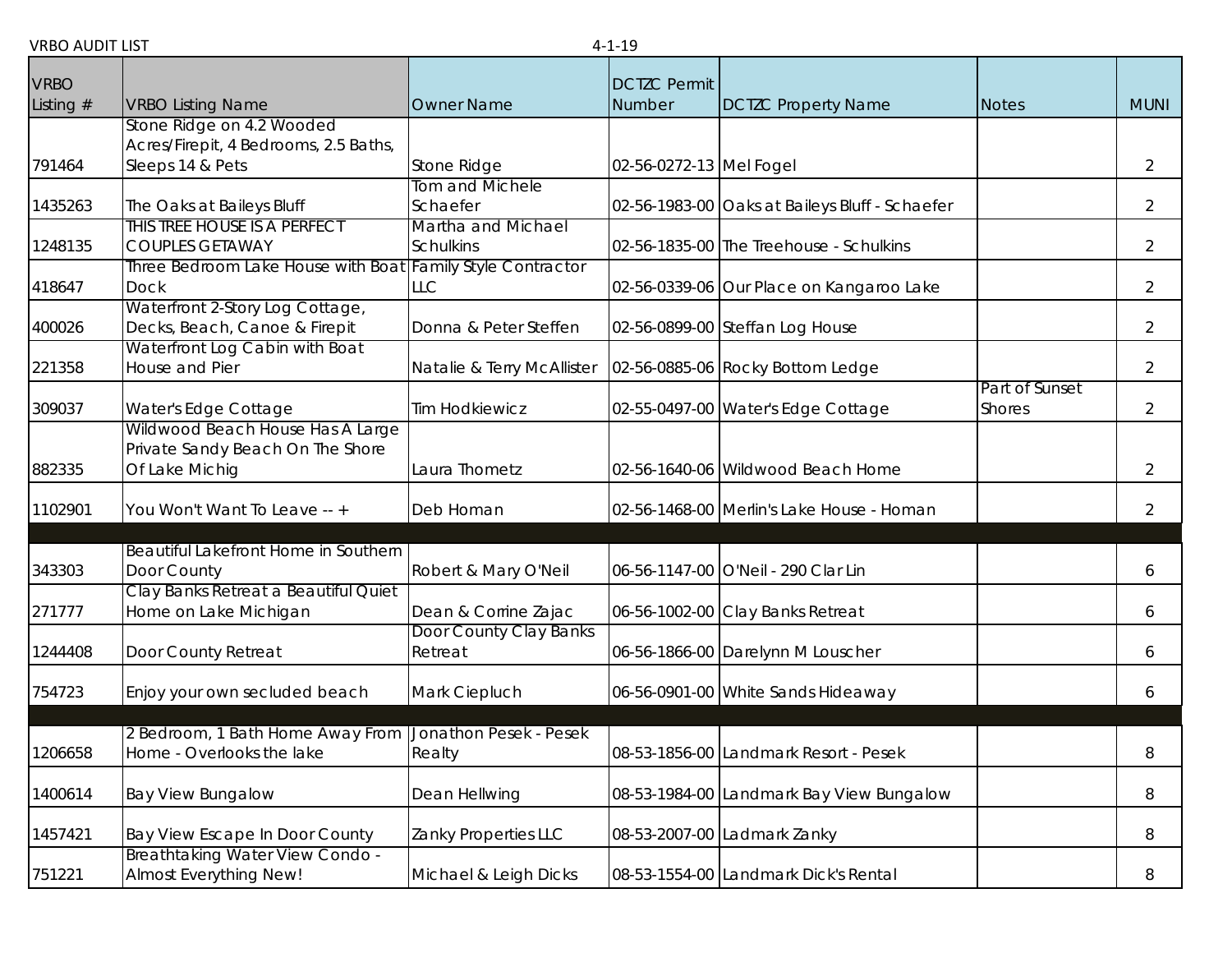|             |                                         |                                   | .                      |                                            |                 |             |
|-------------|-----------------------------------------|-----------------------------------|------------------------|--------------------------------------------|-----------------|-------------|
| <b>VRBO</b> |                                         |                                   | <b>DCTZC Permit</b>    |                                            |                 |             |
| Listing $#$ | <b>VRBO Listing Name</b>                | <b>Owner Name</b>                 | Number                 | <b>DCTZC Property Name</b>                 | <b>Notes</b>    | <b>MUNI</b> |
|             | Gorgeous water view condo               |                                   |                        |                                            |                 |             |
| 1065393     | overlooking Green Bay                   | Matt Pidgeon                      |                        | 08-53-1754-00 Landmark Pidgeon             |                 | 8           |
|             |                                         |                                   |                        | Landmark - Rudy - Units 1303,              |                 |             |
| 423455      | Landmark 2-BR King Beds, 2-Bath         | Curtis Rudy                       |                        | 08-53-1346-00 4218 and 2332                | permitted for 2 | 8           |
|             | andmark Resort - 2 Bedroom, 1           |                                   |                        |                                            |                 |             |
|             | Bath, Wood View - NEWLY AND FULLY       |                                   |                        | Landmark Rudy - units 1303, 4218           |                 |             |
| 3686164ha   | REMODELED!!!                            | Curt Rudy                         | 08-53-1346-00 & 2332   |                                            | permitted for 2 | 8           |
|             | Landmark Resort, 2 bedroom, 1 bath      |                                   |                        |                                            |                 |             |
| 7083628ha   | sleeps 6. Lowest rates.                 | Harry & Sharon Achino             |                        | 08-53-1140-00 Achino - Landmark            |                 | 8           |
|             |                                         |                                   |                        |                                            |                 |             |
|             | Leaf House Door County, your home       |                                   |                        |                                            |                 |             |
| 1000413     | at a beautiful Egg Harbor resort        | Sean and Cami Wright              |                        | 08-53-1699-00 Landmark Resort - Leaf House |                 | 8           |
|             | <b>Magnificent Water View Condo-</b>    |                                   |                        |                                            |                 |             |
| 843029      | Completely Remodeled!                   | Jeffrey Petsinger                 |                        | 08-53-1617-00 Landmark Resort - Petsinger  |                 | 8           |
|             | Modern, newly updated condo in          | David and Carrie                  |                        | Landmark Resort - #3202-                   |                 |             |
| 1183567     | scenic Egg Harbor! Heart of Door        | Counihan                          | 08-53-1783-00 Counihan |                                            |                 | 8           |
|             | County                                  |                                   |                        | Landmark Resort - Nomad                    |                 |             |
| 7521534ha   | Light & Bright Bay View Retreat         | Nomad Ventures LLC                |                        | 08-53-1990-00 Ventures LLC - #1110         |                 | 8           |
| 1452844     | Condo in Egg Harbor, WI                 | Tod & Kathleen Kerscher           |                        | 08-53-2013-00 Landmark Resort - Kerscher   |                 | 8           |
|             | OFFSEASON special Nov to mid-May        |                                   |                        |                                            |                 |             |
| 809045      | book 2 get 1; book 3 get 2.             | Landmark Resort- Callen           |                        | 08-53-1623-00 John and Sue Callen          |                 | 8           |
|             | Quaint Door County Haven at The         |                                   |                        |                                            |                 |             |
|             | andmark Resort (Family-friendly         |                                   |                        | Quaint Door County Haven-                  |                 |             |
| 1281266     | Condo)                                  | Mark Lorenzo                      |                        | 08-53-1832-00 Landmark Lorenzo             |                 | 8           |
|             |                                         |                                   |                        |                                            |                 |             |
|             | Stunning waterview condo at the         |                                   |                        |                                            |                 |             |
| 513963      | Landmark Resort in Egg Harbor           | <b>Curtis &amp; Carrie Downes</b> |                        | 08-53-1344-00 Landmark Downes #2207        |                 | 8           |
|             | <b>TASTEFULLY RENOVATED 2 BEDROOM</b>   |                                   |                        |                                            |                 |             |
| 1010162     | <b>WATERVIEW CONDO!</b>                 | Penny Albers                      |                        | 08-53-1735-00 Landmark Resort - Albers     | 1010074         | 8           |
|             | Treat yourself staying at this romantic |                                   |                        |                                            |                 |             |
| 1372707     | retreat!                                | Natalia Luque                     |                        | 08-53-1929-00 Landmark Luque #1232         |                 | 8           |
|             | Updated 1 bedroom king, book now        |                                   |                        |                                            |                 |             |
| 476628      | for winter fun in door county           | <b>Michael Kostiuk</b>            |                        | 08-53-0676-00 Landmark Resort -MJK Rentals |                 | 8           |
|             | Winter Getaway! Stay 2 nights, get      |                                   |                        | Landmark Resort - White - Unit             |                 |             |
| 1497704     | one free! Seas the Bay!                 | Michael White                     | 08-53-1834-07 1102     |                                            |                 | 8           |
|             | NEW! Landmark Resort Condo w/           |                                   |                        | Landmark Resort Good Faith                 |                 |             |
| 7692101ha   | Spectacular Views!                      | Good Faith Financial              | 8-53-1970-00           | Financial Unit #2324                       | Evolve          | 8           |
|             |                                         |                                   |                        |                                            |                 |             |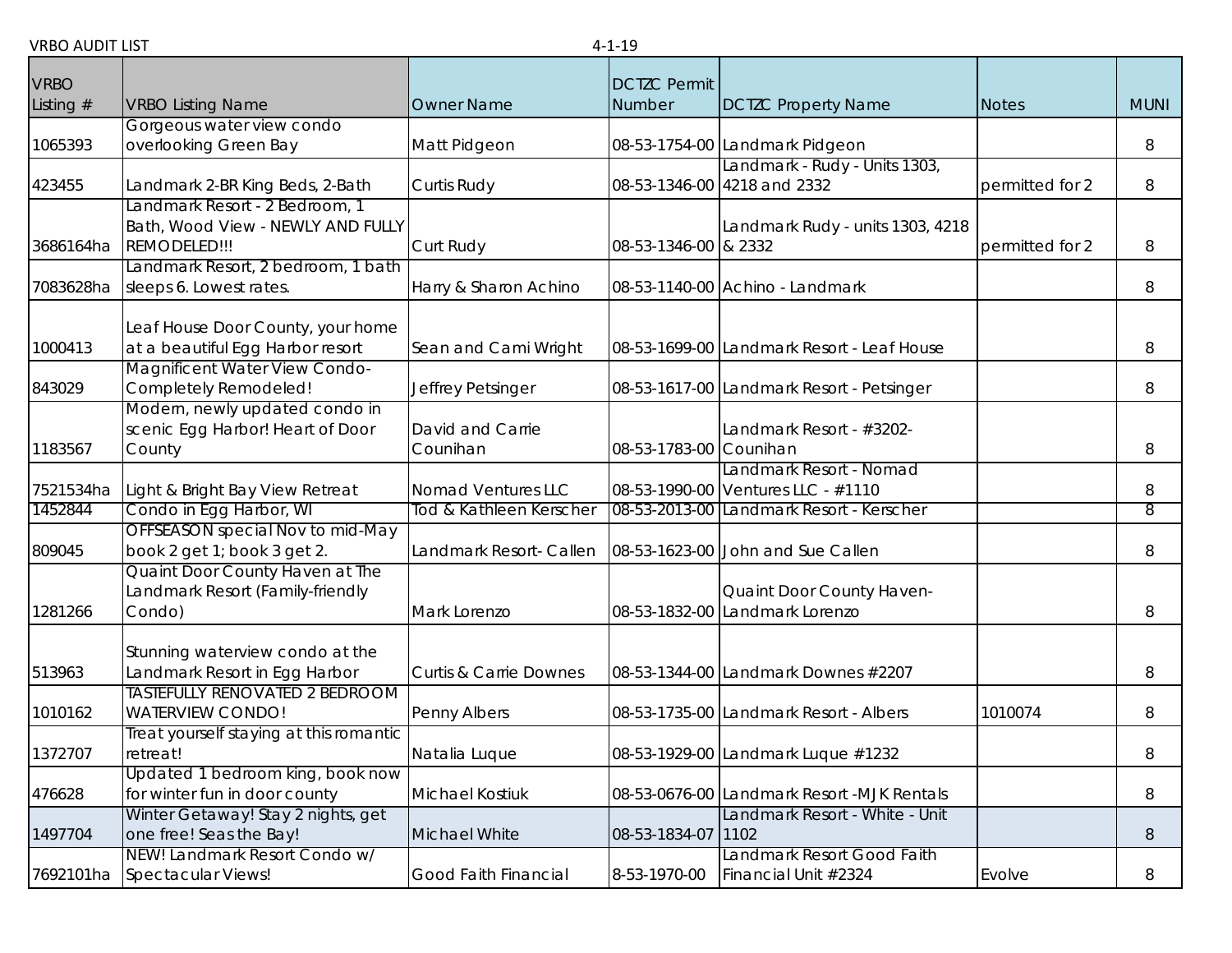| <b>VRBO</b> |                                                                                                       |                                                                    | <b>DCTZC Permit</b>        |                                                                      |              |             |
|-------------|-------------------------------------------------------------------------------------------------------|--------------------------------------------------------------------|----------------------------|----------------------------------------------------------------------|--------------|-------------|
| Listing $#$ | <b>VRBO Listing Name</b>                                                                              | <b>Owner Name</b>                                                  | Number                     | <b>DCTZC Property Name</b>                                           | <b>Notes</b> | <b>MUNI</b> |
| 1497708     | <b>WINTER SPECIAL -Book Sand Castle</b><br>for 2 nights get one night Free!                           | Will A Pflum                                                       | 08-53-1684-07              | Landmark Resort Unit #4213<br>Pflum                                  |              | 8           |
| 1212725     | Wonderful place to relax for your<br>family in the heart of Door County                               | Ditched LLC -Izabela<br><b>Ditchen Sims</b>                        |                            | 08-53-1822-00 LandmarkDitched                                        |              | 8           |
| 288910      | Vacation in Door County, Wisconsin -<br>Cape Cod of the Midwest                                       | Landmark Carson                                                    | 08-53-0945-00 Fred Carson  |                                                                      |              | 8           |
| 1507889     | 5 bedroom waterfront home with<br>stunning views!                                                     | Aymee and David Balison<br><b>Balison Joint Revocable</b><br>Trust |                            | 08-56-2034-06 White Cliff Landing                                    |              | 8           |
| 822530      | A newly renovated cottage on the<br>green bay waters                                                  | Daniel & Wanda Kupsco                                              |                            | 08-56-1566-06 Sunset Sanctuary                                       |              | 8           |
| 375676      | Amazing views from peaceful home<br>overlooking green bay close to<br>beach                           | Tim & Mary Kelley                                                  | 08-56-0305-00 Kelley House |                                                                      |              | 8           |
| 403451      | Bayside Log Home Waterfront, WiFi, 3<br>bedrooms, Direct TV, Fire Pit                                 | Laurel Key                                                         |                            | 08-56-1037-13 Bayside Log Home                                       |              | 8           |
| 1518746     | <b>BRAND NEW CUSTOM BUILT HOME -</b><br><b>Egg Harbor Retreat</b>                                     | John and Susie Plumb                                               |                            | 08-56-1895-00 Secret Meadow                                          |              | 8           |
| 1024755     | Contemporary 3 Bed 2.5 Bath Hand-<br>Hewn Log Cabin in Wooded Setting<br>of Egg Harbor                | Patrick and Shari Hayes                                            |                            | 08-56-1711-00 Hazy Hideaway                                          |              | 8           |
| 224851      | Cottage on the Bay - Waterfront,<br>100' Beach, 50ft pier, Sunsets,<br>Secluded, Wi-Fi                | Cottage on the Bay<br>Bernardi                                     |                            | Elizabeth & Mario<br>08-56-0841-00 Bernardi/Bernardi Enterprises LLC |              | 8           |
| 1276892     | Diamond in the Wooods                                                                                 | Elaine DeMarb                                                      | 08-56-1860-00              | Diamond in the Woods                                                 |              | 8           |
| 677495      | Door County Egg Harbor Private<br>waterfront beautiful sunsets, sleeps 6                              | Ricky & Susan Kwaterski                                            |                            | 08-56-0806-13 Ski Shore Retreat                                      |              | 8           |
| 1214889     | Door County Log Cabin - Egg Harbor Blue Chair Capital, Mike<br>on 40 Acres; July 4th week still open! | and Becky Boyer                                                    |                            | 08-56-1821-00 Boyer Log Home                                         |              | 8           |
| 7080871ha   | Gray Gull Cottage-Waterfront Home Monument Point Lane LLP 08-55-0797-00 Grey Gull                     |                                                                    |                            |                                                                      |              | 8           |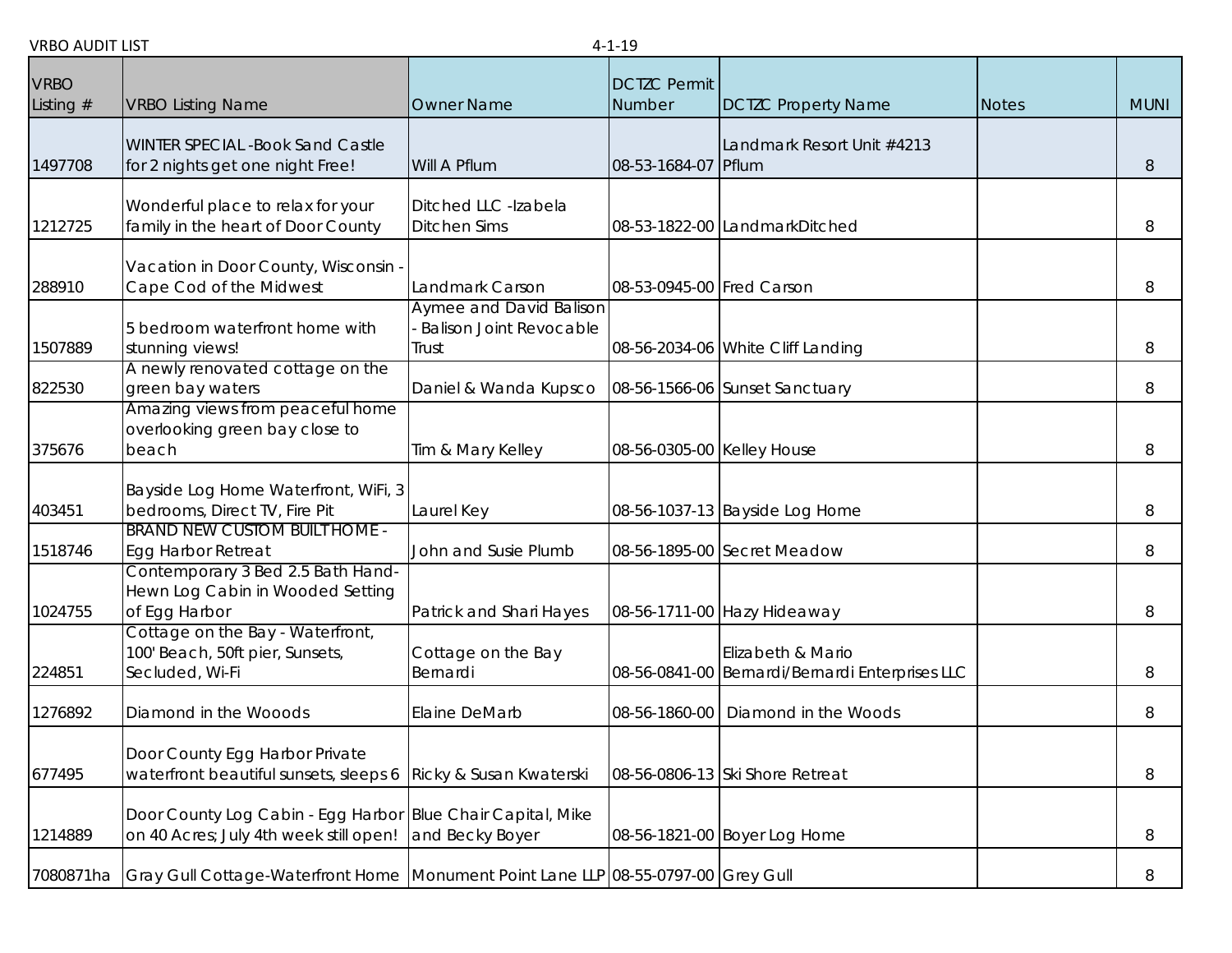| <b>VRBO</b> |                                                                                                                                     |                                                                             | <b>DCTZC Permit</b>         |                                            |              |             |
|-------------|-------------------------------------------------------------------------------------------------------------------------------------|-----------------------------------------------------------------------------|-----------------------------|--------------------------------------------|--------------|-------------|
| Listing $#$ | <b>VRBO Listing Name</b>                                                                                                            | Owner Name                                                                  | Number                      | <b>DCTZC Property Name</b>                 | <b>Notes</b> | <b>MUNI</b> |
| 1453926     | <b>JUST LISTED! Renovated Bay home</b><br>w/200 feet of waterfront - 3.3 acres.<br>Sleeps 10!                                       | <b>Kurt Schmelter</b>                                                       | 08-56-2033-00 Lulus Bayside |                                            |              | 8           |
| 404293      | Luxury Log Cabin in Egg Harbor Door<br>County                                                                                       | Susan Mullarkey                                                             |                             | 08-56-0647-00 Birch Lane Log Cabin         |              | 8           |
| 1454913     | NEW LISTING! Charming Door County<br>Cabin on the Shores of Green Bay!                                                              | Jeff Garber                                                                 | 08-56-1396-07 Stones Throw  |                                            |              | 8           |
| 1454914     | NEW LISTING! Go back in time to<br>Grandmas cottage! Quaint Door<br>County Cabin with sunset views over<br>the shores of Green Bay! | Jeff Garber                                                                 | 08-56-1395-07 Stoney Shore  |                                            |              | 8           |
| 78867       | Pet Friendly Private Cottage on 10<br>Acre Farm in Fish Creek                                                                       | Applewood Cottage<br>Property Managment LLC 08-55-0093-00 Applewood Cottage |                             |                                            |              | 8           |
| 4647662ha   | NEW! 2BR Egg Harbor House on 2<br>Acres!                                                                                            | Kerri Zergoski                                                              | 08-56-1768-00 Lodge 42      |                                            |              | 8           |
| 57138       | Panorama Waterfront Guest House<br>North of Sturgeon Bay                                                                            | Margaret Koenen                                                             |                             | 08-55-0155-00 Koenens Panorama Guest House |              | 8           |
| 655760      | Privacy In The Woods, Yet Close To<br>All The Fun!                                                                                  | <b>Butterfly House - Blosser</b>                                            |                             | 08-56-1580-00 Robert Blosser               |              | 8           |
| 1001072     | Relax In Our Nostalgic Log Home<br>(3BR/2ba)                                                                                        | Patricia Culliton                                                           |                             | 08-56-1715-00 Green Apple Lodge            |              | 8           |
| 456464      | Secluded Waterfront Cottage                                                                                                         | <b>Robert Cowles</b>                                                        |                             | 08-56-1375-00 Cherry Lodge                 |              | 8           |
| 230079      | Stunning Door County Cabin in the<br>Woods, Wi-Fi, firepit, fireplace, game<br>room                                                 | Charles Ireland                                                             |                             | 08-56-0925-00 Hidden Bear Cabin            |              | 8           |
| 1319701     | <b>SUNSETS ON THE BLUFF! NEW</b><br><b>CONSTRUCTION! WATERVIEW!</b>                                                                 | Gail Bergman                                                                |                             | 08-56-1874-00 Bluff Cottage Sunset LLC     |              | 8           |
| 1445907     | The Cabin at Shady Grove                                                                                                            | Maureen Gribble                                                             |                             | 08-56-1925-00 Shady Grove - Gribble        |              | 8           |
| 1115406     | The Gull Cottage: New Construction,<br>Waterfront Home With Private Pier                                                            | <b>Anne Neuhaus</b>                                                         | 08-56-1773-00 Gull Cottage  |                                            |              | 8           |
| 595501      | Unique Distinctive Cottage on the<br>Shores of Green Bay                                                                            | Sara Steinharted/Jon<br>Chapman                                             |                             | 08-56-1316-06 Whitestone at the Water      |              | 8           |
| 566840      | Views of Green Bay and Egg Harbor                                                                                                   | David Ohlson/ Charles<br>Chilcote                                           |                             | 08-56-0729-06 Ohlson Chateau2              |              | 8           |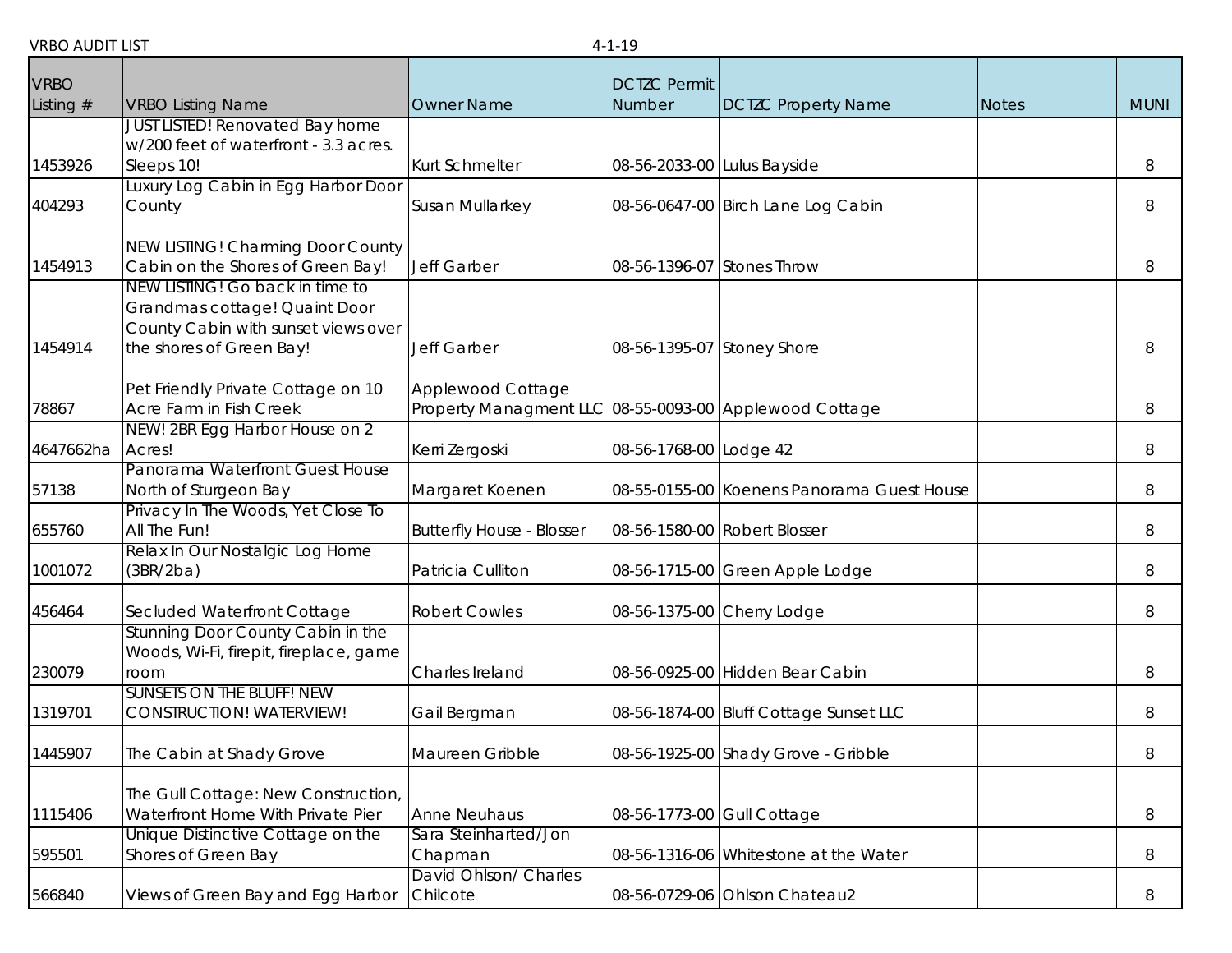| <b>VRBO</b> |                                                                         |                             | <b>DCTZC Permit</b>       |                                                  |                 |                |
|-------------|-------------------------------------------------------------------------|-----------------------------|---------------------------|--------------------------------------------------|-----------------|----------------|
| Listing $#$ | <b>VRBO Listing Name</b>                                                | <b>Owner Name</b>           | Number                    | <b>DCTZC Property Name</b>                       | <b>Notes</b>    | <b>MUNI</b>    |
| 7045122ha   | Villa Royer - Waterfront home                                           | Villa Royer                 |                           | 08-56-1029-00 Barbara-Widder Lowry               |                 | 8              |
|             | Wooded Beach Front Property that                                        |                             |                           |                                                  |                 |                |
| 456458      | sleeps 12                                                               | <b>Robert Cowles</b>        | 08-56-1376-00 The Annex   |                                                  |                 | 8              |
| 1603674     | Close To It, Far From It                                                | Lane Samuelon               |                           | 08-56-2053-00 Samuleson - 5707 Hyline Trail      |                 | $\overline{8}$ |
|             |                                                                         |                             |                           | Cousins Cottage - Your key to the                |                 |                |
| 468335      | Your key to the door                                                    | Bryan Troutman              | 08-56-1322-00 Door        |                                                  |                 | 8              |
|             |                                                                         |                             |                           |                                                  |                 |                |
|             | Newport Resort - Near Alpine Beach                                      |                             |                           |                                                  |                 |                |
| 4595946ha   | Standard Room, 2 Bedrooms                                               | <b>Newport Resort</b>       |                           | 09-51-0410-00 Newport Resort Condo Ass'n Inc     |                 | 9              |
|             | Awesome Bluff Views of Green Bay in<br>Egg Harbor from your private 2nd |                             |                           |                                                  |                 |                |
| 22662       | floor deck                                                              | Robert Baudo                |                           | 09-53-0253-00 Baudo - 7810 Ridgewood Bluff       |                 | 9              |
|             | Luxurios Large Condo - Great Water                                      |                             |                           |                                                  |                 |                |
| 114019      | Views Ac & WI FI                                                        | Angie Vandenavond           |                           | 09-53-0637-00 Eames Farm m6                      |                 | 9              |
|             | Newly furnished condo w/exquisite                                       |                             |                           |                                                  |                 |                |
|             | sunset/water view from balcony. Wifi                                    |                             |                           |                                                  |                 |                |
| 56038       | included.                                                               | Angie Vandenavond           |                           | 09-53-0640-00 Ridgewood Condo 2-B                | permitted for 2 | 9              |
|             | Summer of 2018 rentals-\$1350 per                                       | <b>Thomasan Christensen</b> |                           |                                                  |                 |                |
| 309573      | week off season 140 per night                                           | Harnack                     |                           | 09-53-0498-00 Eames Farm, #S-3 - Christensen     |                 | 9              |
| 429685      | Waterfront Town Home in Egg Harbor Arthur R. Derse                      |                             |                           | 09-53-1100-05 Derse's White Cliff Condo - Unit 5 |                 | 9              |
|             | YOUR PLACE" 3-bedroom, 2-bath                                           |                             |                           |                                                  |                 |                |
|             | ranch style home in the village of                                      |                             |                           |                                                  |                 |                |
| 705682      | Egg Harbor                                                              | <b>Joe Nimmer</b>           | 09-56-1537-00 Your Place  |                                                  |                 | 9              |
| 1008132     | 3 Bedroom Cape Cod-style Cottage<br>in Egg Harbor, WI                   | <b>Bertschinger LLC</b>     |                           | 09-55-0316-00 Bertschinger LLC                   | permitted for 8 | 9              |
|             |                                                                         |                             |                           |                                                  |                 |                |
|             | 3 Bedroom, 2 Bath Ranch Home With                                       |                             |                           |                                                  |                 |                |
| 647346      | A Great Egg Harbor Location.                                            | <b>Shallows Resort</b>      | 09-56-1453-00 Falun House |                                                  |                 | 9              |
|             | Breathtaking views of the bay                                           |                             |                           |                                                  |                 |                |
| 1357071     | walking distance to town!                                               | Massoud Maleki              |                           | 09-56-1086-06 Scenic Home in Egg Harbor          |                 | 9              |
| 449353      | Door County three bedroom<br>vacation home                              | Shallows, Inc               | 09-56-0361-00 Bluffside   |                                                  |                 | 9              |
|             | Door County Waterfront Home with                                        |                             |                           |                                                  |                 |                |
| 626232      | Private Beach                                                           | RPO Holdings                | 09-56-1460-00 Mariner II  |                                                  |                 | 9              |
|             |                                                                         |                             |                           |                                                  |                 |                |
| 881025      | Egg Harbor Log Cabin, Door County Karen Berndt                          |                             |                           | 09-56-1646-00 Egg Harbor Log Cabin               |                 | 9              |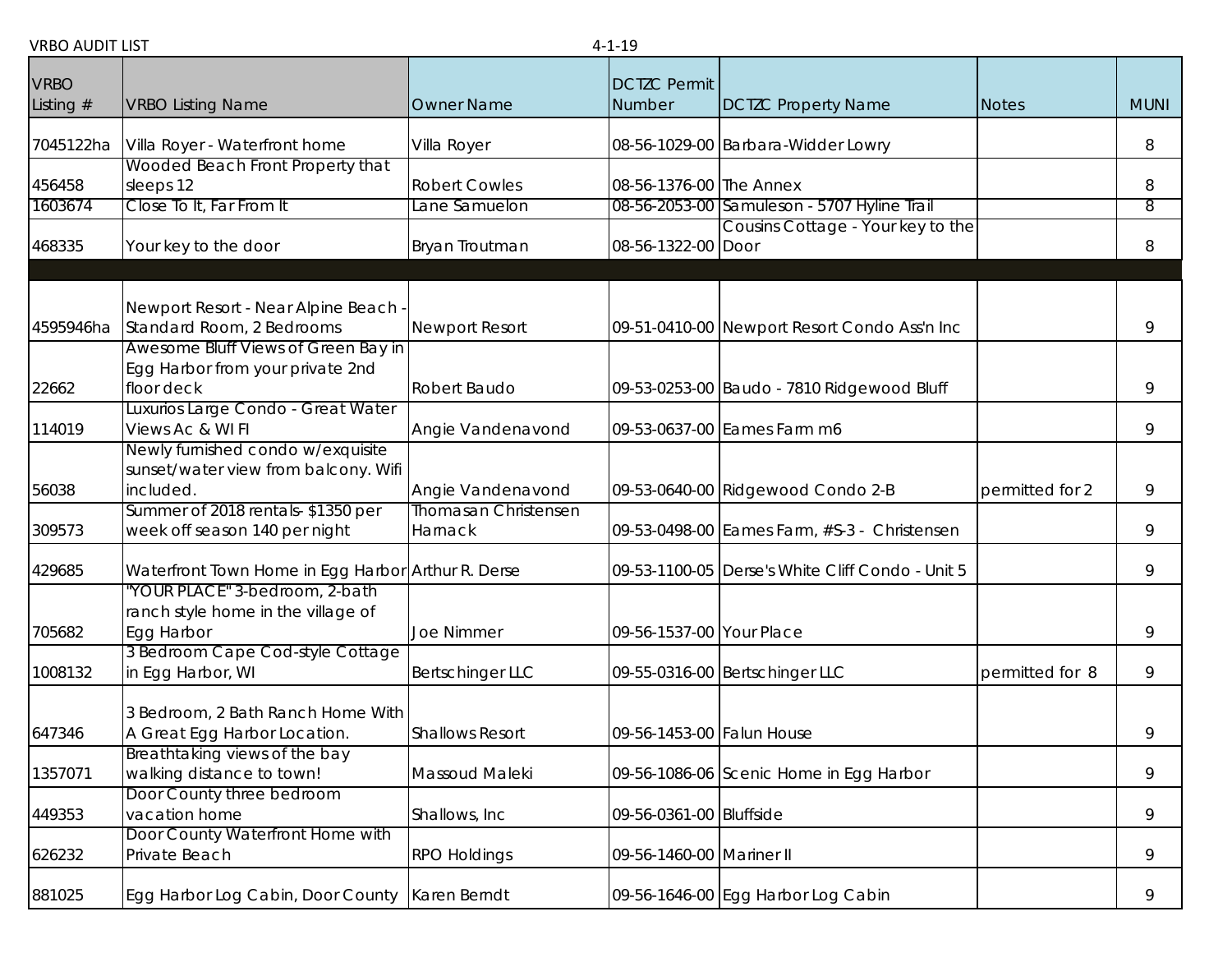| <b>VRBO</b> |                                                                                        |                                | <b>DCTZC Permit</b>   |                                                                    |                 |             |
|-------------|----------------------------------------------------------------------------------------|--------------------------------|-----------------------|--------------------------------------------------------------------|-----------------|-------------|
| Listing $#$ | <b>VRBO Listing Name</b>                                                               | <b>Owner Name</b>              | Number                | <b>DCTZC Property Name</b>                                         | <b>Notes</b>    | <b>MUNI</b> |
| 672228      | Large Five Bedroom on the Water in<br>Egg Harbor.                                      | Bertschinger Investments       |                       | 09-55-0317-00 Bertschinger Investments                             | permitted for 8 | 9           |
| 427036      | arsen Log Cabin in the beautiful<br>Village of Egg Harbor                              | Paul Larsen                    |                       | 09-55-0381-00 Larsen Log Cabin                                     | permitted for 2 | 9           |
| 1341621     | Lighthouse Place is the perfect place<br>to enjoy Egg Harbor and all of Door<br>County | Claire Murphy                  |                       | 09-56-1830-16 Lighthouse Place                                     |                 | 9           |
| 591007      | Luxurious Door County Waterfront<br>Home with Private Beach                            | <b>RPO Holdings</b>            | 09-56-1417-00 Mariner |                                                                    |                 | 9           |
| 1503315     | Luxury Craftsman in the Heart of Egg<br>Harbor                                         | Robert and Suzanne<br>Esposito |                       | 09-56-1780-00 Egg Harbor Hideaway - Esposito                       | permitted for 2 | 9           |
| 4916534ha   | Majestic Sunsets and Incredible<br><b>Views</b>                                        | <b>Trevor Farell</b>           |                       | 09-56-1897-00 Majestic Sunsets                                     |                 | 9           |
| 427037      | NEW on the VRBO Market 6/21/14,<br>The Larsen House                                    | Paul Larsen                    |                       | 09-55-0381-00 Larson Log Cabin                                     |                 | 9           |
| 827152      | One Bedroom Cottage Near Central<br>Egg Harbor                                         | Bertschinger Investments       |                       | 09-55-0317-00 Bertschinger Investments                             | permitted for 8 | 9           |
| 1008131     | 1 Bedroom Cape Cod-style Cottage<br>in Egg Harbor, WI                                  | Bertschinger Investments       |                       | 09-55-0317-00 Bertschinger Investments                             | permitted for 8 | 9           |
| 672229      | One Bedroom Cottage on the Water Bertschinger LLC                                      |                                |                       | 09-55-0316-00 Bertschinger LLC                                     | permitted for 8 | 9           |
| 1221143     | Roomy Two Bedroom House Near<br>Central Egg Harbor                                     | <b>Bertschinger LLC</b>        |                       | 09-55-0316-00 Bertschinger LLC                                     | permitted for 8 | 9           |
| 562683      | Roomy Two Bedroom House Near<br>Egg Harbor Marina                                      | <b>Bertschinger LLC</b>        |                       | 09-55-0316-00 Bertschinger LLC                                     | permitted for 8 | 9           |
| 1221144     | Roomy Two Bedroom House Near<br>Egg Harbor Marina                                      | <b>Bertschinger LLC</b>        |                       | 09-55-0316-00 Bertschinger LLC                                     | permitted for 8 | 9           |
| 1005094     | Secluded, water front home on the<br>Bay in Egg Harbor                                 | Julie Kowalkowski              |                       | Secluded Waterfront Home on<br>09-56-1738-00 the Bay in Egg Harbor |                 | 9           |
| 452105      | Spacious four bedroom house near<br>Alpine Golf Course and Egg Harbor<br>beach.        | Bertschinger Investments       |                       | 09-55-0317-00 Bertschinger Investments                             | permitted for 8 | 9           |
| 1221145     | Spacious four bedroom house near<br>Alpine Golf Course and Egg Harbor<br>beach.        | <b>Bertschinger LLC</b>        |                       | 09-55-0316-00 Bertschinger LLC                                     | permitted for 8 | 9           |
| 899706      | Spacious four bedroom house on the<br>bay of Green Bay.                                | <b>Bertschinger LLC</b>        |                       | 09-55-0316-00 Bertschinger LLC                                     | permitted for 8 | 9           |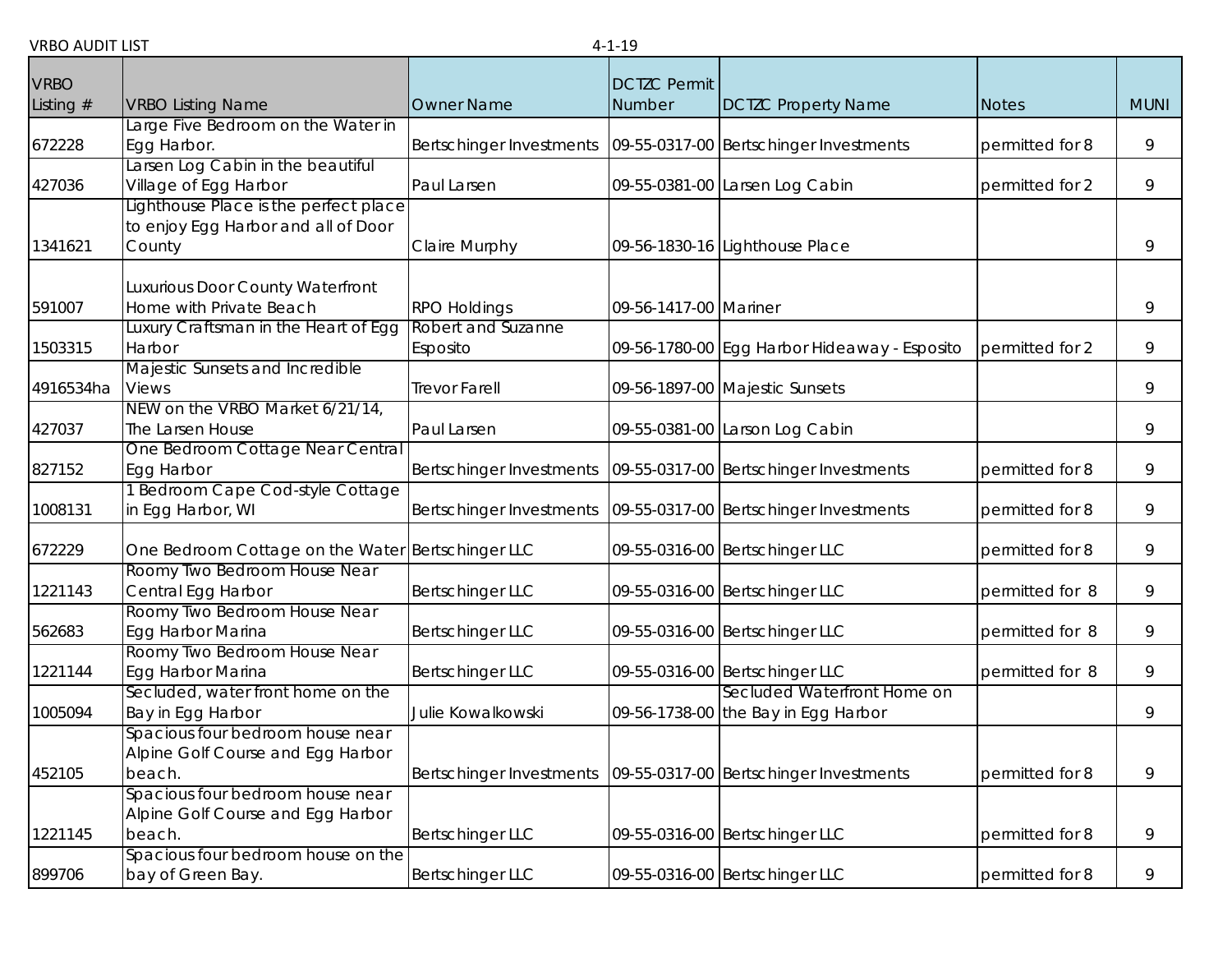| <b>VRBO</b> |                                        |                                                         | <b>DCTZC Permit</b>          |                                                |                 |             |
|-------------|----------------------------------------|---------------------------------------------------------|------------------------------|------------------------------------------------|-----------------|-------------|
| Listing $#$ | <b>VRBO Listing Name</b>               | <b>Owner Name</b>                                       | Number                       | <b>DCTZC Property Name</b>                     | <b>Notes</b>    | <b>MUNI</b> |
|             | Sleepy Hollow Cottage, the Perfect     |                                                         |                              |                                                |                 |             |
| 571420      | Location                               | Paula W Peterson                                        |                              | 09-56-1349-00 Sleepy Hollow Cottage - Peterson |                 | 9           |
|             |                                        |                                                         |                              |                                                |                 |             |
| 1357675     | Sounds of the Bay                      | <b>Brian Fecteau</b>                                    |                              | 09-56-1725-06 Sounds of the Bay                |                 | 9           |
|             | Spacious waterfront home in Egg        |                                                         |                              |                                                |                 |             |
| 4728373ha   | Harbor                                 | Mary Zeller                                             |                              | 09-56-1882-00 Point Beach House                |                 | 9           |
|             | The 5th Hole- On a 36 hole golf        |                                                         |                              |                                                |                 |             |
| 7081743ha   | course                                 | Kevin Murphy                                            | 09-55-0753-00 The Fifth Hole |                                                |                 | 9           |
|             | The Yellow House in Egg Harbor -       |                                                         |                              |                                                |                 |             |
| 570970      | beautifully remodeled & ready for      |                                                         |                              | 09-56-1404-00 The Yellow House                 |                 | 9           |
|             | you!<br>Three bedroom cottage in Point | R Lynn & Sandi Rowe                                     |                              |                                                |                 |             |
| 827151      | Beach area of Egg Harbor               | Bertschinger Investments                                |                              | 09-55-0317-00 Bertschinger Investments         | permitted for 8 | 9           |
|             | Trillium Gap Cottage - Woodland        | Trillium Gap, LLC - Rick &                              |                              |                                                |                 |             |
| 401618      | Retreat - Walk to Beach                | Susie Julison                                           |                              | 09-56-1182-00 Trillium Gap Cottage             |                 | 9           |
|             | Water Front Home With Spectacular      |                                                         |                              |                                                |                 |             |
| 660427      | Sunset View!                           | Jan and Craig Bilgen                                    |                              | 09-55-0817-06 On the Water Escape              |                 | 9           |
|             | We offer "country-quiet" a short walk  |                                                         |                              |                                                |                 |             |
|             | from the village center and town       |                                                         |                              |                                                |                 |             |
| 889272      | dock.                                  | <b>Richard Woldt</b>                                    |                              | 09-55-0365-00 Woldts Intowm Farmette           |                 | 9           |
|             | White Cliff Water Front Home, the      |                                                         |                              |                                                |                 |             |
| 236719      | Finest in Door County!                 | Michael & Dawn McCole 09-56-0894-06 White Cliff Cottage |                              |                                                |                 | 9           |
|             |                                        |                                                         |                              |                                                |                 |             |
|             | The Flats on Church Street - Door      |                                                         |                              |                                                |                 |             |
| 1535497     | County's Modern Vacation Rental        | Egg Bnb LLC                                             |                              | 09-56-2071-00 Flats on Church Street           | permitted for 4 | 9           |
|             | The Flats on Church Street - Door      |                                                         |                              |                                                |                 |             |
| 1565071     | County's Modern Vacation Rental        | Egg Bnb LLC                                             |                              | 09-56-2071-00 Flats on Church Street           | permitted for 4 | 9           |
|             |                                        |                                                         |                              |                                                |                 |             |
|             | The Flats on Church Street - Door      |                                                         |                              |                                                |                 |             |
| 1578249     | County's Modern Vacation Rental        | Egg Bnb LLC                                             |                              | 09-56-2071-00 Flats on Church Street           | permitted for 4 | 9           |
|             |                                        |                                                         |                              |                                                |                 |             |
|             | The Flats on Church Street - Door      |                                                         |                              |                                                |                 |             |
| 1546893     | County's Modern Vacation Rental        | Egg Bnb LLC                                             |                              | 09-56-2071-00 Flats on Church Street           | permitted for 4 | 9           |
|             | Best Waterview of Egg Harbor -         |                                                         |                              |                                                |                 |             |
|             | Beautiful, Fully Appointed Ground      |                                                         |                              |                                                |                 |             |
| 515418      | Level Condo                            | JRCH, LLC                                               |                              | 09-59-1345-00 Eames Farm Condo - #M5 - JRCH    |                 | 9           |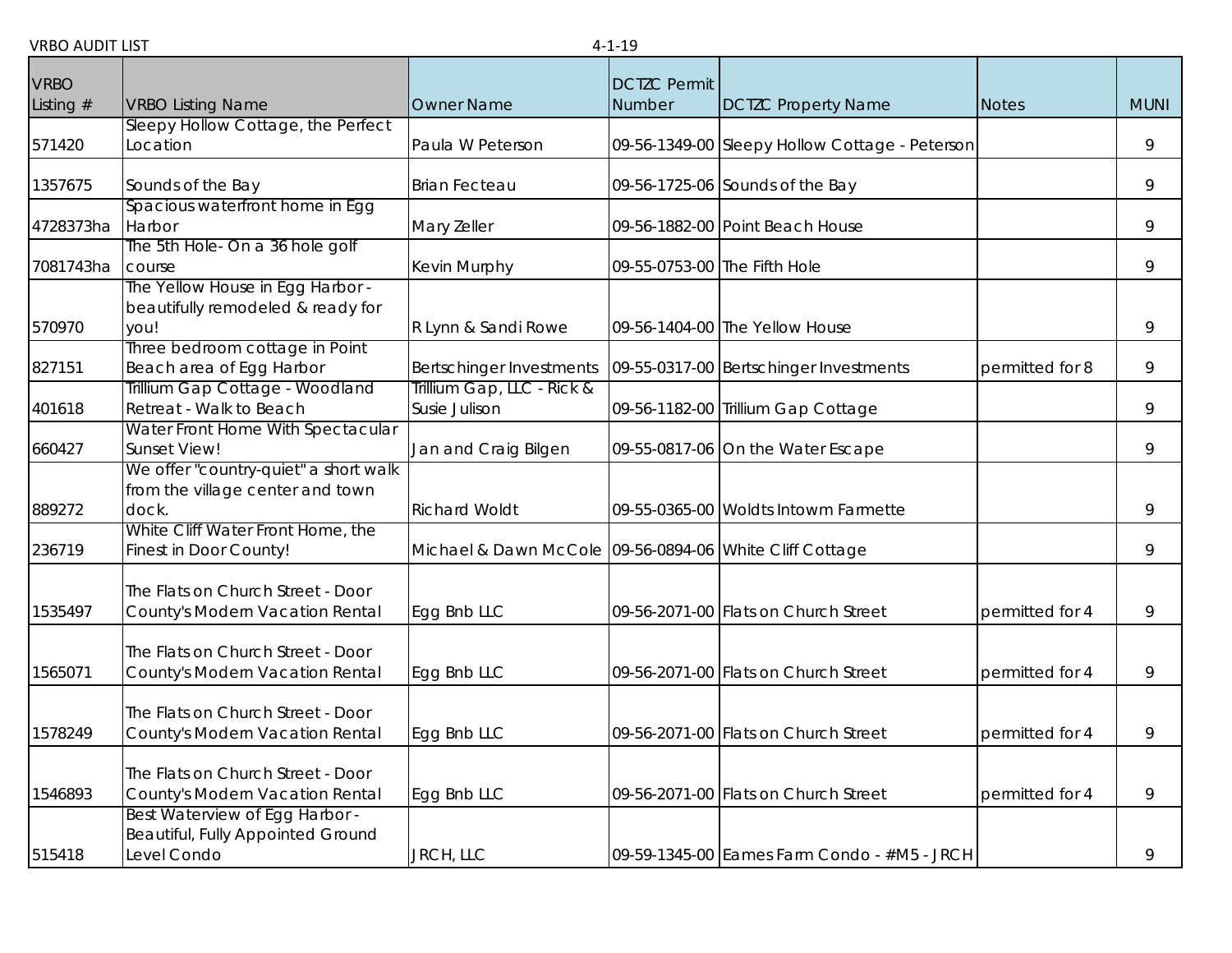|             |                                                                                             |                                                                   | .                   |                                            |                 |             |
|-------------|---------------------------------------------------------------------------------------------|-------------------------------------------------------------------|---------------------|--------------------------------------------|-----------------|-------------|
| <b>VRBO</b> |                                                                                             |                                                                   | <b>DCTZC Permit</b> |                                            |                 |             |
| Listing $#$ | <b>VRBO Listing Name</b>                                                                    | <b>Owner Name</b>                                                 | Number              | <b>DCTZC Property Name</b>                 | Notes           | <b>MUNI</b> |
| 662409      | <b>DOOR COUNTY THREE BEDROOM</b><br>CONDO FOR RENT IN QUAINT EGG<br>HARBOR, WIS. SLEEPS 12! | Meadow Ridge<br>Timeshare- Vander Wyst                            |                     | 09-59-1508-00 Guy & Ann Vander Wyst        |                 | 9           |
|             | Meadow Ridge of Door County                                                                 |                                                                   |                     |                                            |                 |             |
| 1015419     | Resort                                                                                      | Peri Brown                                                        |                     | 09-59-1717-00 Peri Jackson - Meadow Ridge  |                 | 9           |
|             |                                                                                             |                                                                   |                     |                                            |                 |             |
| 471850      | 2 Bedroom Cottage                                                                           | Robert Evanson Trust                                              |                     | 11-56-1295-10 Beach View Cottage           |                 | 11          |
|             | 4 bedroom home on the water with                                                            |                                                                   |                     |                                            |                 |             |
| 1050003     | westerly views of sunset                                                                    | <b>Windsor McCutcheon</b>                                         |                     | 11-56-1724-06 Harbor View on Northshore    |                 | 11          |
| 309251      | 5 Star Rating! Check Out Our<br>Reviews! Pet Friendly, Too!                                 | Kevin & Janell Hoey                                               |                     | 11-56-1381-00 mingary Cottage              |                 | 11          |
|             | Adorable Cottage in the heart of                                                            |                                                                   |                     |                                            |                 |             |
| 795001      | Ephraim!                                                                                    | Kim Cassidy                                                       |                     | 11-56-1574-00 Cassidy's Cottages           |                 | 11          |
|             | Beach Access /2BR/ Harbor House                                                             | Randal and Elizabeth                                              |                     |                                            |                 |             |
| 982888      | <b>Guest Cottage</b>                                                                        | Frink                                                             |                     | 11-56-1383-00 Harbor House & Guest Cottage | permitted for 2 | 11          |
|             | Beautiful Private, Modern Home,                                                             |                                                                   |                     |                                            |                 |             |
| 555709      | Sleeps 12                                                                                   | Patricia Sexton                                                   |                     | 11-56-1448-00 Coral Hill Sexton            |                 | 11          |
| 1025601     | Beautifully Appointed 4+ Bedroom,<br>Waterfront Home - Sleeps 12                            | Parks Edge Lakeshore LLC 11-55-0411-06 Park's Edge Cottages       |                     |                                            |                 | 11          |
| 185458      | Cedar Glen, a fresh, ephraim<br>cottage, one block from water and<br>sunset                 | John & Rachel Rothschild   11-55-0758-06 Cedar Glen               |                     |                                            |                 | 11          |
| 926758      | Nordic Hearth Cabin - Charming and<br>Historic Log Home                                     | Thomas & Donna Moretti   11-56-1677-00   Moretti - 10438 Water St |                     |                                            |                 | 11          |
| 617107      | Comfy Remodeled House a mile<br>north of downtown Ephraim on Hwy<br>42. Great Location      | Fran Richter                                                      |                     | 11-56-1386-00 Tuckaway Cottage             |                 | 11          |
| 1591624     | New New New WATER View View<br>View                                                         | Tim Christofferson                                                |                     | 11-56-1595-00 Heritage House               |                 | 11          |
| 1221684     | New Listing: Unequaled Door County<br>Harborview Location For Family Or<br>Couples          | Tim Christofferson                                                |                     | 11-56-1595-00 Heritage House               |                 | 11          |
| 249849      | Door County Log Cabin in Ephraim,<br>#1 Small Town in Midwest                               | Steve & Susan Schroeder   11-56-1993-00 Log Cabin Place           |                     |                                            | permitted for 2 | 11          |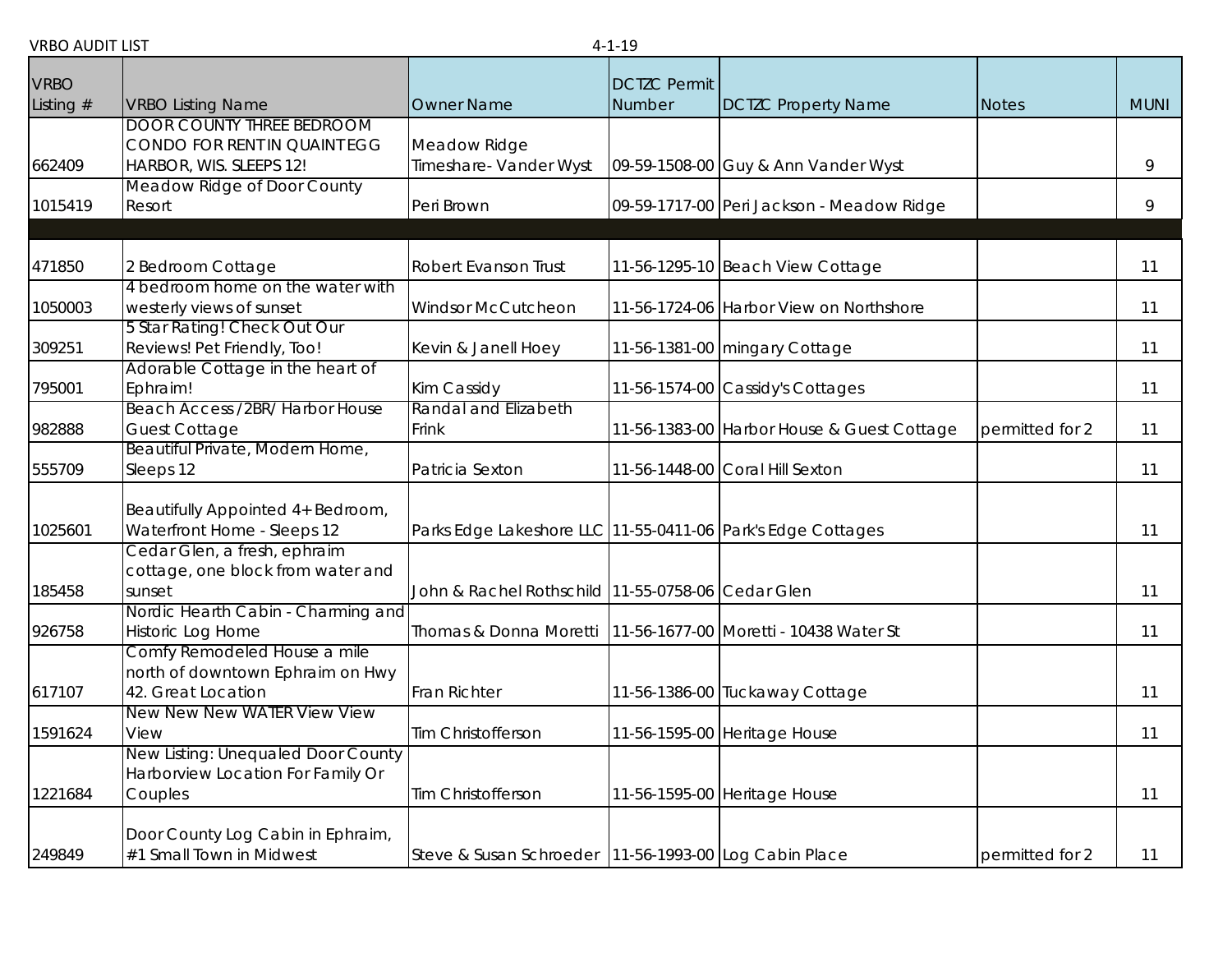| <b>VRBO</b> |                                                          |                                                             | <b>DCTZC Permit</b>   |                                           |                 |             |
|-------------|----------------------------------------------------------|-------------------------------------------------------------|-----------------------|-------------------------------------------|-----------------|-------------|
| Listing $#$ | <b>VRBO Listing Name</b>                                 | <b>Owner Name</b>                                           | Number                | <b>DCTZC Property Name</b>                | <b>Notes</b>    | <b>MUNI</b> |
|             |                                                          |                                                             |                       |                                           |                 |             |
|             | Door County Log Cabin in Ephraim,                        |                                                             |                       |                                           |                 |             |
| 424825      | #1 Small Town in Midwest                                 | Steve & Susan Schroeder   11-56-1993-00 Log Cabin Place     |                       |                                           | permitted for 2 | 11          |
| 442496      | Enjoy Door County at its finest!!                        | PKJ2 LLC - Jim Blair                                        |                       | 11-56-1373-00 Evans Woods                 |                 | 11          |
|             | <b>Enjoy Views Of Ephraim And Eagle</b>                  |                                                             |                       |                                           |                 |             |
|             | Harbor While Sitting On The Porch Of                     |                                                             |                       |                                           |                 |             |
| 710960      | Bayview                                                  | Parks Edge Lakeshore LLC 11-55-0411-06 Park's Edge Cottages |                       |                                           |                 | 11          |
| 677492      | Ephraim Home Away from Home                              | John Maher                                                  |                       | 11-56-1528-00 Ephraim Lodge               |                 | 11          |
|             | Ephraim Waterfront Cottage With                          |                                                             |                       |                                           |                 |             |
| 894251      | Private Dock On Green Bay                                | Jaco Mgmt                                                   |                       | 11-56-1662-00 The Shore - Schmeltz        |                 | 11          |
|             |                                                          |                                                             |                       | <b>Blue Shutter and Mooring</b>           |                 |             |
| 1003855     | Ephraim waterfront with sand beach Tony Schmeltz         |                                                             | 11-56-1718-00 Cottage |                                           |                 | 11          |
|             | Homestead Rental. Relax in Ephraim                       |                                                             |                       |                                           |                 |             |
|             | Convienent Home in center of                             | Glenn Gerdman & Diane                                       |                       | 11-56-1630-00 Homestead Rental            |                 |             |
| 990768      | village.<br>Experience the feel of staying in a          | Jacobson                                                    |                       |                                           |                 | 11          |
|             | century old farm house with modern                       |                                                             |                       |                                           |                 |             |
| 1371859     | amenities                                                | Roy Elquist                                                 |                       | 11-56-1069-06 Townline - 9895 Townline Rd |                 | 11          |
| 485111      | Experience True Door County Charm                        | <b>BD Thorp</b>                                             | 11-56-0809-06 Thorp   |                                           |                 | 11          |
|             | amily getaway by the beach in                            |                                                             |                       |                                           |                 |             |
| 349721      | beautiful Ephraim                                        | Kathy & Glenn Pentler                                       |                       | 11-56-1119-00 Larson Lane LLC             |                 | 11          |
| 7339901ha   | Family Retreat in Heart of Door<br>County - Norra Skogen | Brian & Amanda Jenkins                                      | 11-56-1407-0          | Norra Skogen                              |                 | 11          |
|             | Historic - Waterfront - Family/Pet                       |                                                             |                       |                                           |                 |             |
| 307617      | Friendly                                                 | Brad & Amy Russell                                          |                       | 11-56-1265-00 Arbor Cottage               |                 | 11          |
|             | Ideally located between the towns                        | Leslee and Morrie                                           |                       |                                           |                 |             |
| 836338      | of Ephraim and Sister Ba                                 | Goldman                                                     |                       | 11-56-1258-06 Coral Hill Cottage          |                 | 11          |
|             | Kulma Cottage in the Heart of                            |                                                             |                       |                                           |                 |             |
| 177706      | Ephraim, blocks away from beach                          | Gregg & Janice Kulma                                        |                       | 11-55-0279-06 Kulma Cottages              | permitted for 3 | 11          |
|             | Location Location Location between                       |                                                             |                       |                                           |                 |             |
| 711105      | Sister Bay and Ephraim                                   | Cynthia Bungert                                             |                       | 11-56-1515-00 Bungert Haven               |                 | 11          |
|             | Modern Log Home In The Heart Of                          |                                                             |                       |                                           |                 |             |
| 794986      | Ephraim                                                  | Kim Cassidy                                                 |                       | 11-56-1574-00 Cassidy's Cottages          |                 | 11          |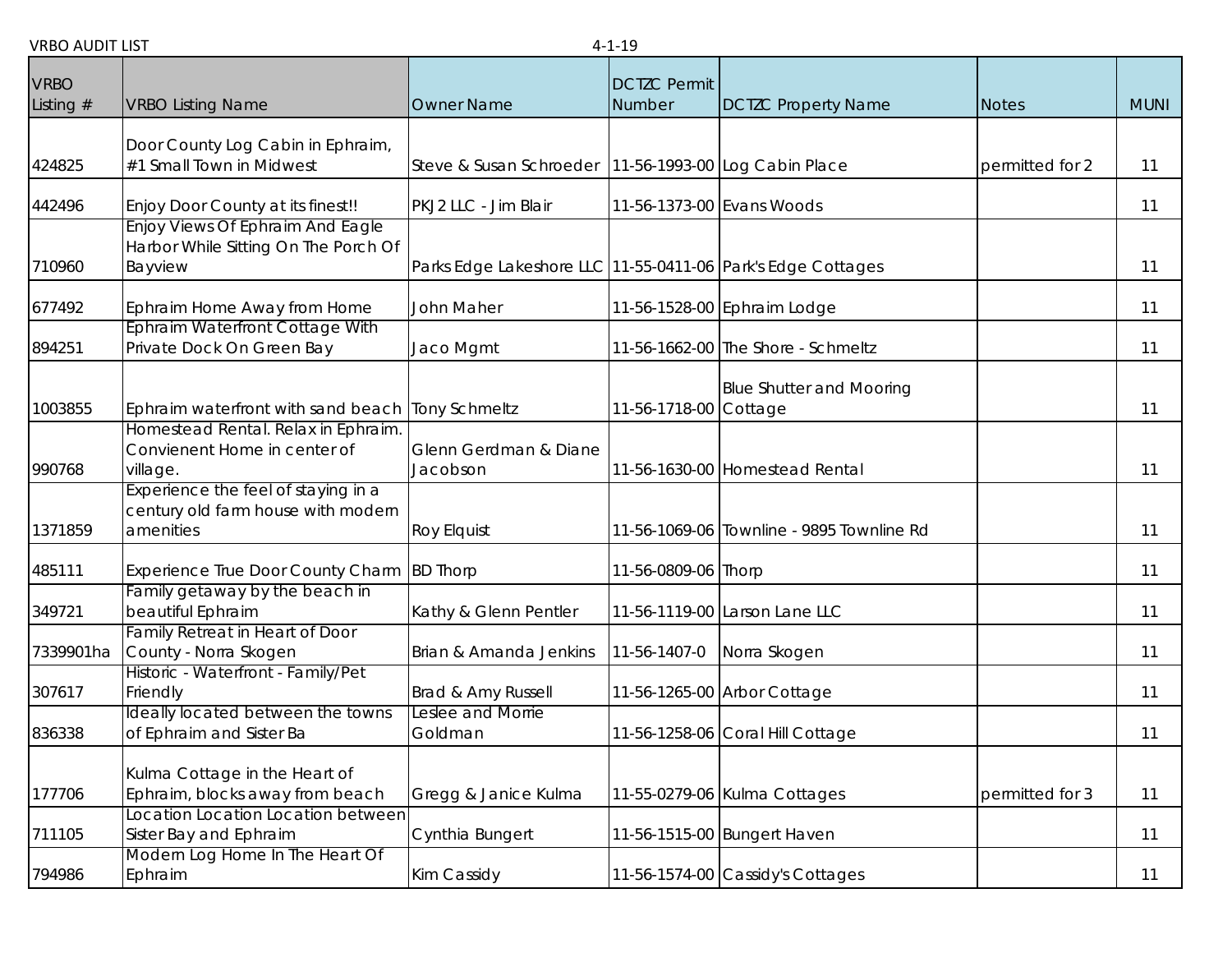| <b>VRBO</b> |                                            |                                                        | <b>DCTZC Permit</b>       |                                             |                    |             |
|-------------|--------------------------------------------|--------------------------------------------------------|---------------------------|---------------------------------------------|--------------------|-------------|
| Listing $#$ | <b>VRBO Listing Name</b>                   | <b>Owner Name</b>                                      | Number                    | <b>DCTZC Property Name</b>                  | <b>Notes</b>       | <b>MUNI</b> |
|             |                                            |                                                        |                           | <b>Blue Shutter and Mooring</b>             |                    |             |
| 1003860     | Mooring Cottage                            | <b>Tony Schmeltz</b>                                   | 11-56-1718-00 Cottage     |                                             |                    | 11          |
| 1323313     | <b>Natures Window</b>                      | Bill and Heather Anderson 11-56-1958-00 Natures Window |                           |                                             |                    | 11          |
|             | NEW 'The Carriage House' Walk to           |                                                        |                           |                                             |                    |             |
| 7181525ha   | Peninsula St Park                          | Deborah Eckert                                         |                           | 11-55-0680-00 Park's Place Cottages         | permitted for 5    | 11          |
|             | NEW! 'Butternut Cottage' in Central        |                                                        |                           |                                             |                    |             |
| 7181473ha   | Door County!                               | Deborah Eckert                                         |                           | 11-55-0680-00 Park's Place Cottages         | permitted for 5    | 11          |
|             | NEW! 'Cherry Cottage' near                 |                                                        |                           |                                             |                    |             |
| 7181482ha   | Peninsula State Park!                      | Deborah Eckert                                         |                           | 11-55-0680-00 Park's Place Cottages         | permitted for 5    | 11          |
| 4712540ha   | NEW! 3BR Ephraim House w/ Harbor<br>Views! | Carol Corbet                                           |                           | 11-56-1806-00 Harbor View Ephraim - Corbett |                    | 11          |
|             | NEW! Cozy Ephraim 'Cedar Cottage'          |                                                        |                           |                                             |                    |             |
| 7181476ha   | w/Private Deck!                            | Deborah Eckert                                         |                           | 11-55-0680-00 Park's Place Cottages         | permitted for 5    | 11          |
|             | NEW! Ephraim Cottage w/Green Bay           |                                                        |                           | <b>Blue Shutter and Mooring</b>             |                    |             |
| 7353778ha   | View - Near Beach                          | <b>Tony Schmeltz</b>                                   | 11-56-1718-00 Cottage     |                                             | new evolve listing | 11          |
|             | NEW! Lakefront Ephraim Cottage -           |                                                        |                           | <b>Blue Shutter and Mooring</b>             |                    |             |
| 7353874ha   | Walk to Beach!                             | <b>Tony Schmeltz</b>                                   | 11-56-1718-00 Cottage     |                                             | new evolve listing | 11          |
|             | NEW! Updated Ephraim 'Pine                 |                                                        |                           |                                             |                    |             |
| 7181486ha   | Cottage' w/ Deck!                          | Deborah Eckert                                         |                           | 11-55-0680-00 Park's Place Cottages         | permitted for 5    | 11          |
|             | Newly Remodeled And Only Blocks            |                                                        |                           |                                             |                    |             |
| 879597      | From Public Beach And Town!                | Jennifer & Bjorn Larson                                |                           | 11-56-1635-06 Cedar Barn Rental             |                    | 11          |
|             | Newly renovated in the heart of            |                                                        |                           |                                             |                    |             |
| 1427259     | Ephraim, one block from water!             | Robert & Nicole Collins                                |                           | 11-56-1708-06 Ephraim Boat House, The       |                    | 11          |
| 690840      | Pine Cone Cottage, Ideal Location!         | Pam Mache                                              |                           | 11-56-1517-00 Pine Cone Cottage             |                    | 11          |
|             | Private Sand Beach /5 Bedroom.             |                                                        |                           | <b>Harbor House and Guest</b>               |                    |             |
| 514956      | Harbor House & Guest Cottage               | Randall & Elizabeth Frink                              | 11-56-1383-00 Cottage     |                                             | permitted for 2    | 11          |
|             | Private Waterfront Property in the         | Robert Beart/Beart Family                              |                           |                                             |                    |             |
| 502544      | Woods                                      | LLC                                                    |                           | 11-56-1072-00 All American Green House      |                    | 11          |
|             | Professionally decorated home in           |                                                        |                           |                                             |                    |             |
| 882561      | Ephraim!                                   | Daniel & Laurel Simons                                 |                           | 11-56-1656-00 Elegant Home Ephraim          |                    | 11          |
|             | Quaint and Quiet Cottage North of          |                                                        |                           |                                             | permitted for two  |             |
| 475131      | Ephraim, Just of HWY 42 Easy to Find       | <b>Frances Richter</b>                                 |                           | 11-56-1386-00 Tuckaway Cottage/RBs House    | units              | 11          |
|             | Spacious Home On 1.5 Acres                 |                                                        |                           |                                             |                    |             |
| 823896      | Overlooking The Bay In Ephraim             | Sandy Van Sickle                                       | 11-55-0057-00 Hobby Horse |                                             |                    | 11          |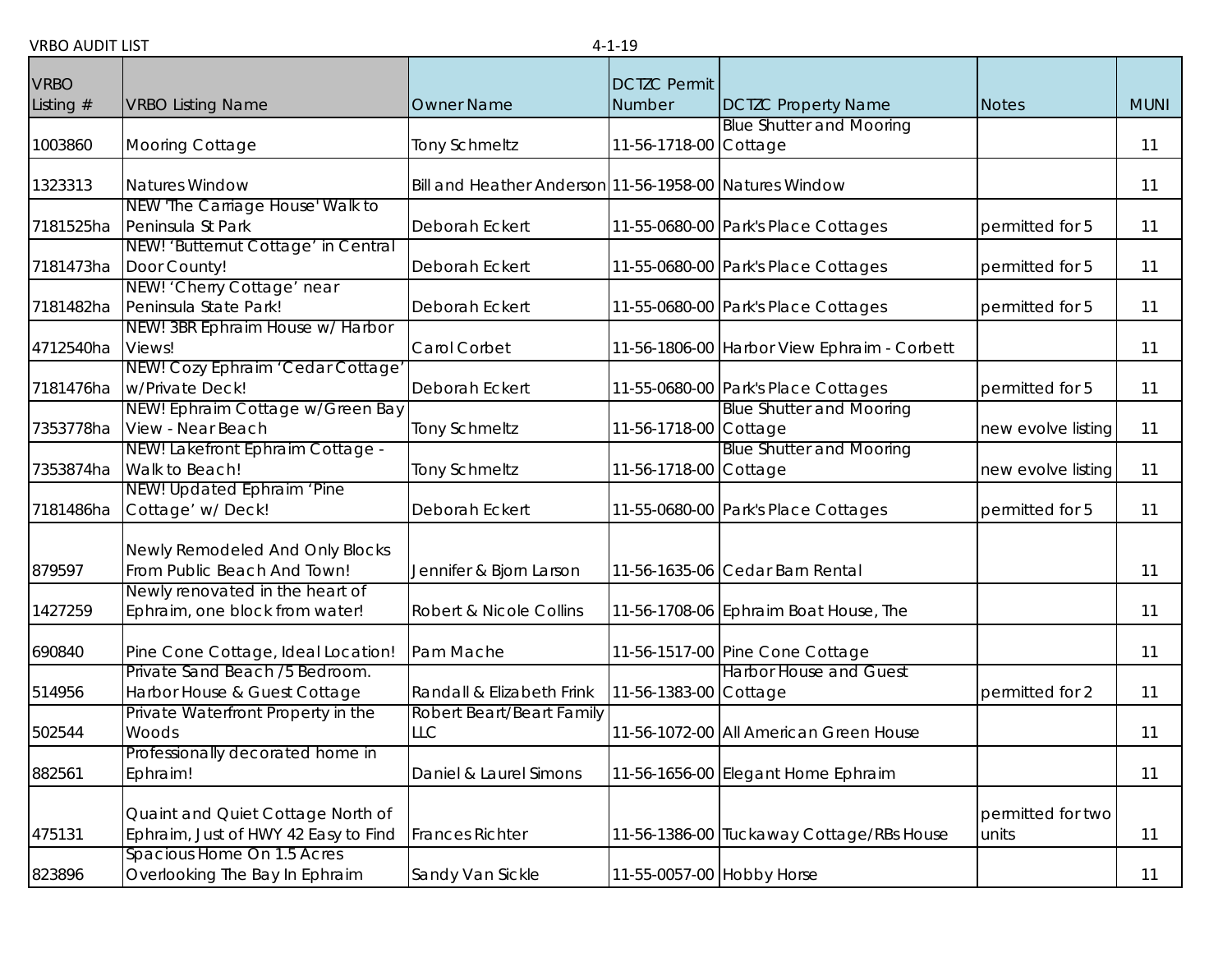| <b>VRBO</b> |                                                                                            |                                                                                                               | <b>DCTZC Permit</b>  |                                                                             |                  |             |
|-------------|--------------------------------------------------------------------------------------------|---------------------------------------------------------------------------------------------------------------|----------------------|-----------------------------------------------------------------------------|------------------|-------------|
| Listing $#$ | <b>VRBO Listing Name</b>                                                                   | <b>Owner Name</b>                                                                                             | Number               | <b>DCTZC Property Name</b>                                                  | <b>Notes</b>     | <b>MUNI</b> |
| 247187      | The beach across from public<br>beach, views of eagle harbor                               | Chris & Kirsten Bungener                                                                                      |                      | 11-56-0954-06 Beach - Bungener                                              |                  | 11          |
| 1508507     | Unique rental in Ephraim! The<br>Rosemailing Cottage                                       | Cathcart Holdings LLC -<br><b>Elliot Taillon</b>                                                              |                      | <b>Binkhaven The Rosemaling</b><br>11-56-2028-00 Cottage - 9697 Maple Grove |                  | 11          |
| 390442      | Waterfront Historic Home, Views,<br>Private Beach, Walk to Town                            | <b>Charles Falwell</b>                                                                                        |                      | 11-56-1185-00 Yeoman Cottage                                                |                  | 11          |
| 4401790ha   | Settlement Courtyard Inn &<br>Lavender Spa - Room, 1 King Bed<br>with Sofa bed (Courtyard) | Marise Redman                                                                                                 |                      | 12-50-0287-00 Settlement Courtyard Inn                                      | permitted for 34 | 12          |
| 7453010ha   | Stunning 3800 square penthouse<br>condo                                                    |                                                                                                               |                      | Little Sweden Condo Assc 12-51-0298-00 Little Sweden Condominiums           |                  | 12          |
| 559794      | 30+ day rental - no permit needed                                                          |                                                                                                               |                      |                                                                             |                  | 12          |
| 993369      | 30+ day rental - no permit needed                                                          | <b>WATERFRONT COTTAGE</b><br><b>ROW CONDO IN THE</b><br><b>HEART OF FISH CREEK!</b><br>SUNSETS! PET FRIENDLY! |                      |                                                                             |                  | 12          |
| 1320444     | Elegant Creekside Cottage in<br>downtown Fish Creek!                                       | Patricia Culliton                                                                                             | 12-53-1890-00        | Elegant Creekside Cottage                                                   |                  | 12          |
| 1564582     | NEW!!! Spacious 3BR, 3 bath, 2<br>balconies on Main Street! Walkable<br>to everything!     | <b>Bob and Laurie Zanotti</b>                                                                                 | 12-53-2092-00        | Creekside Cove #3 Zanotti                                                   |                  | 12          |
| 1444754     | New Listing in Fish Creek! Quiet<br>Family Friendly Getaway with Access<br>to It All!      | Leslie Vogel                                                                                                  |                      | Quiet Family Friendly Getaway<br>12-53-2070-00 with Access to it all        |                  | 12          |
| 1360182     | 4190 Cottage Row Ct. - New<br><b>Contruction Downtown Fish Creek -</b><br>Walk Everywhere! | Kurt Doman et al                                                                                              |                      | 12-53-1981-00 Cottage Row Court - Doman                                     |                  | 12          |
| 402228      | Brook Point Luxurious 2 Bedroom 2<br>1/2 Bath Home in Fish Creek                           | SMC Door County, LLC                                                                                          |                      | 12-53-0626-10 Brook Point Condo #4- BRK4                                    |                  | 12          |
| 224945      | Down town Fish Creek                                                                       | Kathleen & Danny<br>Stanton                                                                                   |                      | 12-53-0929-12 Birch Grove Condo Stanton                                     |                  | 12          |
| 4840082ha   | Downtown Fish Creek with a view                                                            | Downtown Fish Creek<br>with a view - Berndt                                                                   | 12-53-1855-00 Berndt | Magnificent Memories - Stacey                                               |                  | 12          |
| 7542655ha   | Excellent water view from this<br>apartment in perfect Fish Creek<br>location              | Scott Schmitz & Karin<br>Skare                                                                                |                      | 12-53-1764-00 Fish Creek Beach House, The                                   |                  | 12          |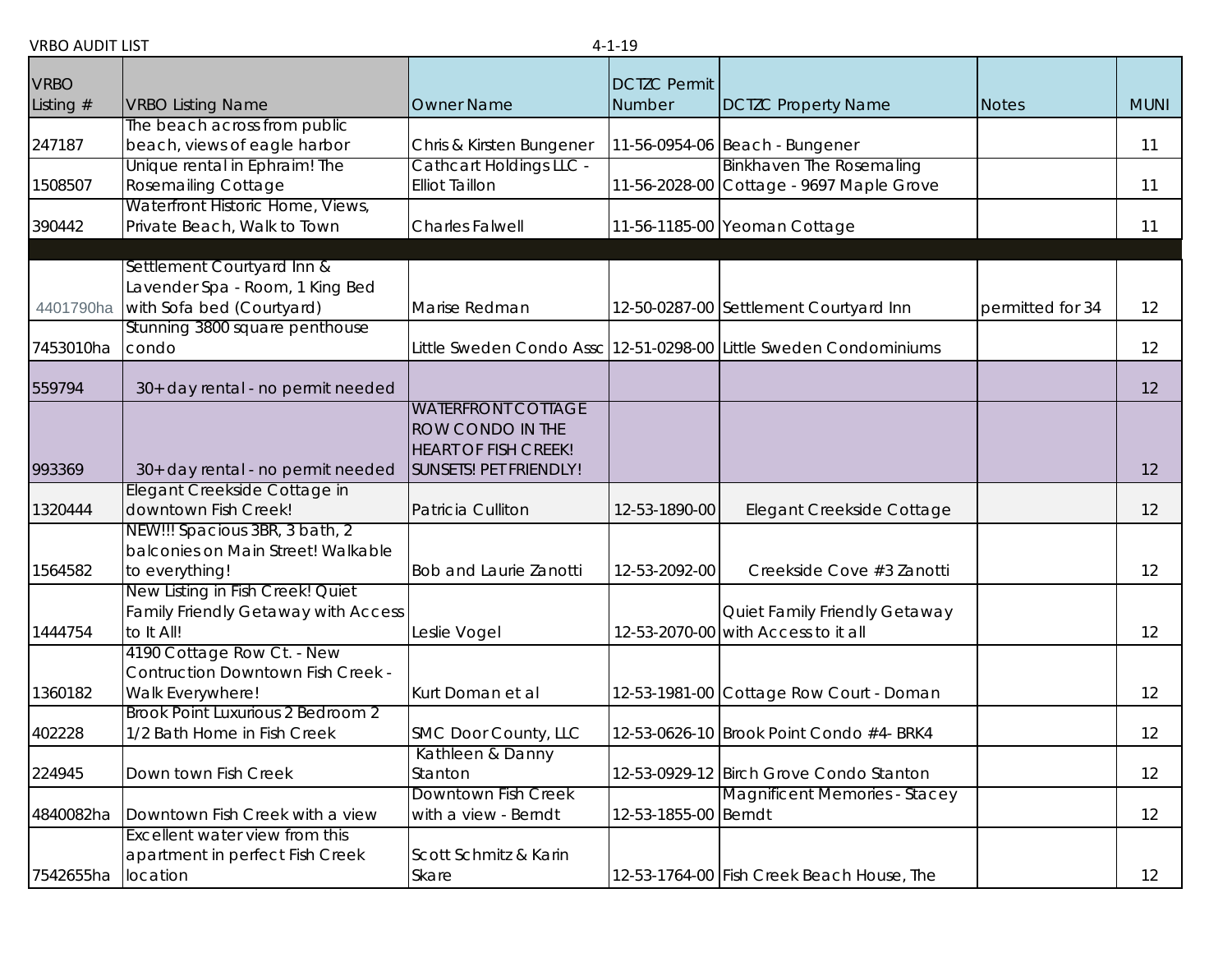| <b>VRBO</b> |                                                              |                           |                               |                                                   |                 |             |
|-------------|--------------------------------------------------------------|---------------------------|-------------------------------|---------------------------------------------------|-----------------|-------------|
| Listing $#$ | <b>VRBO Listing Name</b>                                     | <b>Owner Name</b>         | <b>DCTZC Permit</b><br>Number | <b>DCTZC Property Name</b>                        | <b>Notes</b>    | <b>MUNI</b> |
|             | Fish Creek Condo/Town Home at                                |                           |                               | Brook Point Condo - Unit 5 -                      |                 |             |
| 946469      | <b>Brook Point, Door County</b>                              | Karen Berndt              | 12-53-1681-00 Berndt          |                                                   |                 | 12          |
|             | Fish Creek/Northhaven - Beautiful,                           |                           |                               |                                                   |                 |             |
|             | newly furnished 3 bed, 2.5 bath                              |                           |                               |                                                   |                 |             |
| 997926      | condo                                                        | Nicholas M Peiffer        |                               | 12-53-1703-00 Northhaven Condo - Peiffer          |                 | 12          |
|             | Fish Creek/Northhaven-3bd/2.5bt -                            |                           |                               |                                                   |                 |             |
|             | in/Outdr Pools! - Like New-Great                             |                           |                               | Door County Retreat -                             |                 |             |
| 710547      | Location-Wifi                                                | <b>Heather Paulis</b>     |                               | 12-53-1511-00 Northhaven Unit 17006               |                 | 12          |
|             | Heart of Fish Creek!- Newer                                  |                           |                               |                                                   |                 |             |
| 257802      | Construction - 4BR, 4.5BA Condo-                             | Jason Martone             |                               |                                                   |                 | 12          |
|             | Sleeps 8-10                                                  |                           |                               | 12-53-1989-00 Bluffs at Cottage Row Court         |                 |             |
|             | Immaculate, spacious 3 bedroom, 2                            |                           |                               |                                                   |                 |             |
| 587031      | full bath condo. Family friendly.                            | Mary & Bryan Gunderson    |                               | 12-53-1423-00 Northhaven #39004-Gunderson         |                 | 12          |
|             | Luxury Tri-Level Condo Downtown                              |                           |                               |                                                   |                 |             |
| 1151019     | <b>Fish Creek</b>                                            | Jon and Katie Glapa       |                               | 12-53-1791-00 Luxury Tri-Level Fish Creek - Glapa |                 | 12          |
|             | Northhaven - Great Family Value                              |                           |                               |                                                   |                 |             |
| 882273      | Retreat! Free WiFi                                           | Carolyn Ahmad             |                               | 12-53-1643-00 Northhaven Fountain View            |                 | 12          |
|             |                                                              |                           |                               |                                                   |                 |             |
|             | Private 3 BR 3 Bath condo on the Fish Peter C Diltz, Sole    |                           |                               | Creekside Cove Unit 11 - RRRP                     |                 |             |
| 1080095     | Creek, overlooking private harbor                            | Member                    | 12-53-1712-00 LLC             |                                                   |                 | 12          |
| 1141807     | Quiet condo in heart of Fish Creek                           | <b>Richard Rupiper</b>    |                               | 12-53-1657-10 Cedar Court Condo #17               |                 | 12          |
|             | This is the best place we have ever                          |                           |                               |                                                   |                 |             |
| 353378      | stayed at by far!'                                           | Jennifer & Michael Briggs | 12-53-0424-00 R & R           |                                                   |                 | 12          |
|             | Walking distance to downtown Fish                            |                           |                               |                                                   |                 |             |
|             | Creek and Minutes From Peninsula                             |                           |                               |                                                   |                 |             |
| 920769      | State Park!                                                  | Jack & Diane Holzman      |                               | 12-53-1687-00 Top of the Hills Shops - Holzman    |                 | 12          |
|             | Walking distance to everything in                            |                           |                               |                                                   |                 |             |
| 354913      | Heart of Fish Creek! 3BR/4BA Sleeps 8-                       | Kurt Doman et al          |                               | 12-53-0898-00 Bluffs at Cottage Row Court         |                 | 12          |
|             | Water view from Beach House! Walk   Fish Creek Beach House,  |                           |                               |                                                   |                 |             |
| 3010889ha   | anywhere in town.                                            | The                       |                               | 12-53-1764-00 Scott Schmitz & Karin Skare         | permitted for 3 | 12          |
|             | Waterview apartment in downtown                              |                           |                               |                                                   |                 |             |
|             | Fish Creek, right across from the town Scott Schmitz & Karin |                           |                               |                                                   |                 |             |
| 7528189ha   | beach!                                                       | Skare                     |                               | 12-53-1764-00 Fish Creek Beach House, The         | permitted for 3 | 12          |
|             | Excellent water view from this                               |                           |                               |                                                   |                 |             |
|             | apartment in perfect Fish Creek                              | Scott Schmitz & Karin     |                               |                                                   |                 |             |
| 7542655     | location                                                     | Skare                     |                               | 12-53-1764-00 Fish Creek Beach House, The         | permitted for 3 | 12          |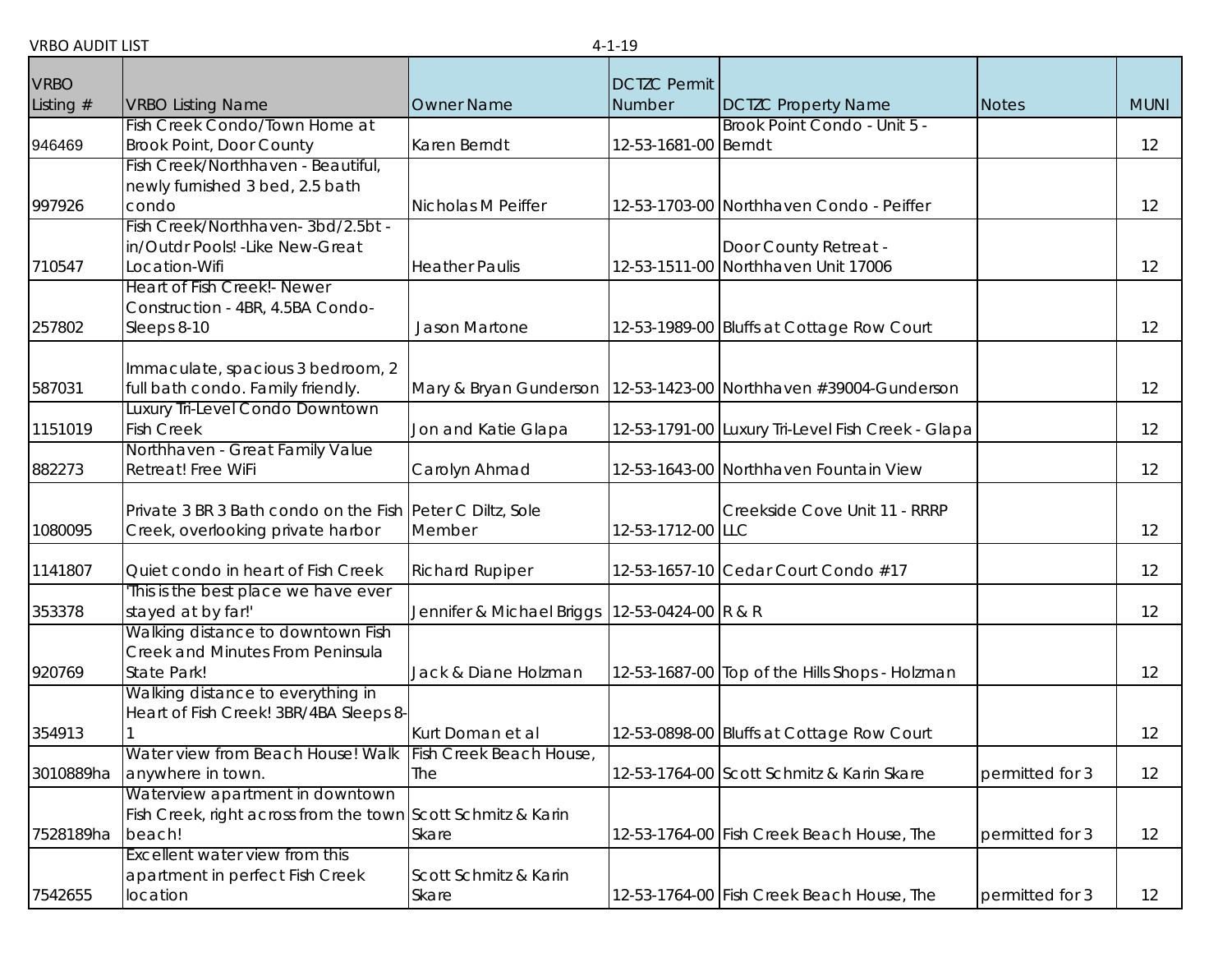| <b>VRBO</b> |                                                                                          |                                                     | <b>DCTZC Permit</b>         |                                           |                          |             |
|-------------|------------------------------------------------------------------------------------------|-----------------------------------------------------|-----------------------------|-------------------------------------------|--------------------------|-------------|
| Listing $#$ | <b>VRBO Listing Name</b>                                                                 | <b>Owner Name</b>                                   | Number                      | <b>DCTZC Property Name</b>                | <b>Notes</b>             | <b>MUNI</b> |
| 287993      | Welcome to Paradise                                                                      | Kevin Rohde                                         | 12-53-1034-00               | Northhaven Rohde - Unit 29007             |                          | 12          |
| 469264      | Irish Hospitality In County Door!                                                        | Megan O'Meara                                       |                             | 12-54-0685-00 O'Meara's Cottage Loft      |                          | 12          |
|             | Retro, Cozy Cottage - Peninsula St.<br>Park, Family/Pet Friendly - Open year<br>around   |                                                     |                             |                                           |                          |             |
| 1060002     |                                                                                          | <b>Brad Russell</b>                                 | 12-56-1744-00 Lille Cottage |                                           |                          | 12          |
| 4961062ha   | Cliff Cottage' Door County Home -<br>Walk to Bay!                                        | Jennifer Ciesar                                     |                             | 12-56-1979-00 Cliff Cottage LLC           |                          | 12          |
| 619373      | 2 bedroom, Across from the YMCA                                                          | Troy and Carolee Lasecki 12-56-1450-00 The Treeport |                             |                                           | permitted for 3<br>units | 12          |
| 602669      | 4 Bedroom home fully furnished<br>wooded lot                                             | Troy and Carolee Lasecki 12-56-1450-00 The Treeport |                             |                                           | permitted for 3<br>units | 12          |
| 1361191     | 4188 Cottage Row Ct. - Beautiful<br>New Construction Condo Downtown<br><b>Fish Creek</b> | Kurt Doman et al                                    |                             | 12-56-0898-00 Cottage Row Bluff House     | permitted for 2          | 12          |
| 144492      | A deluxe vacation rental home in fish<br>creek area open all year                        | Leon Hasenjager                                     |                             | 12-56-0588-00 Hasenjagers Country Home    |                          | 12          |
| 1351038     | A Truly Luxurious Door County Retreat Carraig Cottages LLC                               |                                                     |                             | 12-56-1277-00 Carruag Nua                 |                          | 12          |
| 453464      | As seen in Door County Magazine!<br>Private, Family Friendly, Sat TV, WIFI               | <b>Todd and Lisa Mion</b>                           | 12-56-1261-00 Five Birches  |                                           |                          | 12          |
| 431472      | Bay View Lodge - Log Home<br>Overlooking Harbor                                          | <b>Bay Breeze Resort Deb</b><br>Krause              |                             | 12-56-0476-00 Bayview Lodge               |                          | 12          |
| 182426      | Cedarwood, Rent 3 Nights & Get<br>One Night Free through June 1                          | Carla Marr                                          |                             | 12-55-0778-00 Cedarwood Marr              |                          | 12          |
| 1262366     | Charming Cape Cod in Fish Creek                                                          | Deb Eckert                                          | 12-56-0679-00 House         | <b>Eckert Vacation Home Cape</b>          |                          | 12          |
| 1530661     | FISH CREEK                                                                               | <b>Marcon</b>                                       |                             | 12-56-2002-06 Marcon Workshop and Cottage |                          | 12          |
| 118184      | Country Chalet, Sleeps 6 Adults, Book<br>Your Mid-week Getaway!!                         | Dennis & Marla Sunstrom                             |                             | 12-55-0830-00 Country Chalet              |                          | 12          |
| 1219483     | Country Farm House With 38 Acres.                                                        | <b>Rick Ripley</b>                                  |                             | 12-56-1833-00 Country Farm House - Ripley |                          | 12          |
| 396135      | Cozy Cabin in the Woods: Between<br>Fish Creek and Ephraim-- Perfect<br>location!        | Michelle and Kurt Van<br>Thiel                      |                             | 12-56-1206-00 Cozy Cabin in the Woods     |                          | 12          |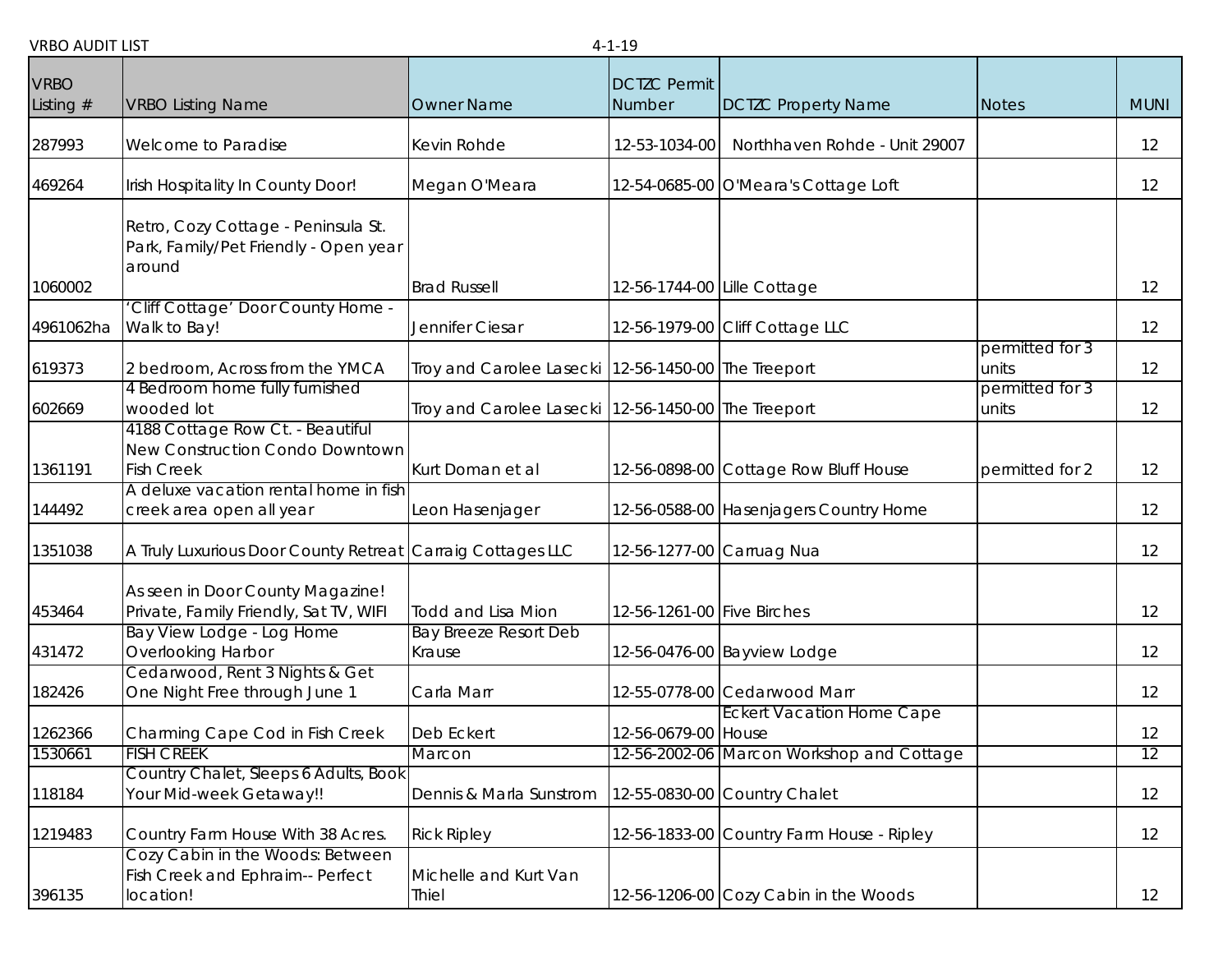| <b>VRBO</b> |                                                                                               |                                                                | <b>DCTZC Permit</b>        |                                                 |                 |             |
|-------------|-----------------------------------------------------------------------------------------------|----------------------------------------------------------------|----------------------------|-------------------------------------------------|-----------------|-------------|
| Listing $#$ | <b>VRBO Listing Name</b>                                                                      | <b>Owner Name</b>                                              | Number                     | <b>DCTZC Property Name</b>                      | <b>Notes</b>    | <b>MUNI</b> |
| 1219104     | Cozy Cottage in the woods: perfect Michelle and Kurt Van<br>location fish creek               | Thiel                                                          |                            | 12-56-1206-00 Cozy Cabin in the Woods           |                 | 12          |
| 642394      | Cozy, Comfortable, Quiet Cottage in<br><b>Fish Creek</b>                                      | Pam Olafsson/ Beth Collins 12-56-1275-00 Little Spring Cottage |                            |                                                 |                 | 12          |
| 1508518     | Cozy, Tranquil Home Minutes Away<br>from the Heart of Fish Creek                              | Paul and Tricia Kaye                                           |                            | 12-56-2054-00 Kayes Hideaway                    |                 | 12          |
| 976203      | <b>DOOR COUNTY HOME RETREAT IN</b><br><b>FISH CREEK</b>                                       | Steven and Lisa<br>Pachonphai                                  |                            | 12-56-1692-00 DC Home - Pachonphai              |                 | 12          |
| 698240      | Enjoy picture perfect sunsets on the<br>deck of Cottage Row On the Rocks                      | Apfelbach Family Trust,<br><b>LLC</b>                          |                            | 12-56-1494-06 Cottage Row on the Rocks          |                 | 12          |
| 1533213     | Ephraim/Fish Creek, House AND<br>available Cabin!                                             | Jay Chomeau                                                    |                            | 12-56-1330-00 Maple Grove LLC                   |                 | 12          |
| 1351075     | <b>Exceptional Home in Tranquil Door</b><br><b>County Setting</b>                             | Carraig Cottages LLC                                           | 12-56-1276-00 Carriag Dale |                                                 |                 | 12          |
| 896105      | <b>Family Friendly Cabin With Modern</b><br>Kitchen, Working Fireplace, Wrap<br>Around Porch! | Eric Simonson                                                  | 12-56-1572-00 DC Thunder   |                                                 |                 | 12          |
| 1497755     | <b>FANTASTIC WATER VIEWS, Newly</b><br>Renovated, Secluded, Pet-Friendly                      | Jennifer Ninivaggi                                             |                            | 12-56-1748-00 Casita Vistas                     |                 | 12          |
| 813262      | Fish Creek- Gibraltar Rd.- Near YMCA Roger & Jeni Ripley                                      |                                                                |                            | 12-56-1618-00 Gibraltar Road Ripley             |                 | 12          |
| 503056      | Fish Creek- Near Peninsula State Park Rick Ripley                                             |                                                                |                            | 12-56-1114-00 Ripley - 3802 & 3806 Gibraltar Rd | permitted for 2 | 12          |
| 1071057     | <b>Fish Creek WIFI Fire Pit</b>                                                               | Ryan and Karilyn Dayton                                        |                            | 12-56-1743-13 Manistique Stone Cottage          |                 | 12          |
| 347567      | Fish Creek, 4 Bed, Near Ymca/<br>Peninsula State Park.                                        | <b>Ripley Properties, LLC</b>                                  |                            | 12-56-1114-00 Ripley - 3802 & 3806 Gibraltar Rd | permitted for 2 | 12          |
| 42183       | Gingerbread Cottage - Forest<br>Setting - Available Winter Too!                               | Daryle Capelle                                                 |                            | 12-56-1266-00 Gingerbread Cottage               |                 | 12          |
| 385243      | <b>Great Family Vacation Spot! Across</b><br>from Fish Creek Beach. Sept/Oct<br>Available!    | Marlin Volz Jr.-Karen Volz<br>Campbell                         | 12-56-0321-00 Louisvilla   |                                                 |                 | 12          |
| 1328037     | Guest Bedroom at the Quarry House                                                             | Mitchel & Mary Heinrichs                                       |                            | 12-56-0805-00 Quarry House                      | permitted for 2 | 12          |
| 614537      | Home on 5 acres just 1 mile from<br>town                                                      | Paul & Amy Devine                                              |                            | 12-56-1439-06 Gibraltar House                   |                 | 12          |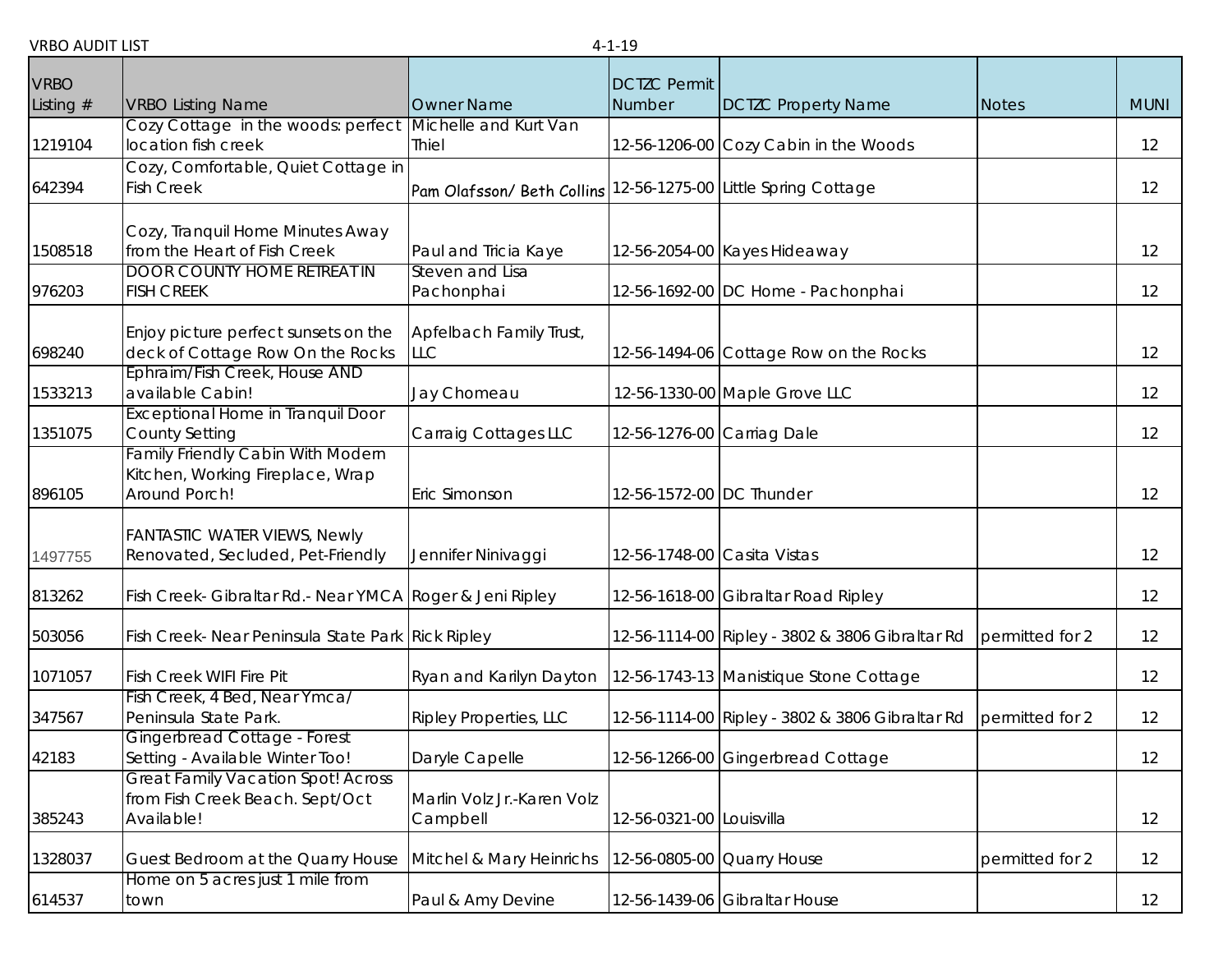| <b>VRBO</b> |                                                                   |                              | <b>DCTZC Permit</b>      |                                             |                             |             |
|-------------|-------------------------------------------------------------------|------------------------------|--------------------------|---------------------------------------------|-----------------------------|-------------|
| Listing $#$ | <b>VRBO Listing Name</b>                                          | <b>Owner Name</b>            | Number                   | <b>DCTZC Property Name</b>                  | <b>Notes</b>                | <b>MUNI</b> |
|             | Island View! Beautiful View Of The                                |                              |                          |                                             |                             |             |
|             | Bay! Perfect Location. Hot Tub and                                |                              |                          | Island View Vacation Home -                 |                             |             |
| 1292282     | <b>Boat Too!</b>                                                  | <b>Charles Paschke</b>       |                          | 12-56-1894-00 8750 Island View              |                             | 12          |
| 833837      | Large Guest House located within<br>the town of Fish Creek        | <b>Greg Lawler</b>           |                          | 12-56-1573-00 Lawler Guest House            |                             | 12          |
| 426335      | Log Retreat At Fish Creek                                         | <b>Bill Anderson</b>         |                          | 12-56-1225-06 Log Retreat at Fish Creek     |                             | 12          |
|             | Modernized Classic Log Home Close                                 |                              |                          |                                             |                             |             |
| 348054      | to Shopping and Sunset Walks                                      | James Graham                 |                          | 12-56-1294-00 Modern Classic Log Home       |                             | 12          |
| 1216466     | New Construction - 2 Story - 4<br>bedroom, 3.5 bath               | DCLife LLC - Pamela<br>Hoppe | 12-56-1840-00 DCLife LLC |                                             |                             | 12          |
|             | NEW Family-Friendly Fish Creek 'Cape Eckert Vacation Home         |                              |                          |                                             |                             |             |
| 7181479ha   | House' w/Yard                                                     | Cape House                   | 12-56-0679-00 Deb Eckert |                                             | duplicate listing           | 12          |
|             | NEW home. GREAT location across                                   |                              |                          |                                             |                             |             |
|             | from YMCA. Can accommodate                                        |                              |                          |                                             | permitted for 3             |             |
| 1127055     | LARGE groups                                                      | The Treeport                 |                          | 12-56-1450-00 Troy and Carolee Lasecki      | units                       | 12          |
| 4841776ha   | NEW! Custom 3BR Home 3 Min from<br><b>Fish Creek Harbor</b>       | <b>Bluff Barn</b>            |                          | 12-56-1858-00 Beth and Karen Ciesar         |                             | 12          |
|             | NEW-GREAT LOCATION-SLEEPS 14-                                     |                              |                          |                                             |                             |             |
| 4713533ha   | <b>INDOOR &amp; OUTDOOR POOLS</b>                                 | Park House                   |                          | 12-56-1801-00 PDW Rentals LLC               |                             | 12          |
|             | Quiet Cottage in the Woods - Door                                 |                              |                          |                                             |                             |             |
| 223983      | County Remote Seclusion                                           | Charlie Eckhardt             |                          | 12-56-0910-00 Eckhardt - 3003 Sugar Bush Rd |                             | 12          |
|             | Newly Furnished Home Close to                                     |                              |                          |                                             | property sold               |             |
| 1329353     | Everything, 5 Acres with majestic<br>woods & meadows              | Chris Warecki                |                          | 12-56-1887-00 Highland House                | owner wont<br>deact listing | 12          |
|             | Nicely located Near Fish Creek,                                   | Klems Investment             |                          |                                             |                             |             |
|             | Ranch home, 4 bedroom, 2 bath.                                    | Properties LLC - Mary        |                          | Klems Investments - Klimczyk 8580           |                             |             |
| 1444826     | NEW OWNERSHIP.                                                    | Klimczyk                     | 12-56-2027-00 STH 42     |                                             |                             | 12          |
|             | Perfect for Family Reunions &                                     | Kenneth and Maxine           |                          |                                             |                             |             |
| 418193      | Weekend Getaways, sleeps 12                                       | Riche                        |                          | 12-56-1241-00 Riche - 9419 Tree Top         |                             | 12          |
|             | Perfect Location for Family, spotlessly                           |                              |                          |                                             |                             |             |
| 503970      | clean sleeps 18 friendly owners                                   | Michael Servais              |                          | 12-56-1357-00 Cedar Creek Lodge II          |                             | 12          |
|             |                                                                   | Minerva & Armando            |                          |                                             |                             |             |
| 723814      | Pine Cone Guest House                                             | Mejia                        |                          | 12-56-0525-00 Pine Cone Guest House         |                             | 12          |
|             | Remodeled Cottage in Downtown<br>Fish Creek-the Cookery's Lodging |                              |                          | 12-55-0122-00 Cookery Suites & Cottages     |                             | 12          |
| 410989      |                                                                   | <b>Richard Skare</b>         |                          |                                             | permitted for 2             |             |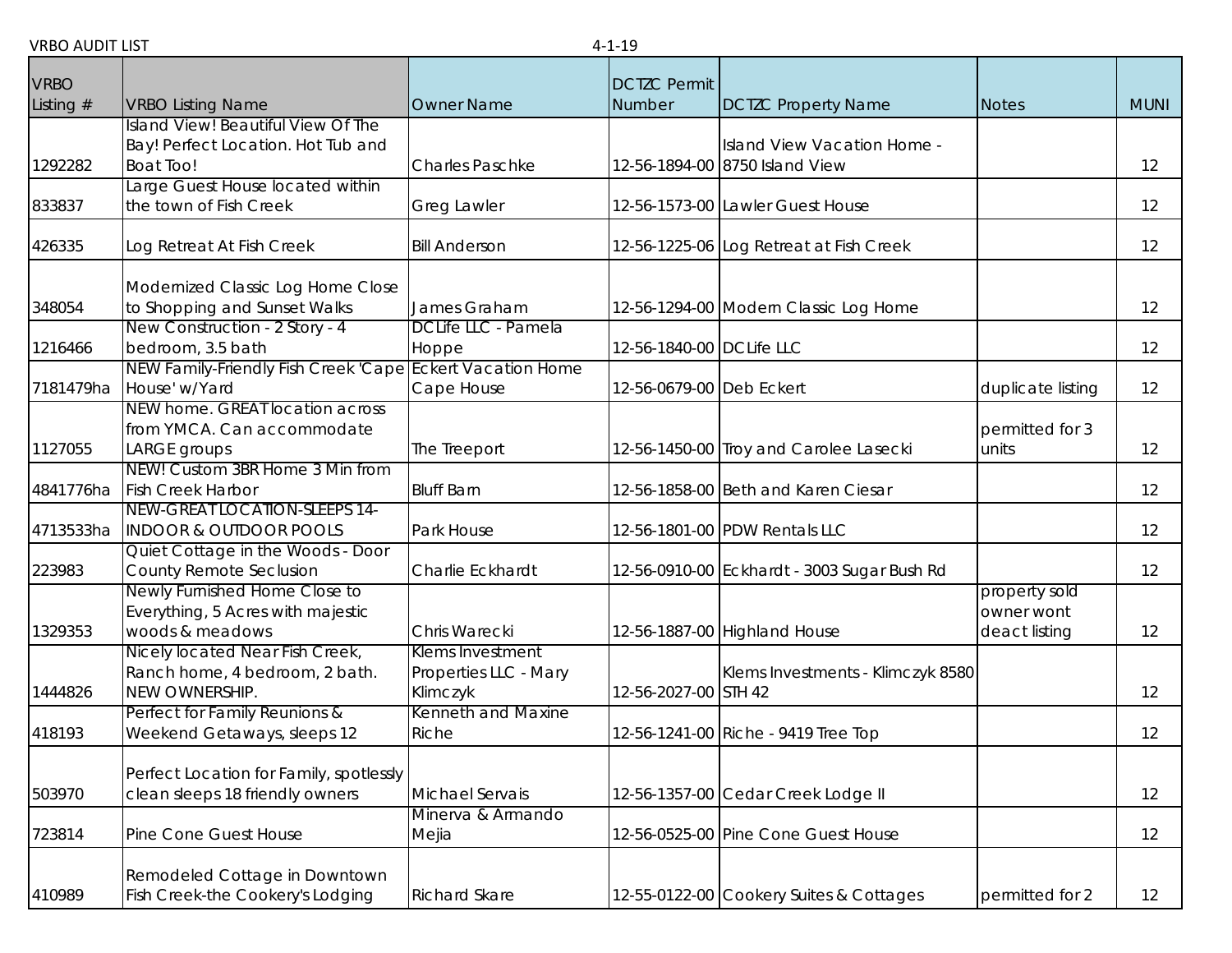| <b>VRBO</b> |                                                                                           |                                         | <b>DCTZC Permit</b>     |                                           |                  |             |
|-------------|-------------------------------------------------------------------------------------------|-----------------------------------------|-------------------------|-------------------------------------------|------------------|-------------|
| Listing $#$ | <b>VRBO Listing Name</b>                                                                  | Owner Name                              | Number                  | <b>DCTZC Property Name</b>                | <b>Notes</b>     | <b>MUNI</b> |
|             | Spacious Custom 4bedroom a Mile                                                           |                                         |                         |                                           |                  |             |
| 997318      | from Fish Creek                                                                           | Ross Lunn                               |                         | 12-56-1033-00 Gibraltar Lodge             |                  | 12          |
|             | Spectacular Views of Eagle Harbor                                                         |                                         |                         |                                           |                  |             |
| 824134      | and Ephraim                                                                               | Nancy Claypool                          |                         | 12-56-1570-06 Eagle Harbor View           |                  | 12          |
| 473918      | <b>FROM FISH CREEK</b>                                                                    | <b>Jeff Herbst</b>                      |                         | 12-56-1318-00 Herbst Spring Road          |                  | 12          |
| 1530654     | The Cottage in Fish Creek (ThCot)                                                         | Marcon                                  |                         | 12-56-2002-06 Marcon Workshop and Cottage |                  | 12          |
| 424315      | The Java Hut, a cottage with 'perks'                                                      | LLC/Carina Helm                         |                         | 12-56-1188-00 Java Hut, The               |                  | 12          |
|             | The Log Home at Fish Creek-In the                                                         |                                         |                         |                                           |                  |             |
| 272736      | <b>Heart of Door County</b>                                                               | David & Linda Horne                     |                         | 12-56-1023-00 The Log Home at Fish Creek  |                  | 12          |
| 90461       | Home for All to Enjoy                                                                     | Donald Rubin                            |                         | 12-56-0645-00 Fish Creek Retreat          |                  | 12          |
| 238110      | Unique Setting - Built on Quarry Bed                                                      | Mitchel & Mary Heinrichs                |                         | 12-56-0805-00 Quarry House                | permitted for 2  | 12          |
| 569210      | Updated Retro Retreat! Indoor &<br>Outdoor Fireplace, Backyard Oasis<br>With Waterfall    | Mark Schneider                          |                         | 12-56-1719-00 Fish Creek Beginnings       |                  | 12          |
|             | Walk to downtown Fish Creek and                                                           |                                         |                         |                                           |                  |             |
| 587050      | Peninsula State Park!                                                                     | Michael & Diane Cotter                  |                         | 12-56-1410-00 Birch Grove II - Unit #2    |                  | 12          |
| 391901      | Water View in Downtown Fish Creek<br>The Cookery's Lodging.                               | Cookery Inc                             |                         | 12-55-0122-00 Cookery Suites & Cottages   | permitted for 2  | 12          |
| 365869      | Wooded Chalet in Fish Creek - Pet<br>Friendly, small dogs only, no more<br>then 40 $#$    | Allen & Emelie Franke                   |                         | 12-55-0021-00 High Ridge Chalet           |                  | 12          |
|             | Woodlands 3 Bedroom, 1 1/2 Bath                                                           |                                         |                         |                                           |                  |             |
| 715374      | Fish Creek, Vacation Getaway                                                              | Tim & Bonnie Mirkiewicz                 | 12-56-1363-00 Woodlands |                                           |                  | 12          |
|             |                                                                                           |                                         |                         |                                           |                  |             |
| 585337      | 4 Bedroom, 4 Bath, 2 Story Home,<br>Sand Beach, Handicapped Access,<br>Wifi, sleeps 12    | Sunrise Shores #7 -<br><b>DCRMAALLC</b> |                         | 15-53-1431-00 DCRMAA LLC                  |                  | 15          |
|             | Door County June 1-8 2 bedroom 2<br>bath Condo at The Rushes Baileys                      |                                         |                         |                                           |                  |             |
| 1335047     | <b>Harbor</b>                                                                             |                                         |                         | owner info unfound                        | \$0 nightly rate | <u> 15</u>  |
|             | Fantastic Sandy Beach Condo for                                                           |                                         |                         |                                           |                  |             |
|             | Family and Friends. Spectacular                                                           |                                         |                         |                                           |                  |             |
| 505152      | Sunrises!                                                                                 | Sanata & Catherine Lau                  |                         | 15-53-1362-00 Sunrise Shores #6 - Lau     |                  | 15          |
| 171303      | Special \$150/nt Thru 6/17:<br>Beautiful, Clean, Sand Beach Condo,<br>Amazing Views, Wifi | Sunrise Shores #4                       |                         | 15-53-1153-00 Jeanne & Paul Wiesner       |                  | 15          |
|             |                                                                                           |                                         |                         |                                           |                  |             |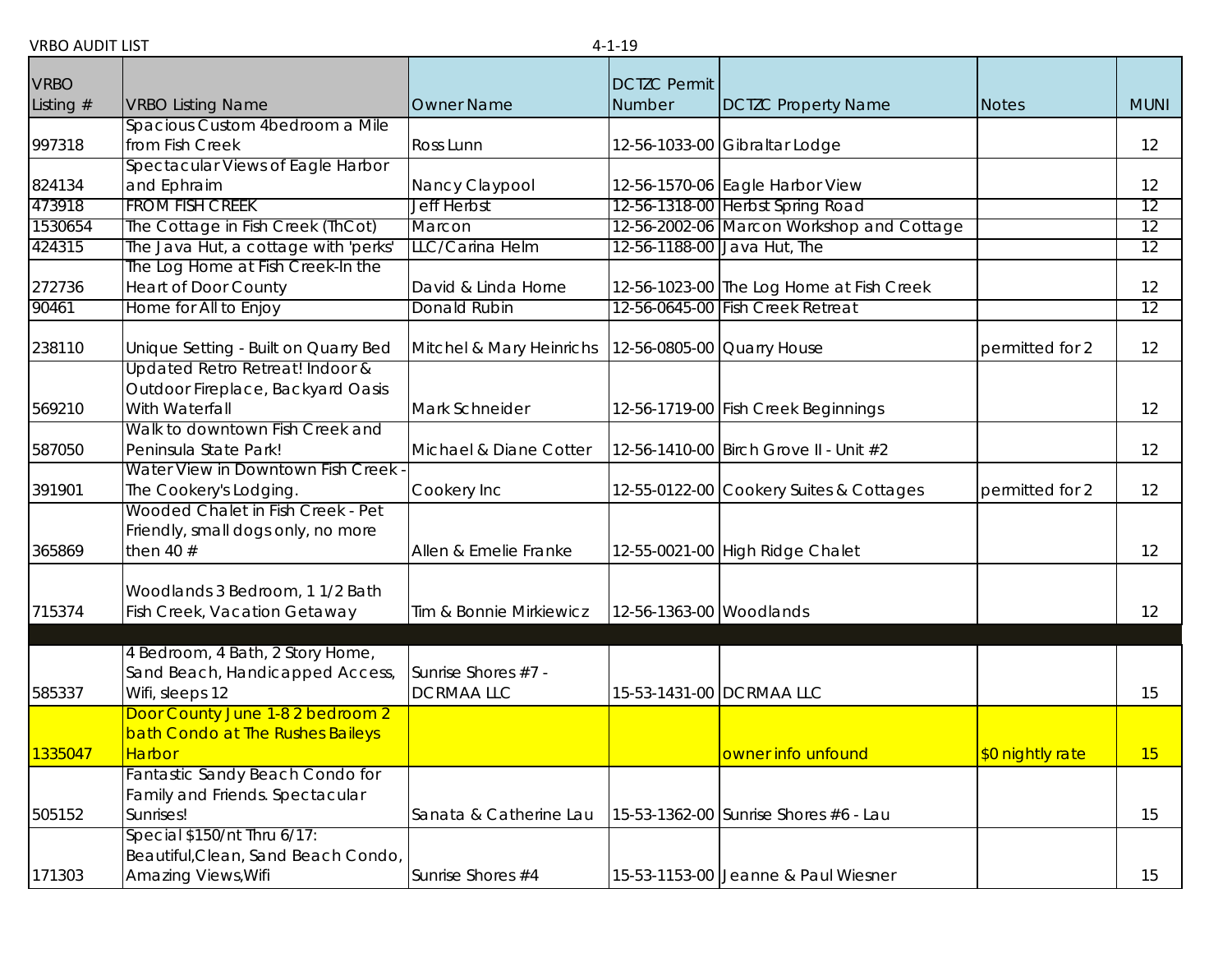| <b>VRBO</b> |                                                            |                                               | <b>DCTZC Permit</b>      |                                            |                 |             |
|-------------|------------------------------------------------------------|-----------------------------------------------|--------------------------|--------------------------------------------|-----------------|-------------|
| Listing #   | <b>VRBO Listing Name</b>                                   | <b>Owner Name</b>                             | Number                   | <b>DCTZC Property Name</b>                 | <b>Notes</b>    | <b>MUNI</b> |
|             | Sunrise Shores Condo 3, Beautiful                          |                                               |                          |                                            |                 |             |
| 125749      | Sand Beach, CLEAN condo                                    | <b>Sunrise Shores ASH</b>                     | 15-53-0492-00 Mark Ash   |                                            |                 | 15          |
|             | Beachfront Cottage, Spring 2018                            |                                               |                          | Quietside Cottages "the beach              |                 |             |
| 352035      | Special 3 nights w/ 4th night free                         | Quietside Leadership LLC                      | 15-55-0398-00 house"     |                                            | permitted for 2 | 15          |
| 1432604     | Beautiful Clark Lake Cottage                               | Scot and Kerri Hunt                           | 15-56-1998-00 Clark Lake | Beautiful Waterfront Cottage on            |                 | 15          |
|             | Beautiful Sunsets On Clark Lake                            |                                               |                          |                                            |                 |             |
| 744695      | Located in Door County, Wi                                 | Kaufman                                       |                          | 15-56-1536-00 Kaufman - 5543 Clark Lake Dr |                 | 15          |
| 97026       | Book Summer '18 Now! - Prime Weeks<br><b>Book Quickly!</b> | Mary Jo Jump                                  | 15-56-1263-04 Jump Inn   |                                            | permitted for 2 | 15          |
|             | <b>CEDAR SHORES IS EXPANDING!-ON</b>                       |                                               |                          |                                            |                 |             |
|             | SCHEDULE!1 Aug Wk Open. Book                               |                                               |                          |                                            |                 |             |
| 216654      | <b>CHOICE FALL DATES.</b>                                  | Linda Schaap                                  |                          | 15-55-0831-00 Cedar Shores - Beach Front   |                 | 15          |
|             |                                                            |                                               |                          |                                            |                 |             |
|             | Lake Michigan Beachfront Cottage                           |                                               |                          | Quietside Cottages "the beach              |                 |             |
| 852534      | Springl Special 3 Nights/4th free                          | Quietside Leadership LLC 15-55-0398-00 house" |                          |                                            | permitted for 2 | 15          |
| 717637      | Lake Michigan Sand Beach!!                                 | Les Kiehnau                                   |                          | 15-56-1531-12 The Beach at Lakeside Park   |                 | 15          |
|             | Sand beach retreat. Play in the sand                       |                                               |                          |                                            |                 |             |
|             | or just look at the water. Great                           |                                               |                          |                                            |                 |             |
| 114970      | location!                                                  | <b>Emerald Surf</b>                           |                          | 15-56-0501-00 Eugene Takle                 |                 | 15          |
| 848144      | Lakefront Cottage with Sensational<br>Sunsets!             | Paul & Tricia Kaye                            |                          | 15-56-1621-00 Kaye Cottage                 |                 | 15          |
|             |                                                            |                                               |                          |                                            |                 |             |
|             | Lakefront Home, Architect Designed                         |                                               |                          |                                            |                 |             |
| 244227      | for His Family and Friends                                 | Janet Slater                                  |                          | 15-56-1085-00 Lakeside Paradise - Slater   |                 | 15          |
| 414415      | Arts & Crafts Masterpiece                                  | Craig Nelson                                  |                          | 15-56-0235-00 Nelson House                 |                 | 15          |
|             |                                                            |                                               |                          |                                            |                 |             |
|             |                                                            |                                               |                          | Stella Maris Beach House/Stella            |                 |             |
| 369476      | Stella Maris Beach House                                   | Michael & Valerie Schierl                     |                          | 15-56-1170-00 Vista Beach House            | permitted for 2 | 15          |
|             |                                                            |                                               |                          | Stella Maris Beach House/Stella            |                 |             |
| 432667      | Stella Vista Beach House                                   | Michael & Valerie Schierl                     |                          | 15-56-1170-00 Vista Beach House            | permitted for 2 | 15          |
|             |                                                            |                                               |                          |                                            |                 |             |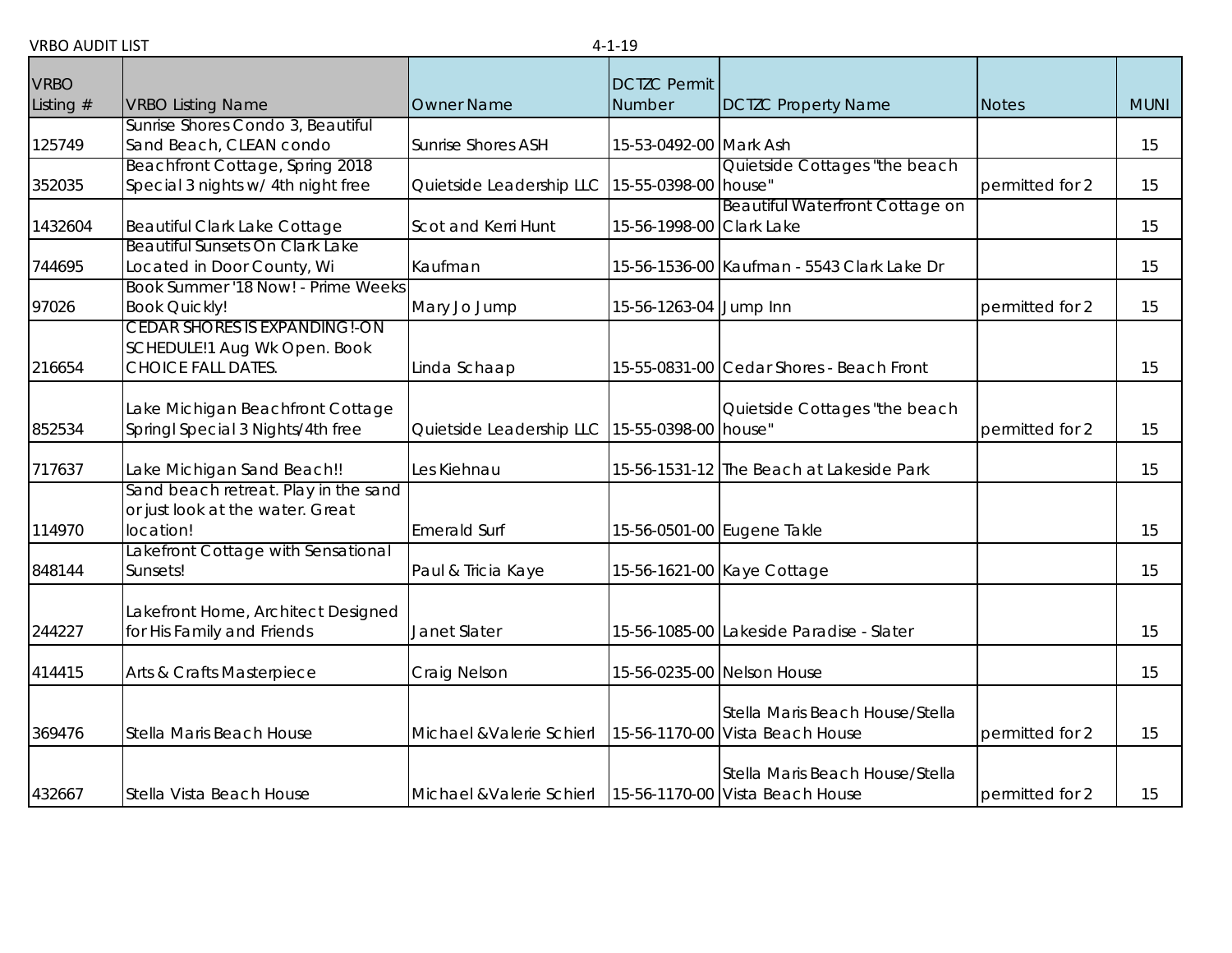| ונוויוטח טעוו         |                                                                                                                     |                                                         | ┭╌⊥╌⊥◡                        |                                                                                              |                                                                                                                                |             |
|-----------------------|---------------------------------------------------------------------------------------------------------------------|---------------------------------------------------------|-------------------------------|----------------------------------------------------------------------------------------------|--------------------------------------------------------------------------------------------------------------------------------|-------------|
| <b>VRBO</b>           |                                                                                                                     |                                                         | <b>DCTZC Permit</b><br>Number |                                                                                              |                                                                                                                                | <b>MUNI</b> |
| Listing $#$<br>746483 | <b>VRBO Listing Name</b><br>Neat Cottage getaway on the Lake<br>Michigan Rugged Shore=Relax-<br>Romantic-Restore-ah | <b>Owner Name</b><br>Sommer Property Mgmt<br><b>LLC</b> |                               | <b>DCTZC Property Name</b><br>All about the lake shore Door<br>15-56-0023-00 County Cottages | <b>Notes</b><br>permitted for 3:<br>1)Shadow of<br>Seagulls 2) It's All<br>About the<br>Lakeshore<br>3) same time<br>next year | 15          |
| 1055782               | Neat Cottage Getaway On The Lake<br>Michigan Rugged Shore=relax-<br>romantic-restore-ah                             | Sommer Property Mgmt<br><b>LLC</b>                      |                               | All about the lakeshore Door<br>15-56-0023-00 County Cottages                                |                                                                                                                                | 15          |
| 1361580               | <b>NEW LISTING: Spacious Cottage</b><br>Close to Lake Michigan with Heated<br>Pool!                                 | Michael and Amanda<br>Warecki                           |                               | 15-56-1948-00 Cottage at Cave Point, The                                                     |                                                                                                                                | 15          |
| 825405                | New Rental w/Lake & Beach Access                                                                                    | Dan Rehberg - Rehberg<br><b>Boathouse LLC</b>           |                               | 15-56-1593-12 Cottage at Trails End                                                          |                                                                                                                                | 15          |
| 333509                | Newer Log Home on Clarks Lake with<br>Dock and Boats                                                                | Vans Log Home on Clark<br>Lake                          |                               | 15-56-0308-06 Vans Log Home                                                                  |                                                                                                                                | 15          |
| 414043                | Prime Time Going Fast! May/June<br>Dates Still Available!                                                           | Kris Zeile et al & Mary Jo<br>Jump                      | 15-56-1263-04 Inn             | Shoreline Ventures Inc & Jump                                                                | permitted for 2                                                                                                                | 15          |
| 34399                 | Quintessential Door County Cabin on<br>Lake Michigan                                                                | Carolyn Brzezinski                                      |                               | 15-56-0713-00 Killasonna Lodge - Brzezinski                                                  |                                                                                                                                | 15          |
| 1055804               | Romantic Classic Cedar Cottage-<br>door-county-rentals.com//-<br>Brochure.pdf                                       | Sommer Property Mgmt<br>LLC                             |                               | All about the lakeshore Door<br>15-56-0023-00 County Cottages                                |                                                                                                                                | 15          |
| 346952                | SAND BEACH on Lake Michigan                                                                                         | <b>Carrington Family Trust</b><br>c/o Fergus            |                               | 15-56-0340-12 Sandy Beach Lake House                                                         |                                                                                                                                | 15          |
| 1397692               | Beach House at Beach Harbor                                                                                         | <b>Beach Harbor Resort</b>                              | 27-51-0807-00 Jon Hanson      |                                                                                              |                                                                                                                                | 27          |
| 1397724               | Cozy Studio Cottage Near Water                                                                                      | <b>Beach Harbor Resort</b>                              | 27-51-0807-00 Jon Hanson      |                                                                                              |                                                                                                                                | 27          |
| 921123                | Cozy Studio Cottage Near Water                                                                                      | <b>Beach Harbor Resort</b>                              | 27-51-0807-00 Jon Hanson      |                                                                                              |                                                                                                                                | 27          |
| 1493156               | 1930 Door County Home on the<br>Water   175' dock                                                                   | Steve Sullivan                                          |                               | 27-55-0471-17 Merdith House                                                                  |                                                                                                                                | 27          |
| 112606                | Country setting just outside the city!!! Terry Kinney                                                               |                                                         |                               | 27-55-0737-00 Door County Country Home                                                       |                                                                                                                                | 27          |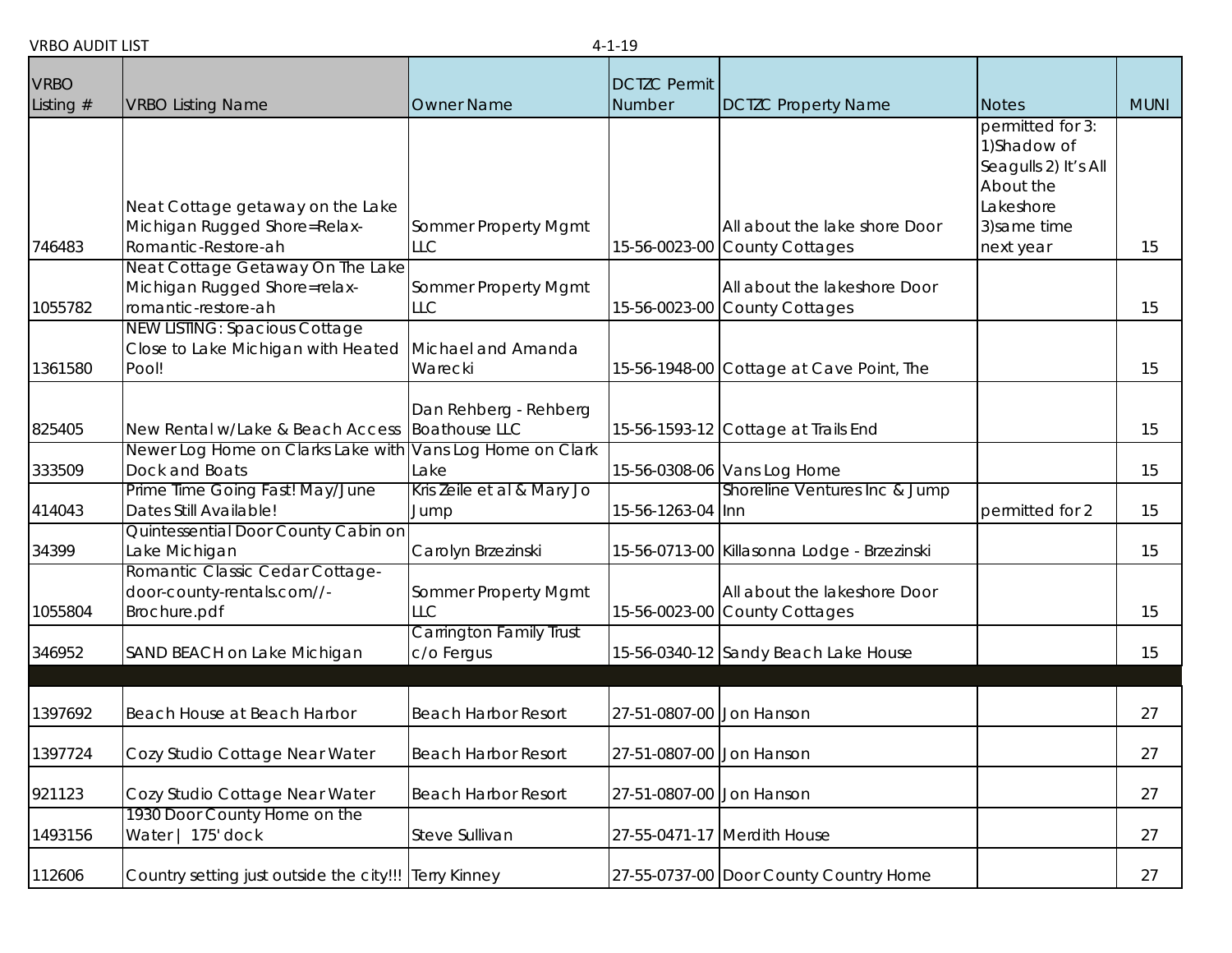| <b>VRBO</b> |                                                                    |                                                               | <b>DCTZC Permit</b>        |                                            |              |             |
|-------------|--------------------------------------------------------------------|---------------------------------------------------------------|----------------------------|--------------------------------------------|--------------|-------------|
| Listing $#$ | <b>VRBO Listing Name</b>                                           | <b>Owner Name</b>                                             | Number                     | <b>DCTZC Property Name</b>                 | <b>Notes</b> | <b>MUNI</b> |
|             |                                                                    | <b>Hideaway Cottage</b>                                       |                            |                                            |              |             |
| 747958      | Cozy retreat Off the beaten path.                                  | Smola                                                         | 27-56-1542-0               | Connel Smola                               |              | 27          |
|             | Eagle View a Year-Round Country                                    |                                                               |                            |                                            |              |             |
| 409619      | Home Sleeps 8                                                      | Lisa B Goldney                                                | 27-56-1228-00 Eagleview    |                                            |              | 27          |
|             |                                                                    |                                                               |                            |                                            |              |             |
|             | Family friendly updated home in                                    | <b>Richard and Judith</b>                                     |                            |                                            |              |             |
| 1405853     | Idlewild Peninsula, Door County, WI                                | Laessig                                                       |                            | 27-56-1995-00 Uncle Bob's Guest House      |              | 27          |
|             | Located at the end of the road,                                    |                                                               |                            |                                            |              |             |
|             | waterfront home with quiet feel of                                 |                                                               |                            |                                            |              |             |
| 1062307     | northwoods!                                                        | Cabot's Point                                                 |                            | 27-56-1729-06 Cabot's Point Properties LLC |              | 27          |
|             |                                                                    | Nasewaupee Trail Log                                          |                            |                                            |              |             |
| 1368363     | Nasewaupee Trail Log Home                                          | Home react 5/29/18                                            | 27-56-1841-00 Terry Kinney |                                            |              | 27          |
| 1449030     | NEW LISTING • Great Getaway with<br>Lots of Comfort and Charm!     | Steve and Joan Rockwell 27-56-2008-00 The Doorstop - Rockwell |                            |                                            |              | 27          |
|             | Newly updated cottage on 12 acres                                  |                                                               |                            |                                            |              |             |
|             | only minutes from Potawatomi State                                 | Bungalow at Potawatomi                                        |                            |                                            |              |             |
| 1450867     | Park!                                                              | Park-Isaacson                                                 |                            | 27-56-2011-00 Andrew and Erin Isaacson     |              | 27          |
|             | One of a Kind Door County                                          |                                                               |                            | One of a kind Door County Boat             |              |             |
| 267726      | <b>Boathouse Waiting for Your Visit</b>                            | Deb Robinson                                                  | 27-56-1050-00 House        |                                            |              | 27          |
|             | <b>Outback Cottages in Door County -</b>                           |                                                               |                            |                                            |              |             |
|             | near beach, modern, private,                                       |                                                               |                            |                                            |              |             |
| 902029ha    | peaceful                                                           | <b>Outback Cottages</b>                                       |                            | 27-56-1143-00 Galen & Pam Carpenter        |              | 27          |
|             | Sand Bay Lodge And Cottages                                        |                                                               |                            |                                            |              |             |
| 312662      | <b>Waterfront Sleeps 23</b>                                        | Sand Bay Lodge                                                | 27-55-0667-00 Dan Farah    |                                            |              | 27          |
|             |                                                                    |                                                               |                            |                                            |              |             |
| 735264      | Spectacular Water View                                             | Karen Hyttel                                                  |                            | 27-56-1540-00 Bay House - Hyttel           |              | 27          |
|             | Trinity Retreat - Family Friendly                                  |                                                               |                            |                                            |              |             |
|             | Cottage On Sand Bay Point in Door                                  |                                                               |                            |                                            |              |             |
| 743964      | County                                                             | <b>Trinity Retreat</b>                                        |                            | 27-56-1538-00 Leo and Holly Michael        |              | 27          |
|             | Waterfront 2 b.r. Bay View<br>Cottage/sunsets/wineries/lighthouses |                                                               |                            |                                            |              |             |
| 642597      | /beaches/fishing                                                   | Sand Bay Lodge                                                | 27-55-0667-00 Dan Farah    |                                            |              | 27          |
|             | Waterfront 4 b.r./3                                                |                                                               |                            |                                            |              |             |
|             | ba/beaches/fishing/sunsets/wineries                                |                                                               |                            |                                            |              |             |
| 642598      | /lighthouses/state parks                                           | Sand Bay Lodge                                                | 27-55-0667-00 Dan Farah    |                                            |              | 27          |
|             | Waterfront Cottage: 2 bedroom, 1.5                                 | McComb's= 4143 Snake                                          |                            |                                            |              |             |
| 802382      | bathrooms                                                          | <b>Island Road</b>                                            |                            | 27-56-1598-00 John McCombs                 |              | 27          |
|             |                                                                    |                                                               |                            |                                            |              |             |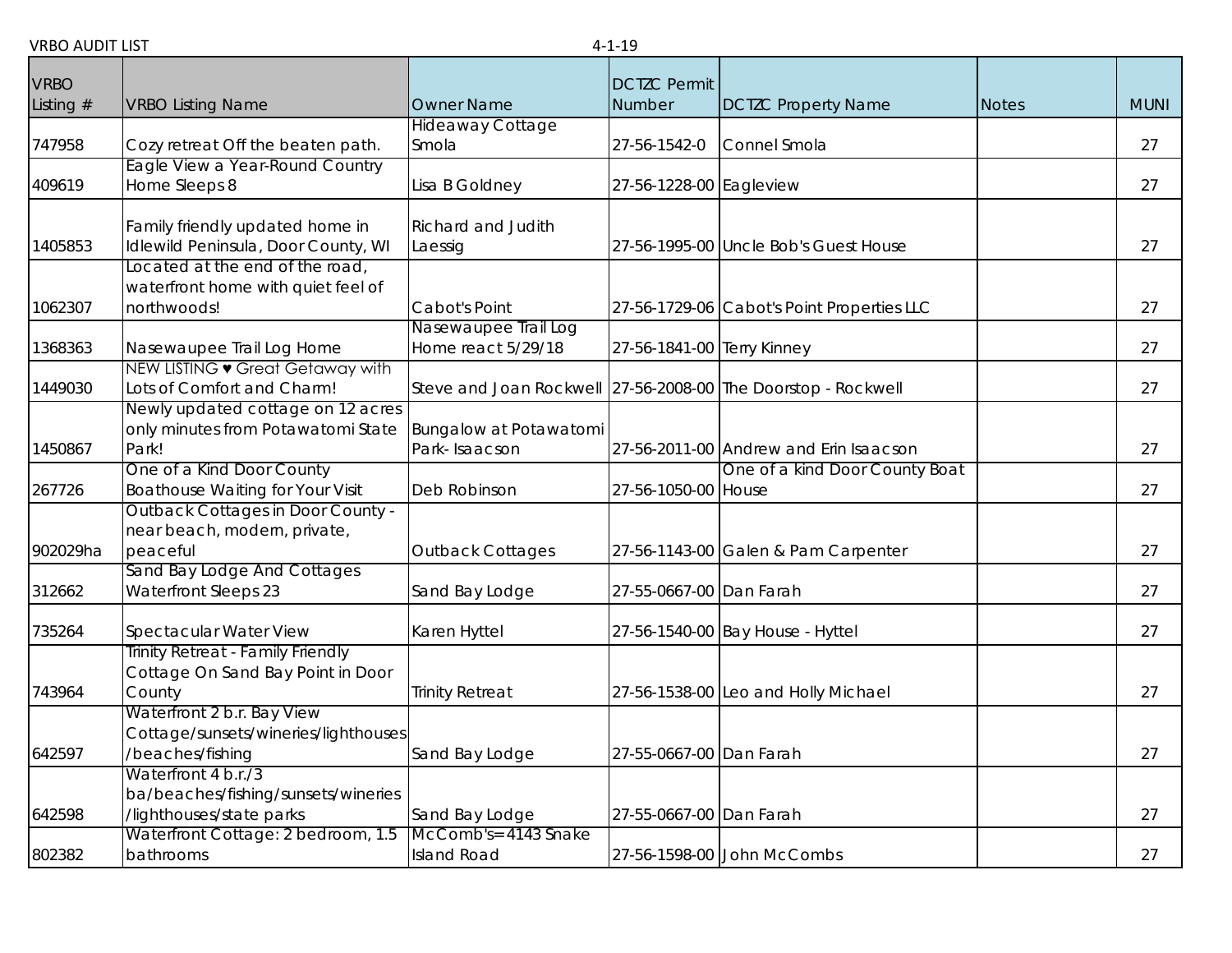| <b>VRBO</b> |                                                                 |                                            | <b>DCTZC Permit</b>         |                                                           |                 |             |
|-------------|-----------------------------------------------------------------|--------------------------------------------|-----------------------------|-----------------------------------------------------------|-----------------|-------------|
| Listing $#$ | <b>VRBO Listing Name</b>                                        | <b>Owner Name</b>                          | Number                      | <b>DCTZC Property Name</b>                                | <b>Notes</b>    | <b>MUNI</b> |
|             | Waterfront Swedish-style Log Cabin                              |                                            |                             |                                                           |                 |             |
|             | on Sand Bay, Door County -                                      |                                            |                             |                                                           |                 |             |
| 135683      | Moonlight Magic                                                 | Tammy M Leemon                             |                             | 27-56-1014-00 Moonlight Magic                             |                 | 27          |
|             | Waterside Retreat -- Swedish Stuga                              |                                            |                             |                                                           |                 |             |
| 154010      | (Cottage)                                                       | Barbro & Glen Wilson                       |                             | 27-56-0948-00 Wilson Sherwood Point                       |                 | 27          |
|             |                                                                 |                                            |                             |                                                           |                 |             |
| 1576440     | <b>Beautiful Shoreline Condominium</b>                          | Shoreline Resort and<br>Condos             |                             | 32-51-0796-00 Rockton-Shoreline LLC                       |                 | 32          |
|             |                                                                 |                                            |                             |                                                           |                 |             |
|             | Great Waterview Home in Door                                    |                                            |                             |                                                           |                 |             |
| 84278       | County. Fabulous Home Sleeps 14!!                               | Hale - 1615 Big Pine Ln                    | 32-53-0717-00 Lyn Hale      |                                                           |                 | 32          |
|             | The Hideaway: New Construction                                  |                                            |                             |                                                           |                 |             |
| 340966      | walk to Beach and Town                                          | Hideaway the Herman                        |                             | 32-53-0955-06 Greg Herman                                 |                 | 32          |
|             | Ellison Bay Condominium at the                                  |                                            |                             |                                                           |                 |             |
| 1373547     | heart of town.                                                  | Hideaway Condos, The                       | 32-53-1904-00 Bruce Peissig |                                                           |                 | 32          |
| 3915169ha   | Ellison Bay Bluff Waterview Condo<br>Retreat                    |                                            |                             | Daniel & Cynthia Shaulis<br>32-53-1533-00 Revocable Trust |                 | 32          |
|             |                                                                 | <b>Ellison Bay Bluff Retreat</b>           |                             |                                                           |                 |             |
|             | Enjoy Your Own Private View Of Sister                           |                                            |                             |                                                           |                 |             |
| 724130      | Bay Sunsets on the Waterfront                                   | The Nest                                   |                             | 32-56-1514-06 Paul O'Keeffe & Tiffany Hubbard             |                 | 32          |
|             |                                                                 | The Refuge/Appleport                       |                             |                                                           |                 |             |
| 116351      | Beautiful Log Home on 5 quiet acres                             | Enterprises                                |                             | 32-55-0623-00 Marc & Lori Maillefer                       |                 | 32          |
|             | Beautiful Cottage on the Green Bay                              |                                            |                             |                                                           |                 |             |
| 133165      | Waterfront                                                      | Schwandt Cottage                           |                             | 32-55-0177-00 Georgina Schwandt                           |                 | 32          |
|             | Marina Breeze, Spectacular Ellison                              |                                            |                             |                                                           |                 |             |
| 181532      | Bay View & Dbl Master Suites<br>Waterfront Cottage Nestled in   | Marina Breeze                              |                             | 32-55-0759-00 Robert & Sherry Stein                       |                 | 32          |
| 241353      | Picturesque Setting, Gills Rock                                 | Teskies Cottage                            | 32-56-0962-00 Lyle Teskie   |                                                           |                 | 32          |
|             |                                                                 |                                            |                             |                                                           |                 |             |
| 254081      | Historic Log Cabin(winter rate)                                 | Docs Hideaway                              |                             | 32-55-0770-00 Terry & Kermit Bott                         |                 | 32          |
|             |                                                                 |                                            |                             |                                                           |                 |             |
| 1459031     | Lovely Moonbird Cottage                                         | Moonbird                                   |                             | 32-56-2015-00 Desire Bromstad                             |                 | 32          |
|             | Cappy Cottage, Over 300 Ft. of                                  |                                            |                             |                                                           |                 |             |
| 340765      | Private Shoreline on North Bay                                  | Cappy Cottage                              |                             | 32-56-1132-06 Hakes Family Trust                          |                 | 32          |
|             | <b>Charming Traditional Cottages</b>                            |                                            |                             |                                                           |                 |             |
| 343690      | Affordable and Travel Green<br>Waterfront Cottage with Views of | Terra Cottages                             |                             | 32-55-0124-00 Deborah Taubert Gehan                       | permitted for 5 | 32          |
| 350098      | Deaths Door, New Kitchen                                        | Bells Cottage - 12748 N<br>Port Des Mortes |                             | 32-56-1131-06 Matt & Ryan Bell                            |                 | 32          |
|             |                                                                 |                                            |                             |                                                           |                 |             |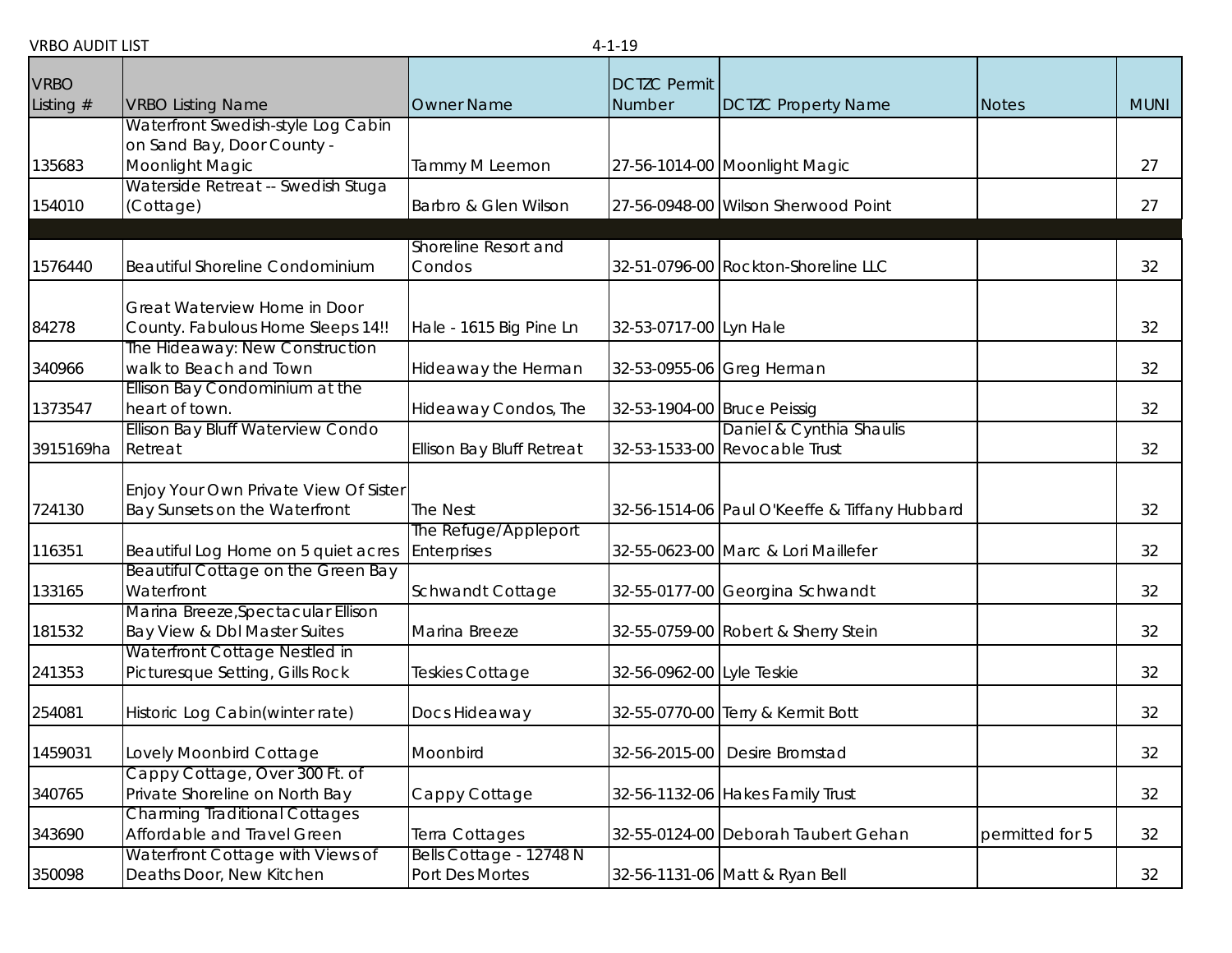|                            |                                                                                                            |                                                     | .                             |                                                                 |                 |             |
|----------------------------|------------------------------------------------------------------------------------------------------------|-----------------------------------------------------|-------------------------------|-----------------------------------------------------------------|-----------------|-------------|
| <b>VRBO</b><br>Listing $#$ | <b>VRBO Listing Name</b>                                                                                   | <b>Owner Name</b>                                   | <b>DCTZC Permit</b><br>Number | <b>DCTZC Property Name</b>                                      | <b>Notes</b>    | <b>MUNI</b> |
| 403462                     | Waterfront Dream Cottage with a<br>Million Dollar View (Apple)                                             | Dan's Fish, Inc. d/b/a                              |                               | Hedgehog Harbor Rental 32-56-1195-00 Daniel and Sherrie Schwarz |                 | 32          |
| 403817                     | Romantic Waterfront Suite with<br>amazing water views (Cherry)                                             | Dan's Fish, Inc. d/b/a                              |                               | Hedgehog Harbor Rental 32-56-1195-00 Daniel and Sherrie Schwarz |                 | 32          |
| 431068                     | Two person efficiency cottage on<br>green bay                                                              | Door County Vacation<br>Cottage                     |                               | 32-56-0932-00 John Finn & Carol Molepske                        | permitted for 2 | 32          |
| 567511                     | 2500 sq ft open floor plan short walk<br>to water!                                                         | <b>Arnies Sanctuary</b>                             |                               | 32-56-1352-06 James Arneson                                     |                 | 32          |
| 482130                     | Summer Joy Cottage in Sister Bay,<br>WIYou Can't Get Any Closer to the Northern Lights Properties<br>Water | Summer Joy & Windsong                               | 32-56-1325-00 Alan Frisoni    |                                                                 | permitted for 2 | 32          |
| 571419                     | Classic 1927 Shore Log Home. Sleeps<br>8. Enjoy water views from 7 of 9<br>rooms!                          | Northern Lights Properties<br>Summer Joy & Windsong | 32-56-1325-00 Alan Frisoni    |                                                                 | permitted for 2 | 32          |
| 571451                     | Ellison Bay bluff retreat with water<br>views                                                              | The Refuge/Appleport<br>Enterprises                 |                               | 32-55-0623-00 Marc & Lori Maillefer                             |                 | 32          |
| 601468                     | Cedar Dell Chalet is the<br>quintessential Door county cabin                                               | Cedar Dell Chalet                                   |                               | 32-56-1203-06 Vicky Kalscheur                                   |                 | 32          |
| 611204                     | <b>Totally Remodeled 2012 Brenner</b><br>Tower!                                                            | <b>Brenner Tower</b>                                |                               | 32-56-1227-06 Brenner Tower, LLC                                |                 | 32          |
| 706539                     | Charming, Warm, and Naturally Well- Wagon Trail #26 Lengh-<br>Lit with Wooded Privacy                      | Little House in the Woods                           |                               | 32-56-1589-00 Carolyn Lengh                                     |                 | 32          |
| 59435                      | Sister Bay Door County Private<br><b>Vacation Paradise</b>                                                 | Dovetail Acres                                      | 32-55-0422-00 Terry Wurster   |                                                                 |                 | 32          |
| 468070                     | Lake Front Home At The End Of The<br>Road On Peninsula                                                     | Point, The                                          |                               | 32-56-1292-06 Heather Erickson                                  |                 | 32          |
| 1409799                    | NEW! DOOR 42- minutes away from<br>the hustle and bustle of Sister Bay!                                    | Door 42                                             |                               | 32-56-1976-00 Shawn and Kim Marshall                            |                 | 32          |
| 788481                     | Beautiful, Newly Renovated Peaceful<br>Place                                                               | <b>Beach Road Rentals</b>                           |                               | 32-56-1541-00 Alma Vaicekauskas                                 |                 | 32          |
| 821538                     | Located in Ellison Bay, less than 1/4<br>mile from a public boat launch on<br>beautiful                    | <b>Beechers Cabin</b>                               |                               | 32-56-1571-06 Susan Szabo & Mark Beecher                        |                 | 32          |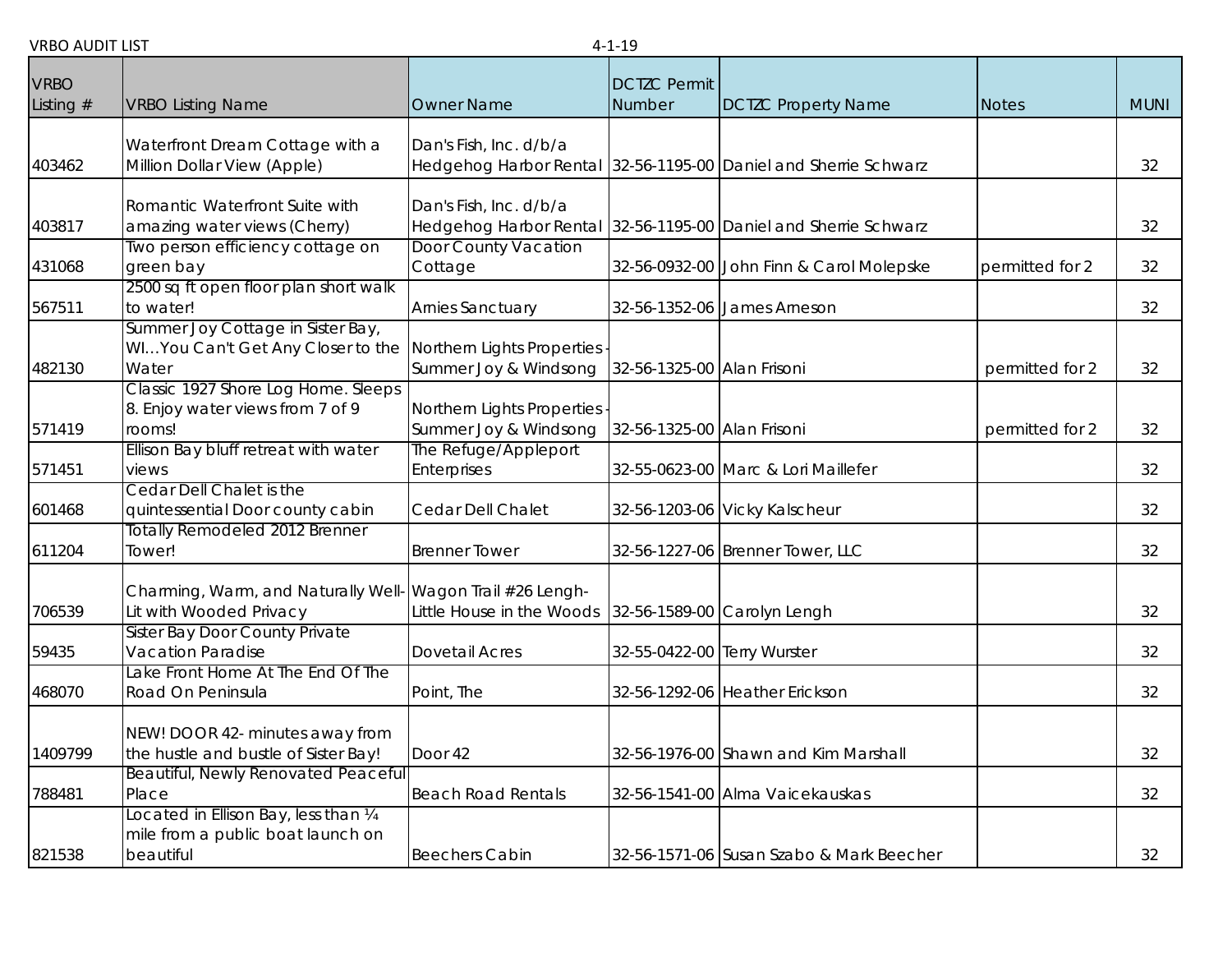| <b>VRBO</b> |                                                                                             |                                           | <b>DCTZC Permit</b>        |                                                                 |                 |             |
|-------------|---------------------------------------------------------------------------------------------|-------------------------------------------|----------------------------|-----------------------------------------------------------------|-----------------|-------------|
| Listing $#$ | <b>VRBO Listing Name</b>                                                                    | <b>Owner Name</b>                         | Number                     | <b>DCTZC Property Name</b>                                      | <b>Notes</b>    | <b>MUNI</b> |
| 835033      | Premier Vacation Rental, Pet<br>Friendly, Walk to Water, Restaurant,<br>Shopping, WiFi      | Door Stop                                 |                            | 32-56-1612-00 Terrence Rogers                                   | permitted for 2 | 32          |
| 839291      | Water Front Log Cabin!                                                                      | East Haven                                |                            | 32-56-1592-06 Barbara Moline                                    |                 | 32          |
| 886997      | Porcupine Shores Has An Elevated<br>View And Access To The Water                            | Porcupine Shores                          |                            | 32-56-1603-06 Brian Bartell & Kim Winburn                       |                 | 32          |
| 981731      | Serenity House located in quiet<br>Rowleys Bay offering water, woods<br>and beauty          | Serenity House                            |                            | 32-56-0438-00 James K Larson                                    |                 | 32          |
| 996903      | Beautiful Home With Water Views in<br><b>Peaceful Gills Rock</b>                            | <b>Hedgehog Harbor House</b><br>& Cottage |                            | 32-56-1506-00 David & Patricia Bernhard                         |                 | 32          |
| 998960      | Great water view in peaceful<br>Northern Door                                               | <b>Hedgehog Harbor House</b><br>& Cottage |                            | 32-56-1506-00 David & Patricia Bernhard                         | permitted for 2 | 32          |
|             | Three Sisters Meadow Sweet Retreat-<br>a quiet, spacious relaxation haven to                |                                           |                            |                                                                 |                 |             |
| 4465521     | unwind                                                                                      | Three Sisters Farm                        |                            | 32-56-1523-00 Tim and Kathleen Kay                              |                 | 32          |
| 7686109ha   | BEACH, PIER, PATIO, & HOT TUB FOR                                                           | Loon Lady Lodge                           |                            | 32-56-2062-00 Joanne Schaumburg                                 |                 | 32          |
| 1022944     | Family Retreat Lake Front Wifi Bikes<br>Grill Lakeshore Fire Pits                           | <b>Sunset Shore Cottages</b>              |                            | 32-56-1720-00 David & Deborah Cresto                            | permitted for 2 | 32          |
| 1032665     | On the Shore of Deaths Door                                                                 | On the Shore of Deaths<br>Door            | 32-56-1745-00 Todd Frisoni |                                                                 |                 | 32          |
| 1036054     | Family Retreat Lake View Wifi Cable<br>Tv Grill Lakeshore Fire Pits Dog<br>Friendly         | <b>Sunset Shore Cottages</b>              |                            | 32-56-1720-00 David & Deborah Cresto                            | permitted for 2 | 32          |
| 1140156     | Beautiful 3 Bedroom Door County,<br>Heavily Wooded, Pet Friendly, NOW<br><b>OFFERS WIFI</b> | Door Stop                                 |                            | 32-56-1612-00 Terrence Rogers                                   | permitted for 2 | 32          |
| 1152974     | New! Enjoy sunrise on Lake Michigan<br>in a 1969 Lakefront A-Frame                          | Hazen Cabbage                             |                            | 32-56-1496-00 Kimberly Hazen                                    |                 | 32          |
| 1519464     | Unique architect designed home on<br>waterfront bluff                                       | Vinkelhus-Vest                            |                            | 32-56-1971-00 Kimberly Hazen                                    |                 | 32          |
| 581649      | Nestled amongst the trees with<br>commanding views of Green Bay!                            | A Pearl                                   |                            | 32-56-1409-06 Jeffrey & Allison Ockwood                         |                 | 32          |
| 1153343     | Spacious Lakefront Home Minutes<br>From Sister Bay                                          |                                           |                            | Wagon Trail #20 - DiSalvo 32-56-1786-08 Michah & August DiSalvo |                 | 32          |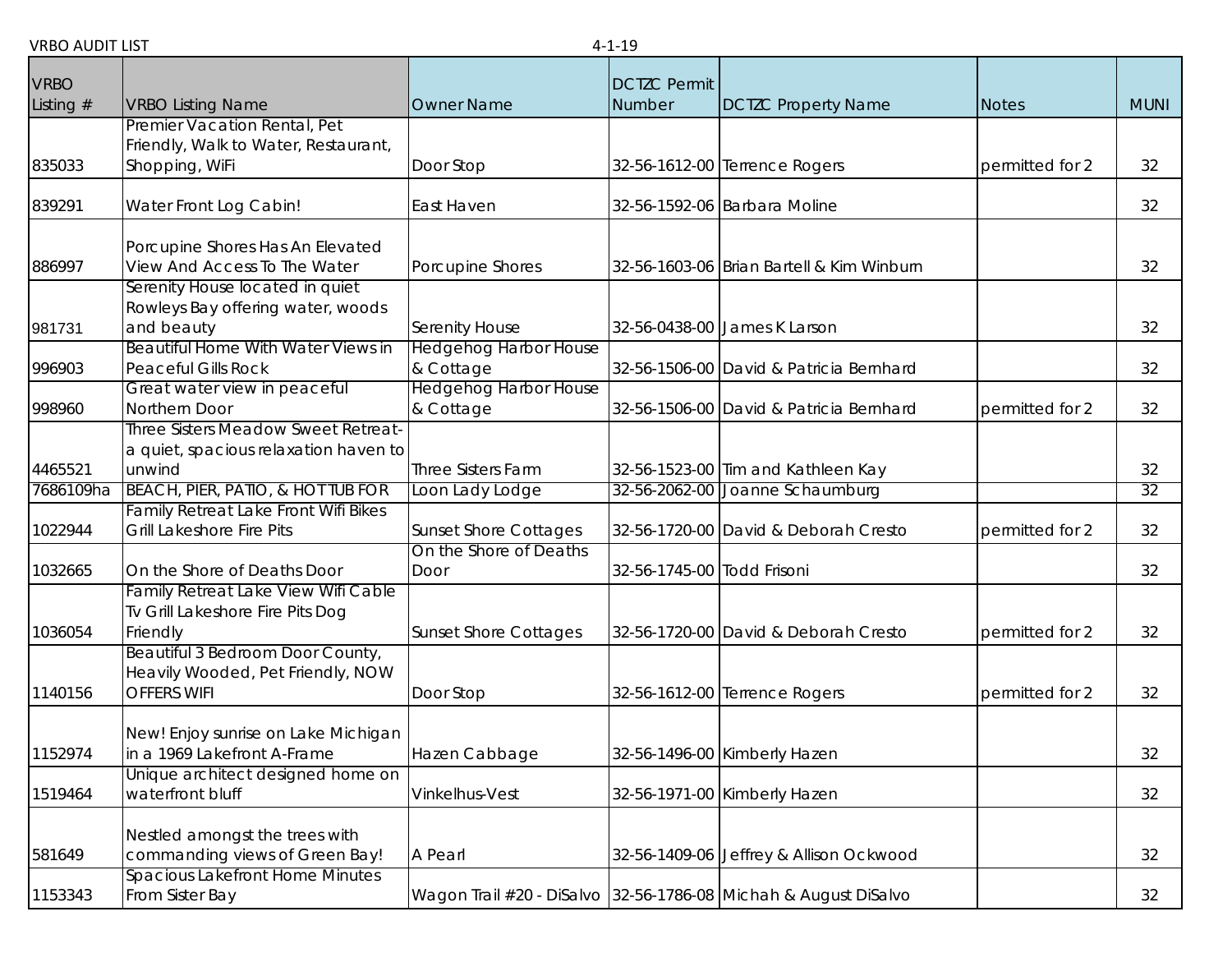| <b>VRBO</b> |                                                                          |                                                   | <b>DCTZC Permit</b>         |                                          |                 |             |
|-------------|--------------------------------------------------------------------------|---------------------------------------------------|-----------------------------|------------------------------------------|-----------------|-------------|
| Listing $#$ | <b>VRBO Listing Name</b>                                                 | <b>Owner Name</b>                                 | Number                      | <b>DCTZC Property Name</b>               | <b>Notes</b>    | <b>MUNI</b> |
|             |                                                                          |                                                   |                             |                                          |                 |             |
|             | Premier Vacation Rental Just a Short                                     |                                                   |                             |                                          |                 |             |
| 1177141     | Walk to The Heart of Sister Bay!!<br>4 Bedrm, 3 Bath! Between Sister Bay | Sister Bay Respite                                |                             | 32-56-1838-00 Todd and Michelle Cox      |                 | 32          |
|             | & Ellison Bay. New on VRBO, Spring,                                      |                                                   |                             |                                          |                 |             |
| 1161665     | 2018.                                                                    | <b>Woodfield House</b>                            |                             | 32-56-1710-00 Susanne Beaumont           |                 | 32          |
| 1185191     | Murphy's "KipDee" Cottage                                                | Murphy's Kipdee Cottage 32-56-1827-00 Jon Murphy  |                             |                                          |                 | 32          |
|             |                                                                          |                                                   |                             |                                          |                 |             |
| 659326      | Beautiful log home on 5 acres just<br>steps away from Lake Michigan      | Hoffmans Up North                                 | 32-56-1463-06 Hoffman       | Hoffman's Up North LLC - Matthel         |                 | 32          |
|             | Charming cedar log cabin nestled in                                      |                                                   |                             |                                          |                 |             |
|             | the woods, footsteps from Rowley's                                       | Wagon Trail Dombrowski -                          |                             | 32-56-1831-00 Edward and Jill Dombrowski |                 |             |
| 1217459     | Bay                                                                      | Unit 1                                            |                             |                                          |                 | 32          |
|             | Your own sandy shore on the most                                         |                                                   |                             |                                          |                 |             |
| 1351557     | pleasant bay in Door County!                                             | Vandelay Shore                                    |                             | 32-56-1870-06 Matthew P Shumway          |                 | 32          |
|             | NEW IN 2018! Serendipity Meadow:                                         |                                                   |                             |                                          |                 |             |
| 1362190     | Family-friendly, 7-acre oasis                                            | <b>Serendipity Meadow</b>                         |                             | 32-56-1963-00 Cecilia & Dennis Lindell   |                 | 32          |
|             | Beach @ Sky Ledge - Spectacular                                          |                                                   |                             |                                          |                 |             |
| 177327ha    | <b>Water Views</b>                                                       | Beach at Sky Ledge                                |                             | 32-56-0403-00 Daniel & Cynthia Schaulis  |                 | 32          |
|             | Little House on the Bay---Door                                           |                                                   |                             | Schaulis & Schaulis & Werdeard &         |                 |             |
| 396817ha    | County Retro Style/ Comfortable--<br>View the Lake from Every Room -     | Little House on the Bay<br><b>Hedgehog Harbor</b> | 32-56-1142-00 Schaulis      |                                          |                 | 32          |
| 336228      | Hedgehog Harbor--                                                        | Retreat                                           |                             | 32-56-0404-00 Daniel & Cynthia Schaulis  |                 | 32          |
|             |                                                                          | On the Rocks - Gills Rock-                        |                             |                                          |                 |             |
| 4039459ha   | <b>Beautiful Bayfront Sunset Views</b>                                   | Steeno                                            |                             | 32-56-1464-00 David and Susan Steeno     |                 | 32          |
| 245293ha    | The Cro's Nest - The Rat Race Stops<br>here!                             | The Cros Nest                                     |                             | 32-56-0486-00 Nicholas J Kerpan          |                 | 32          |
|             |                                                                          |                                                   |                             |                                          |                 |             |
| 738760      | Sunny Cottage in Ellison Bay                                             | Terra Cottages                                    |                             | 32-55-0124-00 Deborah Taubert Gehan      | permitted for 5 | 32          |
|             | Beautiful Home with specatcular                                          |                                                   |                             |                                          |                 |             |
| 45293ha     | views of Garrett Bay and Gills Rock!                                     | Garret Bay Bluff                                  | 32-56-1641-06 William Berry |                                          |                 | 32          |
|             |                                                                          |                                                   |                             |                                          |                 |             |
| 4555418ha   | Ellison Bay tranquility close to Europe<br>Lake and Newport State Park!  | Country Comfot                                    |                             | 32-56-1753-00 Daniel & Valerie Austgen   |                 | 32          |
|             |                                                                          |                                                   |                             |                                          |                 |             |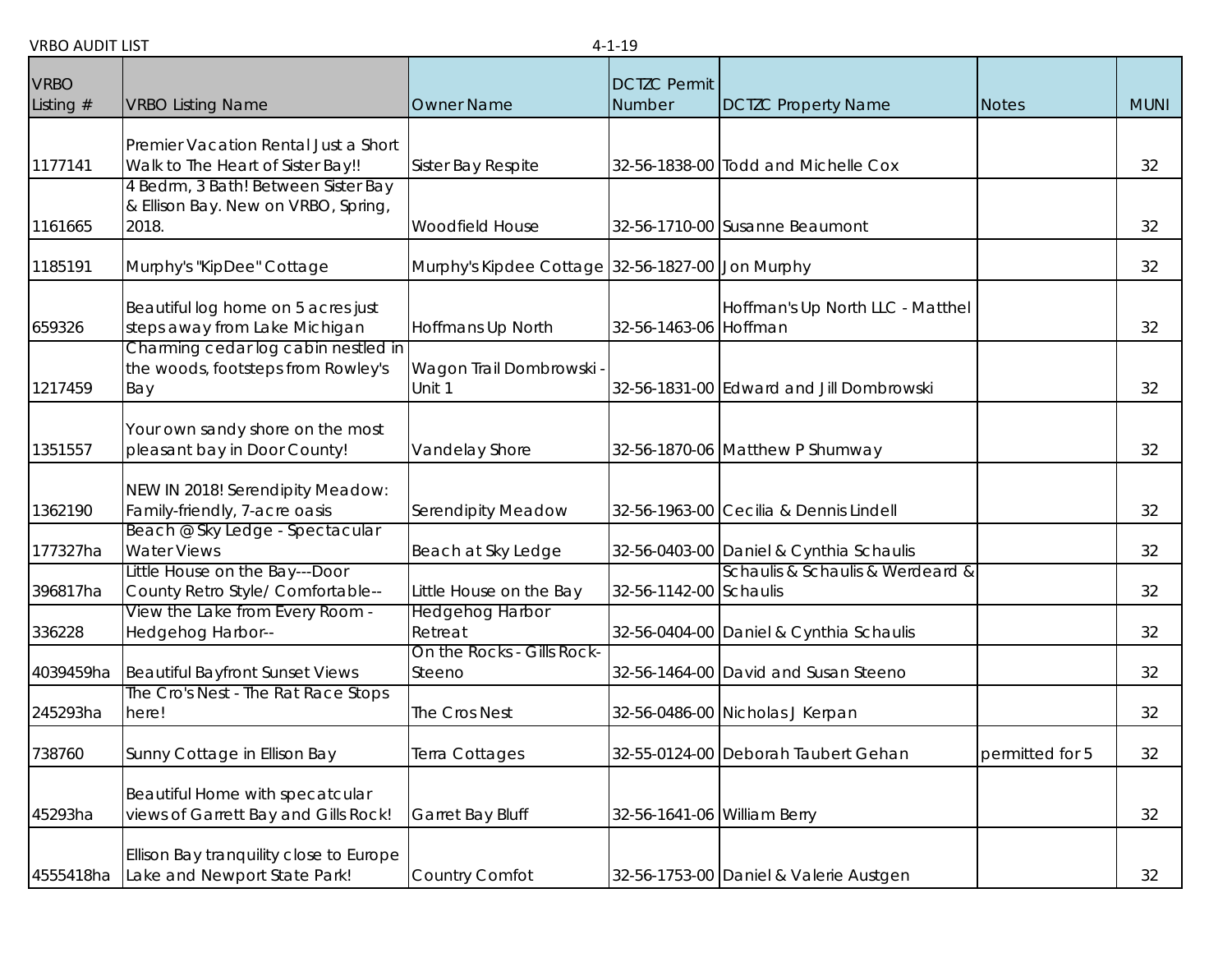|                            |                                                                      |                                                         | .                             |                                          |                 |             |
|----------------------------|----------------------------------------------------------------------|---------------------------------------------------------|-------------------------------|------------------------------------------|-----------------|-------------|
| <b>VRBO</b><br>Listing $#$ | <b>VRBO Listing Name</b>                                             | <b>Owner Name</b>                                       | <b>DCTZC Permit</b><br>Number | <b>DCTZC Property Name</b>               | <b>Notes</b>    | <b>MUNI</b> |
|                            |                                                                      |                                                         |                               |                                          |                 |             |
| 7064918ha                  | Country Haven on Mink River Road                                     | Country Haven                                           |                               | 32-55-0329-00 Myron & Andrea Beard       | permitted for 2 | 32          |
| 482895                     | Charming Cottage On The Shore Of<br>Lake Michigan!                   | Appleport Sunrise                                       |                               | 32-56-1913-06 Kathleen & Edward Callahan |                 | 32          |
|                            | <b>Hidden Glidden Cottage Now</b>                                    |                                                         |                               |                                          |                 |             |
| 26252                      | Booking 2016 dates                                                   | Kevin & Laura Forrest                                   |                               | 33-55-0619-00 Hidden Glidden             |                 | 33          |
|                            | Door County Bayside Waterfront                                       |                                                         |                               |                                          |                 |             |
| 1370751                    | Home                                                                 | Scott & Tammy Duncan                                    |                               | 33-56-2018-00 Duncan - 5092 Bay Shore Dr |                 | 33          |
|                            | Featured in Door County Magazine                                     |                                                         |                               |                                          |                 |             |
| 113217                     | Luxuy                                                                | Travis & Jolyn Boland                                   | 33-56-0620-00 Boland          |                                          |                 | 33          |
| 114234                     | <b>Beachfront Cottage with Rustic</b><br>Charm and Beautiful Sunsets | BayShore Sunset Cottage 33-55-0240-00 Paul Peot         |                               |                                          |                 | 33          |
| 137311                     | A Waterfront Home for All-Seasons in<br>Door County!                 | Killkare                                                | 33-55-0483-00 Tom Nebel       |                                          | 369083ha        | 33          |
|                            | At-The-Lake Lake Michigan Cape                                       |                                                         |                               |                                          |                 |             |
| 371719                     | Cod Home with Sand Beach Access<br>to Lake Mich.                     | At the Lake                                             | 33-56-0350-00 Sally Jilot     |                                          |                 | 33          |
|                            |                                                                      |                                                         |                               |                                          |                 |             |
| 433696                     | Enjoy the best of Door County with<br>waterfront Lake Michigan Views | Lakeside Haven                                          |                               | 33-56-1240-06 Kathy Richmond             |                 | 33          |
|                            |                                                                      |                                                         |                               |                                          |                 |             |
|                            | On the Water. In the Woods. Close to                                 |                                                         |                               |                                          |                 |             |
| 476585                     | Everything. Perfect for Two.                                         | <b>Gmamas Place</b><br><b>Glidden Drive Beach</b>       |                               | 33-56-1246-00 Diane Knutson              |                 | 33          |
| 567961                     | Family Friendly Glidden Drive Beach<br>Retreat on Lake Michigan      | Retreat                                                 |                               | 33-56-1405-00 Jill Parak & Ryan Cantzler |                 | 33          |
|                            | Country Charm- North Of Sturgeon                                     |                                                         |                               |                                          |                 |             |
| 569474                     | Bay On Hwy 42                                                        | Country Charm                                           | 33-56-1436-00 Nancy Raye      |                                          |                 | 33          |
|                            | Cozy Fireplace, Waterfront Grill,                                    | Jon Hanson / Snug                                       |                               |                                          |                 |             |
| 579668                     | <b>Campfires &amp; Gorgeous Sunsets</b>                              | Harbor                                                  |                               | 33-56-0906-00 Little Harbor Cottages     |                 | 33          |
|                            | Sit on the Dock of the Bay, Watching                                 |                                                         |                               |                                          |                 |             |
| 580389                     | Boats Float by, Sunsets Sizzle on the<br>Water                       | Jon Hanson / Snug<br>Harbor                             |                               | 33-56-0906-00 Little Harbor Cottages     |                 | 33          |
|                            | Waterfront+Grill+Campfire+S'Mores+                                   | Jon Hanson / Snug                                       |                               |                                          |                 |             |
| 580438                     | Sunsets = Starboard Cottage                                          | Harbor                                                  |                               | 33-56-0906-00 Little Harbor Cottages     | pemitted for 3  | 33          |
| 1469978                    | Door County Waterfront                                               | Polly and Doug Kerkman -<br><b>Shirley Becker Trust</b> |                               | 33-56-1492-17 Lodge on Laurie Lane       |                 | 33          |
|                            |                                                                      |                                                         |                               |                                          |                 |             |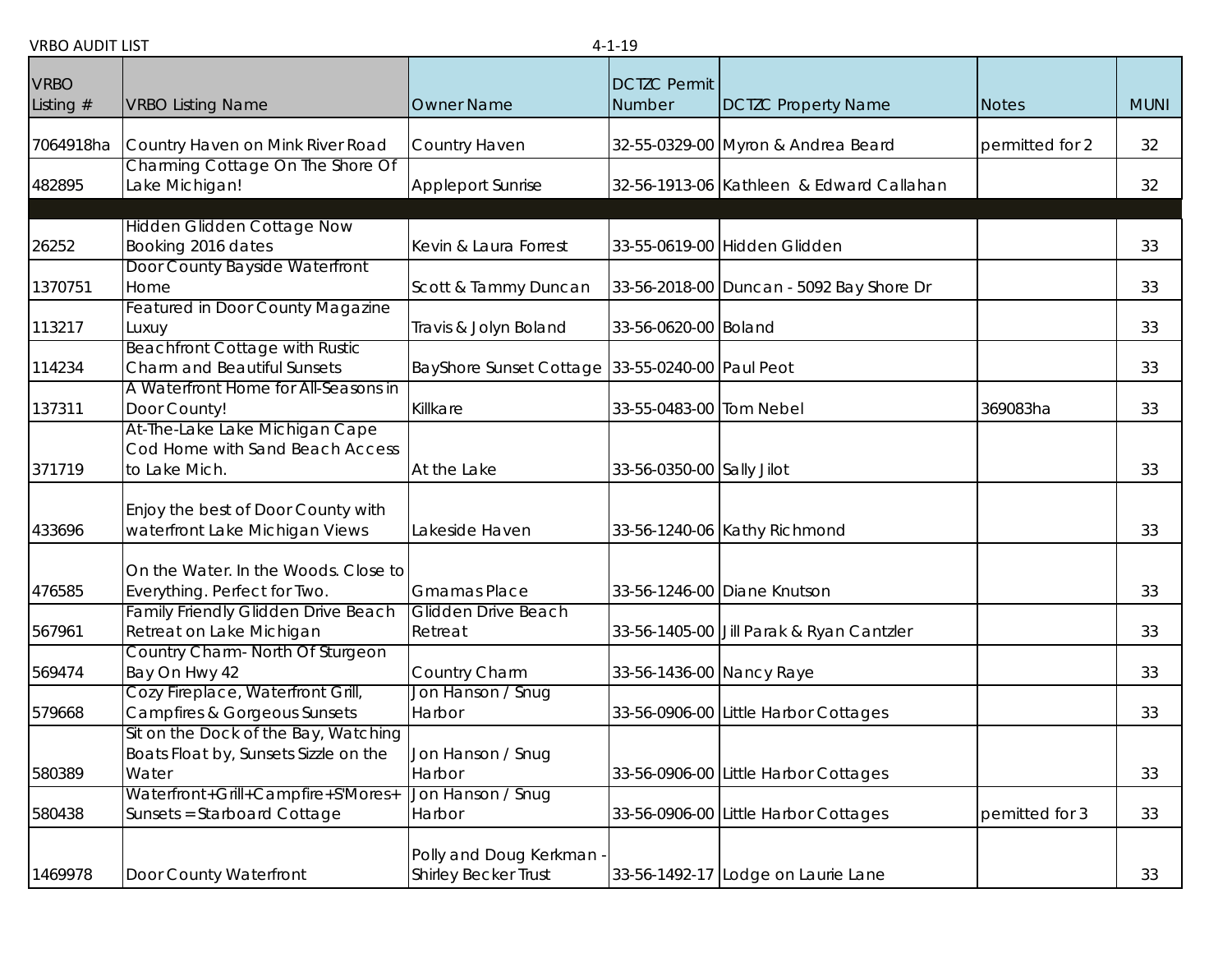| <b>VRBO</b><br><b>DCTZC Permit</b><br>Listing $#$<br><b>VRBO Listing Name</b><br><b>Owner Name</b><br>Number<br><b>DCTZC Property Name</b><br><b>MUNI</b><br><b>Notes</b><br>Prancing Pony - Norwegian<br>Timberframe Home in Whitefish<br><b>Bay/Family Friendly</b><br>Laura Siebert<br>33-56-0283-00 Prancing Pony<br>33<br>Enjoy beautiful sunset on the bay in<br>this large lakefront family retreat<br>33<br>lan & Lindsey Kazian<br>33-56-1584-00 Camp Sunset<br>240' of Lake Michigan Sandy Beach<br>awaits! Have some fun in the sun<br>and sand!<br>33<br>Linzmeier's on Glidden<br>33-56-1604-00 Mark & Margaret Linzmeier<br>Newly Constructed 1900 sq foot<br>home, located on Private road and<br>6 wooded acres<br>983613<br>Serenity in the Woods<br>33-56-1691-06 Jeffrey & Lana Pray<br>33<br><b>Camelot Cliffs- Making Magical</b><br>1024399<br><b>Memories</b><br><b>Brian Dougal</b><br>33-56-1740-00 Camelot Cliffs<br>33<br>Fantastic Family Cottage on Sand<br>33-55-0777-00 Kaftan<br>194419<br>Beach<br>Nicola Kaftan<br>33<br>Beautiful Home on the<br>Best Sand Beach in Do<br>Beautiful home on the best sand<br>Co - Ciepluch<br>33-56-2009-00 Gary and Marion Ciepluch<br>33<br>1437885<br>beach in Door County<br>33<br>1070197<br>New Rental! SAND BEACH!<br>Quinn's Crescent Beach<br>33-56-1750-12 Tami and Brian Quinn<br>Coastal Cottage Resort. Comfy Cozy<br>Cottage. Sleeps upto 5, Free WiFi,<br><b>Andropolis Waterfront</b><br>secluded<br>Cottages<br>33-55-0030-00 Andrew J & Annette J Andropolis permitted for 4<br>33<br>Clean Cozy Door County Cottage.<br>Waterfront Property, Free row boat<br><b>Andropolis Waterfront</b><br>33-55-0030-00 Andrew J & Annette J Andropolis Permitted for 4<br>use + WiFi.<br>33<br>Cottages<br>Clean Cozy Door County Cottage<br><b>Andropolis Waterfront</b><br>On A Quiet Resort Property<br>33-55-0030-00 Andrew J & Annette J Andropolis permitted for 4<br>1154198<br>33<br>Cottages<br>Andrew J & Annette J<br>Clean Cozy Cottage On Waterfront<br>Andropolis Waterfront Cottages -<br>Property Privacy Yet Close To Town<br>33-55-0030-00 4309 Bay Shore<br>33<br>1154220<br>Andropolis<br>permitted for 4<br>Just a short walk or bike ride to<br>705536<br>downtown Sturgeon Bay.<br>The Green House<br>33-56-1493-06 A&J Properties, LLC<br>33<br>Clark Lanke - Door County's Best<br>804324<br>Kept Secret<br>Chuck & Kathy Steinmetz 33-56-1581-12 Steinmetz Home<br>33 |         |  |  |  |
|----------------------------------------------------------------------------------------------------------------------------------------------------------------------------------------------------------------------------------------------------------------------------------------------------------------------------------------------------------------------------------------------------------------------------------------------------------------------------------------------------------------------------------------------------------------------------------------------------------------------------------------------------------------------------------------------------------------------------------------------------------------------------------------------------------------------------------------------------------------------------------------------------------------------------------------------------------------------------------------------------------------------------------------------------------------------------------------------------------------------------------------------------------------------------------------------------------------------------------------------------------------------------------------------------------------------------------------------------------------------------------------------------------------------------------------------------------------------------------------------------------------------------------------------------------------------------------------------------------------------------------------------------------------------------------------------------------------------------------------------------------------------------------------------------------------------------------------------------------------------------------------------------------------------------------------------------------------------------------------------------------------------------------------------------------------------------------------------------------------------------------------------------------------------------------------------------------------------------------------------------------------------------------------------------------------------------------------------------------------------------------------------------------------------------------------------------------------------------|---------|--|--|--|
|                                                                                                                                                                                                                                                                                                                                                                                                                                                                                                                                                                                                                                                                                                                                                                                                                                                                                                                                                                                                                                                                                                                                                                                                                                                                                                                                                                                                                                                                                                                                                                                                                                                                                                                                                                                                                                                                                                                                                                                                                                                                                                                                                                                                                                                                                                                                                                                                                                                                            |         |  |  |  |
|                                                                                                                                                                                                                                                                                                                                                                                                                                                                                                                                                                                                                                                                                                                                                                                                                                                                                                                                                                                                                                                                                                                                                                                                                                                                                                                                                                                                                                                                                                                                                                                                                                                                                                                                                                                                                                                                                                                                                                                                                                                                                                                                                                                                                                                                                                                                                                                                                                                                            |         |  |  |  |
|                                                                                                                                                                                                                                                                                                                                                                                                                                                                                                                                                                                                                                                                                                                                                                                                                                                                                                                                                                                                                                                                                                                                                                                                                                                                                                                                                                                                                                                                                                                                                                                                                                                                                                                                                                                                                                                                                                                                                                                                                                                                                                                                                                                                                                                                                                                                                                                                                                                                            |         |  |  |  |
|                                                                                                                                                                                                                                                                                                                                                                                                                                                                                                                                                                                                                                                                                                                                                                                                                                                                                                                                                                                                                                                                                                                                                                                                                                                                                                                                                                                                                                                                                                                                                                                                                                                                                                                                                                                                                                                                                                                                                                                                                                                                                                                                                                                                                                                                                                                                                                                                                                                                            |         |  |  |  |
|                                                                                                                                                                                                                                                                                                                                                                                                                                                                                                                                                                                                                                                                                                                                                                                                                                                                                                                                                                                                                                                                                                                                                                                                                                                                                                                                                                                                                                                                                                                                                                                                                                                                                                                                                                                                                                                                                                                                                                                                                                                                                                                                                                                                                                                                                                                                                                                                                                                                            | 676548  |  |  |  |
|                                                                                                                                                                                                                                                                                                                                                                                                                                                                                                                                                                                                                                                                                                                                                                                                                                                                                                                                                                                                                                                                                                                                                                                                                                                                                                                                                                                                                                                                                                                                                                                                                                                                                                                                                                                                                                                                                                                                                                                                                                                                                                                                                                                                                                                                                                                                                                                                                                                                            |         |  |  |  |
|                                                                                                                                                                                                                                                                                                                                                                                                                                                                                                                                                                                                                                                                                                                                                                                                                                                                                                                                                                                                                                                                                                                                                                                                                                                                                                                                                                                                                                                                                                                                                                                                                                                                                                                                                                                                                                                                                                                                                                                                                                                                                                                                                                                                                                                                                                                                                                                                                                                                            |         |  |  |  |
|                                                                                                                                                                                                                                                                                                                                                                                                                                                                                                                                                                                                                                                                                                                                                                                                                                                                                                                                                                                                                                                                                                                                                                                                                                                                                                                                                                                                                                                                                                                                                                                                                                                                                                                                                                                                                                                                                                                                                                                                                                                                                                                                                                                                                                                                                                                                                                                                                                                                            | 813345  |  |  |  |
|                                                                                                                                                                                                                                                                                                                                                                                                                                                                                                                                                                                                                                                                                                                                                                                                                                                                                                                                                                                                                                                                                                                                                                                                                                                                                                                                                                                                                                                                                                                                                                                                                                                                                                                                                                                                                                                                                                                                                                                                                                                                                                                                                                                                                                                                                                                                                                                                                                                                            |         |  |  |  |
|                                                                                                                                                                                                                                                                                                                                                                                                                                                                                                                                                                                                                                                                                                                                                                                                                                                                                                                                                                                                                                                                                                                                                                                                                                                                                                                                                                                                                                                                                                                                                                                                                                                                                                                                                                                                                                                                                                                                                                                                                                                                                                                                                                                                                                                                                                                                                                                                                                                                            |         |  |  |  |
|                                                                                                                                                                                                                                                                                                                                                                                                                                                                                                                                                                                                                                                                                                                                                                                                                                                                                                                                                                                                                                                                                                                                                                                                                                                                                                                                                                                                                                                                                                                                                                                                                                                                                                                                                                                                                                                                                                                                                                                                                                                                                                                                                                                                                                                                                                                                                                                                                                                                            | 847672  |  |  |  |
|                                                                                                                                                                                                                                                                                                                                                                                                                                                                                                                                                                                                                                                                                                                                                                                                                                                                                                                                                                                                                                                                                                                                                                                                                                                                                                                                                                                                                                                                                                                                                                                                                                                                                                                                                                                                                                                                                                                                                                                                                                                                                                                                                                                                                                                                                                                                                                                                                                                                            |         |  |  |  |
|                                                                                                                                                                                                                                                                                                                                                                                                                                                                                                                                                                                                                                                                                                                                                                                                                                                                                                                                                                                                                                                                                                                                                                                                                                                                                                                                                                                                                                                                                                                                                                                                                                                                                                                                                                                                                                                                                                                                                                                                                                                                                                                                                                                                                                                                                                                                                                                                                                                                            |         |  |  |  |
|                                                                                                                                                                                                                                                                                                                                                                                                                                                                                                                                                                                                                                                                                                                                                                                                                                                                                                                                                                                                                                                                                                                                                                                                                                                                                                                                                                                                                                                                                                                                                                                                                                                                                                                                                                                                                                                                                                                                                                                                                                                                                                                                                                                                                                                                                                                                                                                                                                                                            |         |  |  |  |
|                                                                                                                                                                                                                                                                                                                                                                                                                                                                                                                                                                                                                                                                                                                                                                                                                                                                                                                                                                                                                                                                                                                                                                                                                                                                                                                                                                                                                                                                                                                                                                                                                                                                                                                                                                                                                                                                                                                                                                                                                                                                                                                                                                                                                                                                                                                                                                                                                                                                            |         |  |  |  |
|                                                                                                                                                                                                                                                                                                                                                                                                                                                                                                                                                                                                                                                                                                                                                                                                                                                                                                                                                                                                                                                                                                                                                                                                                                                                                                                                                                                                                                                                                                                                                                                                                                                                                                                                                                                                                                                                                                                                                                                                                                                                                                                                                                                                                                                                                                                                                                                                                                                                            |         |  |  |  |
|                                                                                                                                                                                                                                                                                                                                                                                                                                                                                                                                                                                                                                                                                                                                                                                                                                                                                                                                                                                                                                                                                                                                                                                                                                                                                                                                                                                                                                                                                                                                                                                                                                                                                                                                                                                                                                                                                                                                                                                                                                                                                                                                                                                                                                                                                                                                                                                                                                                                            |         |  |  |  |
|                                                                                                                                                                                                                                                                                                                                                                                                                                                                                                                                                                                                                                                                                                                                                                                                                                                                                                                                                                                                                                                                                                                                                                                                                                                                                                                                                                                                                                                                                                                                                                                                                                                                                                                                                                                                                                                                                                                                                                                                                                                                                                                                                                                                                                                                                                                                                                                                                                                                            |         |  |  |  |
|                                                                                                                                                                                                                                                                                                                                                                                                                                                                                                                                                                                                                                                                                                                                                                                                                                                                                                                                                                                                                                                                                                                                                                                                                                                                                                                                                                                                                                                                                                                                                                                                                                                                                                                                                                                                                                                                                                                                                                                                                                                                                                                                                                                                                                                                                                                                                                                                                                                                            |         |  |  |  |
|                                                                                                                                                                                                                                                                                                                                                                                                                                                                                                                                                                                                                                                                                                                                                                                                                                                                                                                                                                                                                                                                                                                                                                                                                                                                                                                                                                                                                                                                                                                                                                                                                                                                                                                                                                                                                                                                                                                                                                                                                                                                                                                                                                                                                                                                                                                                                                                                                                                                            |         |  |  |  |
|                                                                                                                                                                                                                                                                                                                                                                                                                                                                                                                                                                                                                                                                                                                                                                                                                                                                                                                                                                                                                                                                                                                                                                                                                                                                                                                                                                                                                                                                                                                                                                                                                                                                                                                                                                                                                                                                                                                                                                                                                                                                                                                                                                                                                                                                                                                                                                                                                                                                            |         |  |  |  |
|                                                                                                                                                                                                                                                                                                                                                                                                                                                                                                                                                                                                                                                                                                                                                                                                                                                                                                                                                                                                                                                                                                                                                                                                                                                                                                                                                                                                                                                                                                                                                                                                                                                                                                                                                                                                                                                                                                                                                                                                                                                                                                                                                                                                                                                                                                                                                                                                                                                                            |         |  |  |  |
|                                                                                                                                                                                                                                                                                                                                                                                                                                                                                                                                                                                                                                                                                                                                                                                                                                                                                                                                                                                                                                                                                                                                                                                                                                                                                                                                                                                                                                                                                                                                                                                                                                                                                                                                                                                                                                                                                                                                                                                                                                                                                                                                                                                                                                                                                                                                                                                                                                                                            |         |  |  |  |
|                                                                                                                                                                                                                                                                                                                                                                                                                                                                                                                                                                                                                                                                                                                                                                                                                                                                                                                                                                                                                                                                                                                                                                                                                                                                                                                                                                                                                                                                                                                                                                                                                                                                                                                                                                                                                                                                                                                                                                                                                                                                                                                                                                                                                                                                                                                                                                                                                                                                            |         |  |  |  |
|                                                                                                                                                                                                                                                                                                                                                                                                                                                                                                                                                                                                                                                                                                                                                                                                                                                                                                                                                                                                                                                                                                                                                                                                                                                                                                                                                                                                                                                                                                                                                                                                                                                                                                                                                                                                                                                                                                                                                                                                                                                                                                                                                                                                                                                                                                                                                                                                                                                                            | 1108105 |  |  |  |
|                                                                                                                                                                                                                                                                                                                                                                                                                                                                                                                                                                                                                                                                                                                                                                                                                                                                                                                                                                                                                                                                                                                                                                                                                                                                                                                                                                                                                                                                                                                                                                                                                                                                                                                                                                                                                                                                                                                                                                                                                                                                                                                                                                                                                                                                                                                                                                                                                                                                            |         |  |  |  |
|                                                                                                                                                                                                                                                                                                                                                                                                                                                                                                                                                                                                                                                                                                                                                                                                                                                                                                                                                                                                                                                                                                                                                                                                                                                                                                                                                                                                                                                                                                                                                                                                                                                                                                                                                                                                                                                                                                                                                                                                                                                                                                                                                                                                                                                                                                                                                                                                                                                                            |         |  |  |  |
|                                                                                                                                                                                                                                                                                                                                                                                                                                                                                                                                                                                                                                                                                                                                                                                                                                                                                                                                                                                                                                                                                                                                                                                                                                                                                                                                                                                                                                                                                                                                                                                                                                                                                                                                                                                                                                                                                                                                                                                                                                                                                                                                                                                                                                                                                                                                                                                                                                                                            | 1123981 |  |  |  |
|                                                                                                                                                                                                                                                                                                                                                                                                                                                                                                                                                                                                                                                                                                                                                                                                                                                                                                                                                                                                                                                                                                                                                                                                                                                                                                                                                                                                                                                                                                                                                                                                                                                                                                                                                                                                                                                                                                                                                                                                                                                                                                                                                                                                                                                                                                                                                                                                                                                                            |         |  |  |  |
|                                                                                                                                                                                                                                                                                                                                                                                                                                                                                                                                                                                                                                                                                                                                                                                                                                                                                                                                                                                                                                                                                                                                                                                                                                                                                                                                                                                                                                                                                                                                                                                                                                                                                                                                                                                                                                                                                                                                                                                                                                                                                                                                                                                                                                                                                                                                                                                                                                                                            |         |  |  |  |
|                                                                                                                                                                                                                                                                                                                                                                                                                                                                                                                                                                                                                                                                                                                                                                                                                                                                                                                                                                                                                                                                                                                                                                                                                                                                                                                                                                                                                                                                                                                                                                                                                                                                                                                                                                                                                                                                                                                                                                                                                                                                                                                                                                                                                                                                                                                                                                                                                                                                            |         |  |  |  |
|                                                                                                                                                                                                                                                                                                                                                                                                                                                                                                                                                                                                                                                                                                                                                                                                                                                                                                                                                                                                                                                                                                                                                                                                                                                                                                                                                                                                                                                                                                                                                                                                                                                                                                                                                                                                                                                                                                                                                                                                                                                                                                                                                                                                                                                                                                                                                                                                                                                                            |         |  |  |  |
|                                                                                                                                                                                                                                                                                                                                                                                                                                                                                                                                                                                                                                                                                                                                                                                                                                                                                                                                                                                                                                                                                                                                                                                                                                                                                                                                                                                                                                                                                                                                                                                                                                                                                                                                                                                                                                                                                                                                                                                                                                                                                                                                                                                                                                                                                                                                                                                                                                                                            |         |  |  |  |
|                                                                                                                                                                                                                                                                                                                                                                                                                                                                                                                                                                                                                                                                                                                                                                                                                                                                                                                                                                                                                                                                                                                                                                                                                                                                                                                                                                                                                                                                                                                                                                                                                                                                                                                                                                                                                                                                                                                                                                                                                                                                                                                                                                                                                                                                                                                                                                                                                                                                            |         |  |  |  |
|                                                                                                                                                                                                                                                                                                                                                                                                                                                                                                                                                                                                                                                                                                                                                                                                                                                                                                                                                                                                                                                                                                                                                                                                                                                                                                                                                                                                                                                                                                                                                                                                                                                                                                                                                                                                                                                                                                                                                                                                                                                                                                                                                                                                                                                                                                                                                                                                                                                                            |         |  |  |  |
|                                                                                                                                                                                                                                                                                                                                                                                                                                                                                                                                                                                                                                                                                                                                                                                                                                                                                                                                                                                                                                                                                                                                                                                                                                                                                                                                                                                                                                                                                                                                                                                                                                                                                                                                                                                                                                                                                                                                                                                                                                                                                                                                                                                                                                                                                                                                                                                                                                                                            |         |  |  |  |
|                                                                                                                                                                                                                                                                                                                                                                                                                                                                                                                                                                                                                                                                                                                                                                                                                                                                                                                                                                                                                                                                                                                                                                                                                                                                                                                                                                                                                                                                                                                                                                                                                                                                                                                                                                                                                                                                                                                                                                                                                                                                                                                                                                                                                                                                                                                                                                                                                                                                            |         |  |  |  |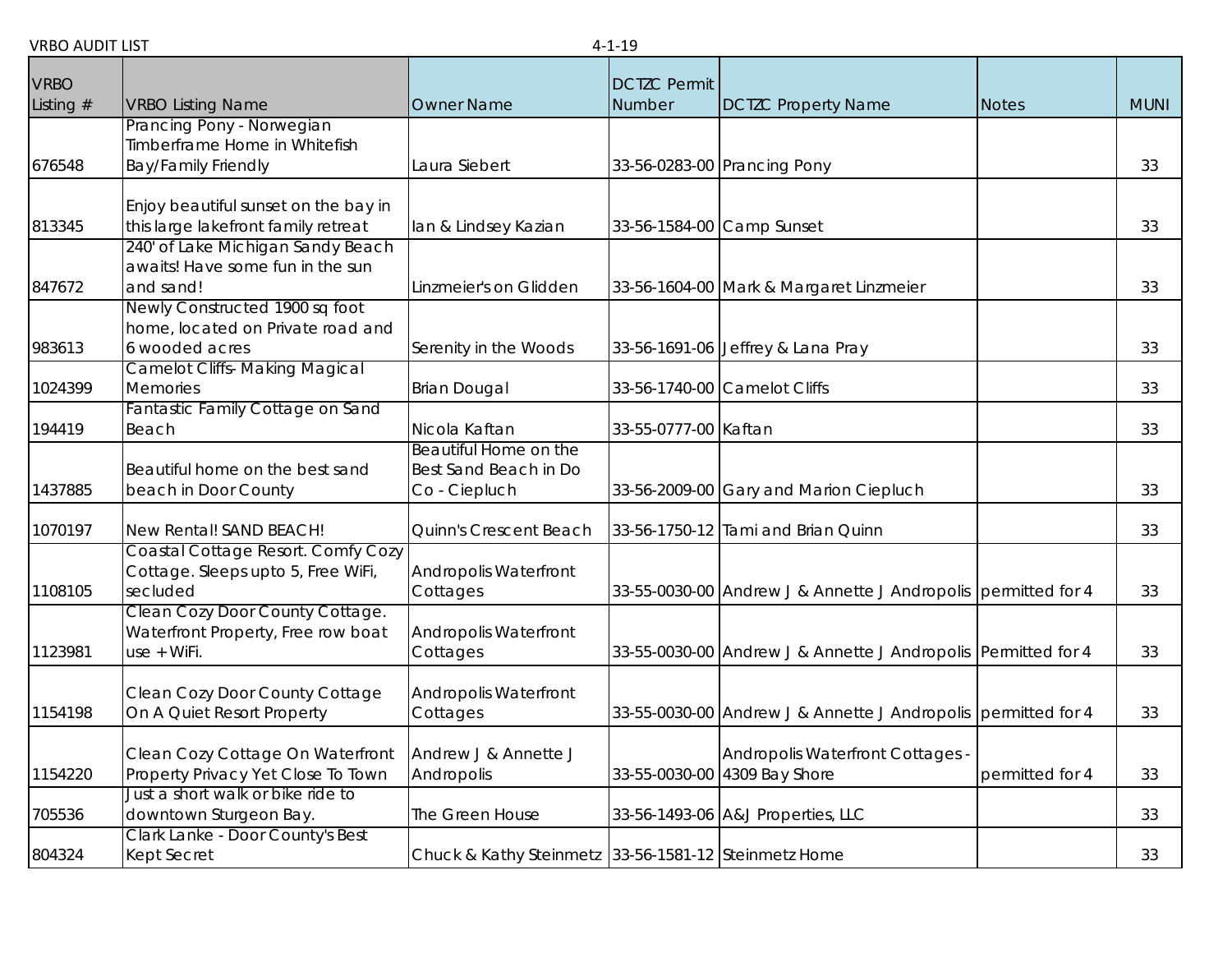| <b>VRBO</b> |                                                  |                         | <b>DCTZC Permit</b>        |                                         |                   |             |
|-------------|--------------------------------------------------|-------------------------|----------------------------|-----------------------------------------|-------------------|-------------|
| Listing $#$ | <b>VRBO Listing Name</b>                         | <b>Owner Name</b>       | Number                     | <b>DCTZC Property Name</b>              | <b>Notes</b>      | <b>MUNI</b> |
|             | ake House - Spacious Newly                       |                         |                            |                                         |                   |             |
|             | Renovated with Relaxing Wave                     | Garth Kolterjahn & Greg |                            |                                         |                   |             |
| 1326854     | Ambiance                                         | Powlowski               | 33-56-1380-04 Lake House   |                                         |                   | 33          |
|             | New Listing! Sand beach and                      | Sand Beach Cottage -    |                            | Greg, Mary, Nick and Jennelle           |                   |             |
| 1331712     | Amazing views on Lake Michigan                   | Anderson                | 33-56-1942-00 Anderson     |                                         |                   | 33          |
|             | New As Of June '18 - Sunrise Cove -              | Sunrise Cove - Cecchini |                            |                                         |                   | 33          |
| 1352380     | Sandy Beach                                      |                         |                            | 33-56-1871-04 Jill and Tony Cecchini    |                   |             |
|             | 8 miles of Sand Beach and 1/2 price              |                         |                            |                                         |                   |             |
| 130307ha    | rates Monday - Thurs                             | Mary Spangler           |                            | 33-56-0400-00 Mary's Beach House        |                   | 33          |
|             | Dream Home' Borders Whitefish                    |                         |                            |                                         |                   |             |
| 235306ha    | Dunes Park, Private Sand Beach - Wifi Fred Suchy |                         |                            | 33-56-0695-00 Door County Dream Home    |                   | 33          |
|             |                                                  |                         |                            |                                         |                   |             |
|             | The Cottage on Lake Michigan-sand                |                         |                            |                                         |                   |             |
| 236281ha    | beach, wooded lot, family friendly               | <b>Stehling Cottage</b> |                            | 33-56-0970-00 Susan M Stehling          |                   | 33          |
|             | Log Cabin on the Water-Best Beach                |                         |                            |                                         |                   |             |
| 241956ha    | in Door County - Wifi                            | <b>Fred Suchy</b>       |                            | 33-56-1447-00 Log Cabin on the Water    |                   | 33          |
|             | Waterfront with a great beach,                   |                         |                            |                                         |                   |             |
| 480899      | fireplace and large yard                         | Thenells Cottage        | 33-55-0063-13 John Thenell |                                         |                   | 33          |
|             | <b>Borders the Whitefish Dunes State</b>         |                         |                            |                                         |                   |             |
|             | Park, Private Sand Beach - Best                  | William Thornton        |                            |                                         |                   |             |
| 327497ha    | Beach in Dc!!                                    |                         |                            | 33-55-0726-00 Door County Beach Retreat |                   | 33          |
|             | Best Location, ON THE BEACH.                     |                         |                            |                                         |                   |             |
| 330470      | borders Whitefish Dunes State Park               | <b>William Thornton</b> |                            | 33-56-2075-00 Door County Beach Home    |                   | 33          |
|             | Big Sully's Bay Shore House! July is             |                         |                            |                                         |                   |             |
|             | Booked. August Has Limited                       |                         |                            |                                         |                   |             |
| 3554564ha   | Availability.                                    | Tim Sullivan            |                            | 33-55-0829-00 Hidden Gem Cottages       |                   | 33          |
|             | A Waterfront Home for All-Seasons in             |                         |                            |                                         |                   |             |
| 369083ha    | Door County!                                     | Killkare                | 33-55-0483-00 Tom Nebel    |                                         | duplicate listing | 33          |
|             |                                                  |                         |                            |                                         |                   |             |
|             | Scandinavian Lodge - Near                        |                         |                            |                                         |                   |             |
|             | Waterfront Park - Studio Suite, 1 King           | Scandinavian Lodge      |                            |                                         |                   |             |
| 4884541ha   | <b>Bed</b>                                       | COA, Inc                |                            | 34-51-0036-00 Scandinavian Lodge        |                   | 34          |
|             | Amazing winter deals!!! Thanksgiving             |                         |                            |                                         |                   |             |
| 347875      | 4 nights for the price of 3 nights!!             | Richard & Ellen Weber   |                            | 34-53-0392-00 Skogland Weber            |                   | 34          |
|             | Beautiful and Cozy Condo in Sister               |                         |                            |                                         |                   |             |
| 297305      | Bay!                                             | Sarah George            |                            | 34-53-1039-00 George's Getaway          |                   | 34          |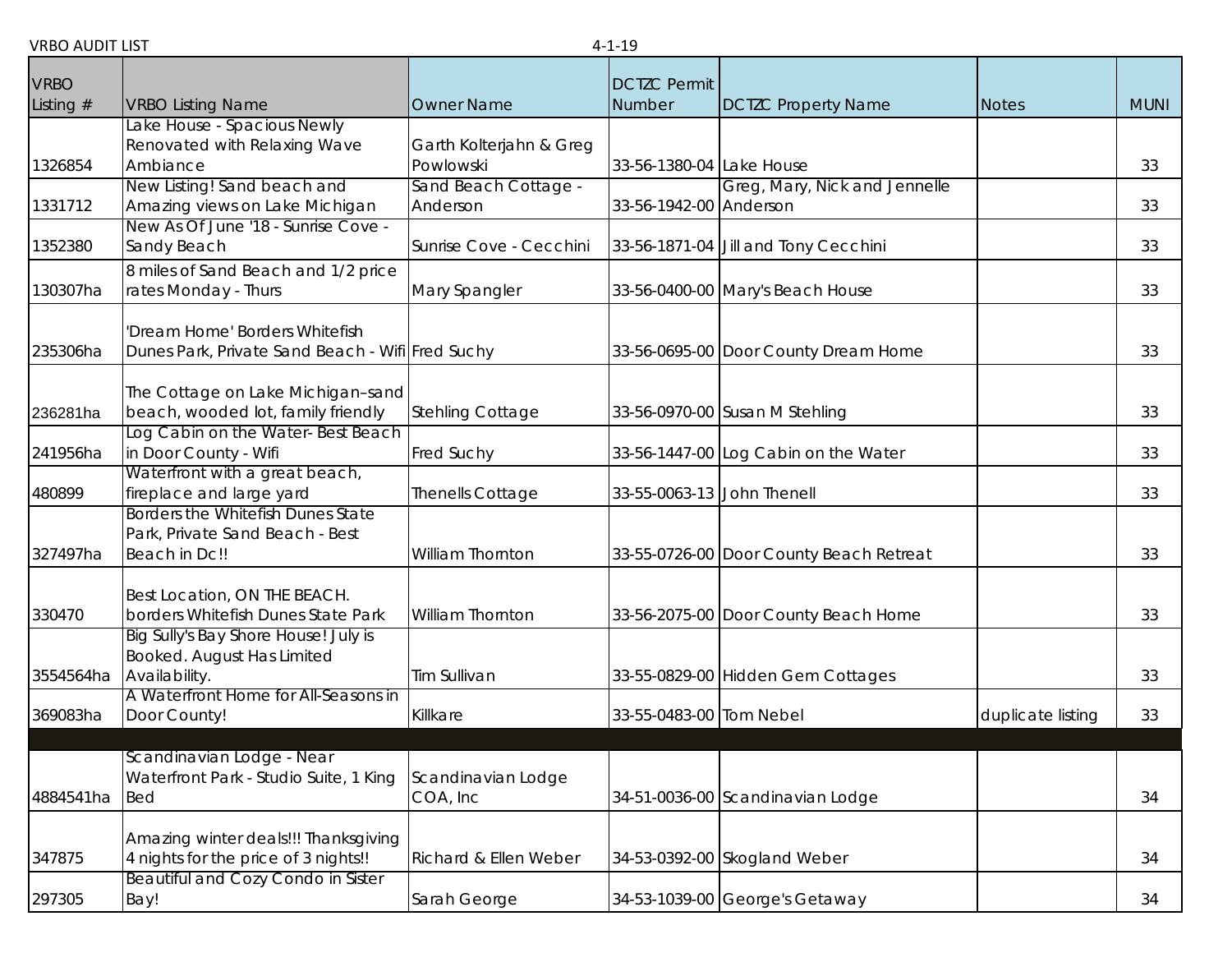| <b>VRBO</b> |                                                              |                                                             | <b>DCTZC Permit</b>        |                                                                   |              |             |
|-------------|--------------------------------------------------------------|-------------------------------------------------------------|----------------------------|-------------------------------------------------------------------|--------------|-------------|
| Listing $#$ | <b>VRBO Listing Name</b>                                     | <b>Owner Name</b>                                           | Number                     | <b>DCTZC Property Name</b>                                        | <b>Notes</b> | <b>MUNI</b> |
| 1166404     | Downtown Sister Bay!                                         | Susan Schlieble                                             |                            | 34-53-1795-00 Harborview Condo - Schieble                         |              | 34          |
|             | Marina View 100A! Water View                                 |                                                             |                            |                                                                   |              |             |
| 1432397     | Downtown New Construction Now<br>Renting Summer 2019!        |                                                             |                            | Marina Development LLC 34-53-2020-00 Marina View Condominium #101 |              | 34          |
|             | Marina View 100B! High End                                   |                                                             |                            |                                                                   |              |             |
|             | Downtown New Construction Now                                |                                                             |                            |                                                                   |              |             |
| 1434839     | Renting For Summer 2019!                                     |                                                             |                            | Marina Development LLC 34-53-2023-00 Marina View Condominium #104 |              | 34          |
|             | Marina View 203! Water View                                  |                                                             |                            |                                                                   |              |             |
|             | Downtown New Construction Now                                |                                                             |                            |                                                                   |              |             |
| 1477900     | Renting Summer 2019!                                         |                                                             |                            | Marina Development LLC 34-53-2025-18 Marina View Condominium #203 |              | 34          |
|             | Marina View 204! Water View<br>Downtown New Construction Now |                                                             |                            |                                                                   |              |             |
| 1468836     | Renting Summer 2019!                                         |                                                             |                            | Marina Development LLC 34-53-2026-18 Marina View Condominium #204 |              | 34          |
|             | 3800 Sq Ft Home On Wood Lot,                                 |                                                             |                            |                                                                   |              |             |
| 482635      | Walking Distance To Town!                                    | Jack and Teresa Wall                                        |                            | 34-56-1335-06 Wall to Wall Retreat                                |              | 34          |
|             | Amazing Water Views from the                                 |                                                             |                            |                                                                   |              |             |
| 598039      | moment you drive up                                          | <b>Evening Starr LLC</b>                                    | 34-56-1433-00 Evening Star |                                                                   |              | 34          |
| 127227      | An inn all your own                                          | Deb Homan                                                   | 34-55-0743-00 Sweetbriar   |                                                                   |              | 34          |
|             |                                                              |                                                             |                            |                                                                   |              |             |
|             | Beach Views, Waterfront Park                                 |                                                             |                            |                                                                   |              |             |
| 854329      | Access, Downtown Convenience!                                | Dawn and Walter Nawrot 34-56-1620-00 The Sister Bay Getaway |                            |                                                                   |              | 34          |
|             |                                                              |                                                             |                            |                                                                   |              |             |
| 188785      | Copper Moon Cottage                                          | Donald & Linda Denny                                        |                            | 34-55-0761-06 Copper Moon Cottage                                 |              | 34          |
| 7625994     | Minutes away from downtown Sis                               | Enza Piech                                                  |                            | 34-56-2064-00 Piech -10873 N Spring                               |              | 34          |
|             | Door County Church Restored to a                             |                                                             |                            |                                                                   |              |             |
| 299942      | <b>Beautiful Home</b>                                        | <b>Gary Polipnick</b>                                       |                            | 34-56-2050-00 Maple Manor                                         |              | 34          |
| 1282834     | Door County Farm House Sister Bay                            | Dorin Colcer                                                |                            | 34-56-1945-00 My Door County Home - Colcer                        |              | 34          |
|             |                                                              | Corrine B. Vieth Survivors                                  |                            |                                                                   |              |             |
| 1179558     | Door County Sunsets in Sister Bay!                           | Trust                                                       |                            | 34-56-1675-00 Woldts Waterfront Retreat                           |              | 34          |
|             | Downtown Sister Bay Cottage (walk                            |                                                             |                            |                                                                   |              |             |
|             | to everything), Sleeps 15, Open Year                         |                                                             |                            |                                                                   |              |             |
| 4941549ha   | Round.                                                       | <b>Brandon Cotter</b>                                       |                            | 34-56-1885-00 Cotter Cottage                                      |              | 34          |
|             | Downtown-Walking Distance to                                 |                                                             |                            |                                                                   |              |             |
| 788504      | Everything                                                   | Alma Vaicekauskas                                           |                            | 34-56-1597-00 Parkview Rental                                     |              | 34          |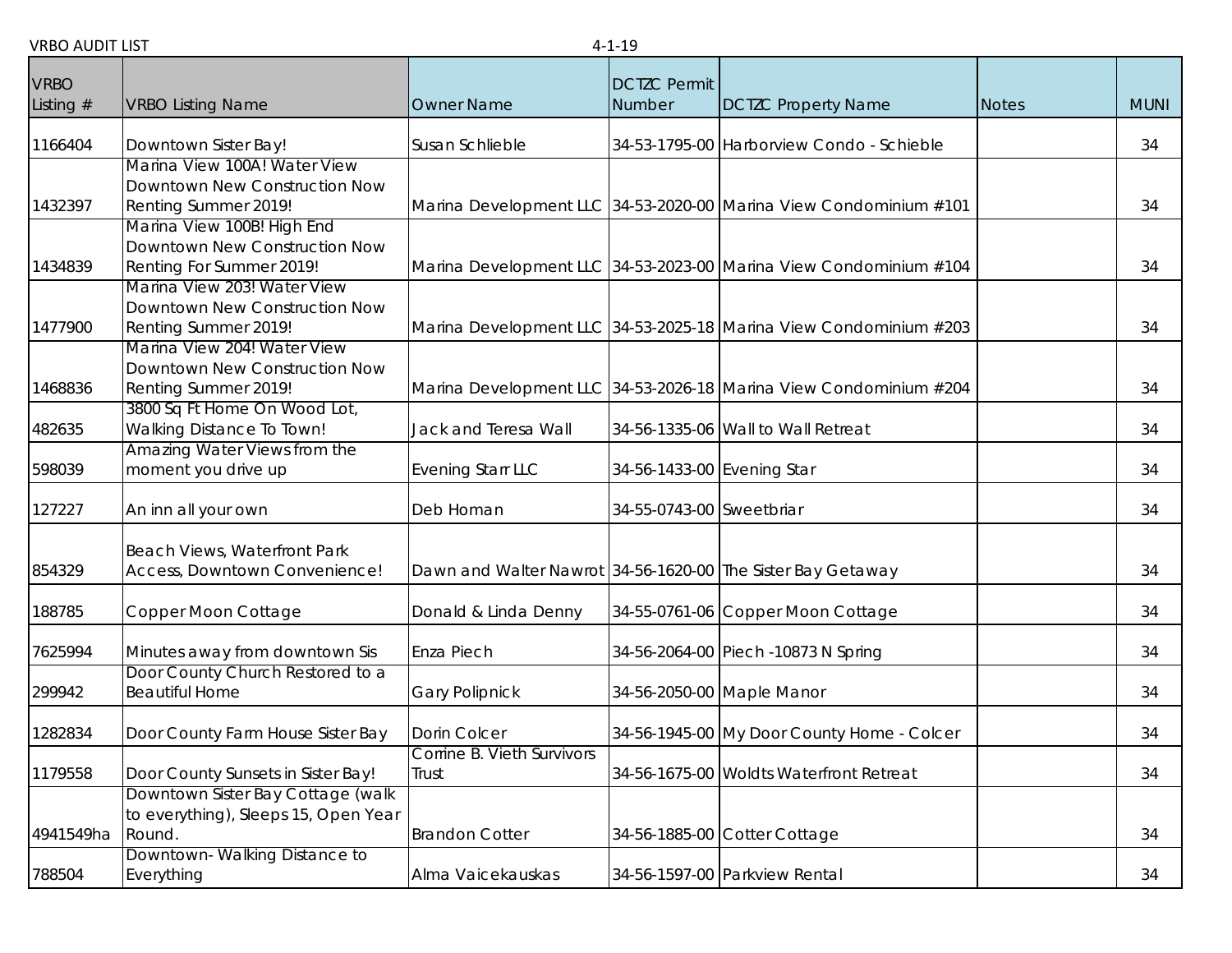| <b>VRBO</b> |                                                     |                               |                               |                                             |                 |             |
|-------------|-----------------------------------------------------|-------------------------------|-------------------------------|---------------------------------------------|-----------------|-------------|
| Listing $#$ | <b>VRBO Listing Name</b>                            | <b>Owner Name</b>             | <b>DCTZC Permit</b><br>Number | <b>DCTZC Property Name</b>                  | <b>Notes</b>    | <b>MUNI</b> |
|             | Enjoy the holidays in the heart of                  |                               |                               |                                             |                 |             |
| 1098719     | Sister Bay.                                         | David and Karen Bushre        |                               | 34-56-1771-00 Sunset Drive - Bushre         |                 | 34          |
|             | Enjoy this restored, old log home with              |                               |                               |                                             |                 |             |
| 1359639     | recently completed renovations                      | David R Peterson              |                               | 34-56-1805-06 Another Thyme                 |                 | 34          |
|             | Family Friendly Retreat in the Heart of             |                               |                               |                                             |                 |             |
| 4444671ha   | <b>Sister Bay</b>                                   | Pam Schmitz                   |                               | 34-56-1695-00 Sister Bay Chalet             |                 | 34          |
| 1201340     | IN THE HEART OF SISTER BAY!!!                       | Dan and Chris Murphy          |                               | 34-56-1289-00 Waterview Place               | permitted for 3 | 34          |
|             | In Town Sister Bay, Completely                      | Jeff & Alicia Wiswell -       |                               |                                             |                 |             |
|             | Renovated In 2015 With Excellent                    | <b>Wiswell Property Group</b> |                               |                                             |                 |             |
| 810432      | Upgrades                                            | <b>LLC</b>                    |                               | 34-56-1888-06 High Garden Wiswell           |                 | 34          |
| 1239848     | New 2018 Condo - Water View -<br>Walk To Everything | Dan & Chris Murphy            |                               | 34-56-1289-00 Waterview Place               | permitted for 3 | 34          |
|             | New Condo in the heart of Sister Bay                |                               |                               |                                             |                 |             |
| 1215728     | Waterview!!!                                        | Chris and Dan Murphy          |                               | 34-56-1289-00 Water View Place              | permitted for 3 | 34          |
|             | New for 2016, Luxuriously Renovated                 |                               |                               |                                             |                 |             |
|             | Walk to the Beach & Downtown                        | <b>Wiswell Property Group</b> |                               |                                             |                 |             |
| 849698      | Sister Bay                                          | <b>LLC</b>                    |                               | 34-56-1602-06 Kings Landing                 |                 | 34          |
|             | Port New, One Block from Downtown                   |                               |                               |                                             |                 |             |
| 286713      | and Public Beach                                    | Andrew Boockmeier             | 34-56-0075-06 Port New        |                                             |                 | 34          |
|             | Remodeled Cottage only steps                        |                               |                               |                                             |                 |             |
| 1359612     | away from Sister Bay!                               | Jim Sailinsky                 |                               | 34-56-1757-06 Salinsky's Domicile - Cottage |                 | 34          |
|             | Sister Bay Condo, Walk to the Beach                 |                               |                               |                                             |                 |             |
| 1335838     | and Village                                         | Jean Rosio                    | 34-56-1941-00 Rosio Condo     |                                             |                 | 34          |
| 1158494     | Sister Bay Cozy Cottage                             | Karen Berndt                  |                               | 34-56-1788-00 Sister Bay Cottage - Berndt   |                 | 34          |
|             | Sister Bay Parkview Beach Cottage                   |                               |                               |                                             |                 |             |
| 1208896     | #1                                                  | Kim Erzinger                  |                               | 34-55-1385-00 Parkview Beach Cottage        | permitted for 2 | 34          |
| 1218114     | Sister Bay Parkview Beach Cottage<br>#2             | Kim Erzinger                  |                               | 34-55-1385-00 Parkview Beach Cottage        | permitted for 2 | 34          |
|             |                                                     |                               |                               |                                             |                 |             |
|             | Trillium Retreat is conveniently                    |                               |                               |                                             |                 |             |
| 1360790     | located in the Village of Sister Bay                | Dennis & Maribeth Dorn        |                               | 34-56-0495-06 Trillium Retreat              |                 | 34          |
|             | Walk to town! Newly furnished 4                     |                               |                               |                                             |                 |             |
| 1022700     | bedrooom home in Sister Bay                         | Julie & Nathan Slovin         |                               | 34-56-1702-06 Hidden Gem on Trillium        |                 | 34          |
|             | Walk to Town, Quiet, Wooded                         |                               |                               |                                             |                 |             |
| 7465774ha   | Neighborhood                                        | Pam Schmitz                   |                               | 34-56-2051-00 Hillside Hideaway             |                 | 34          |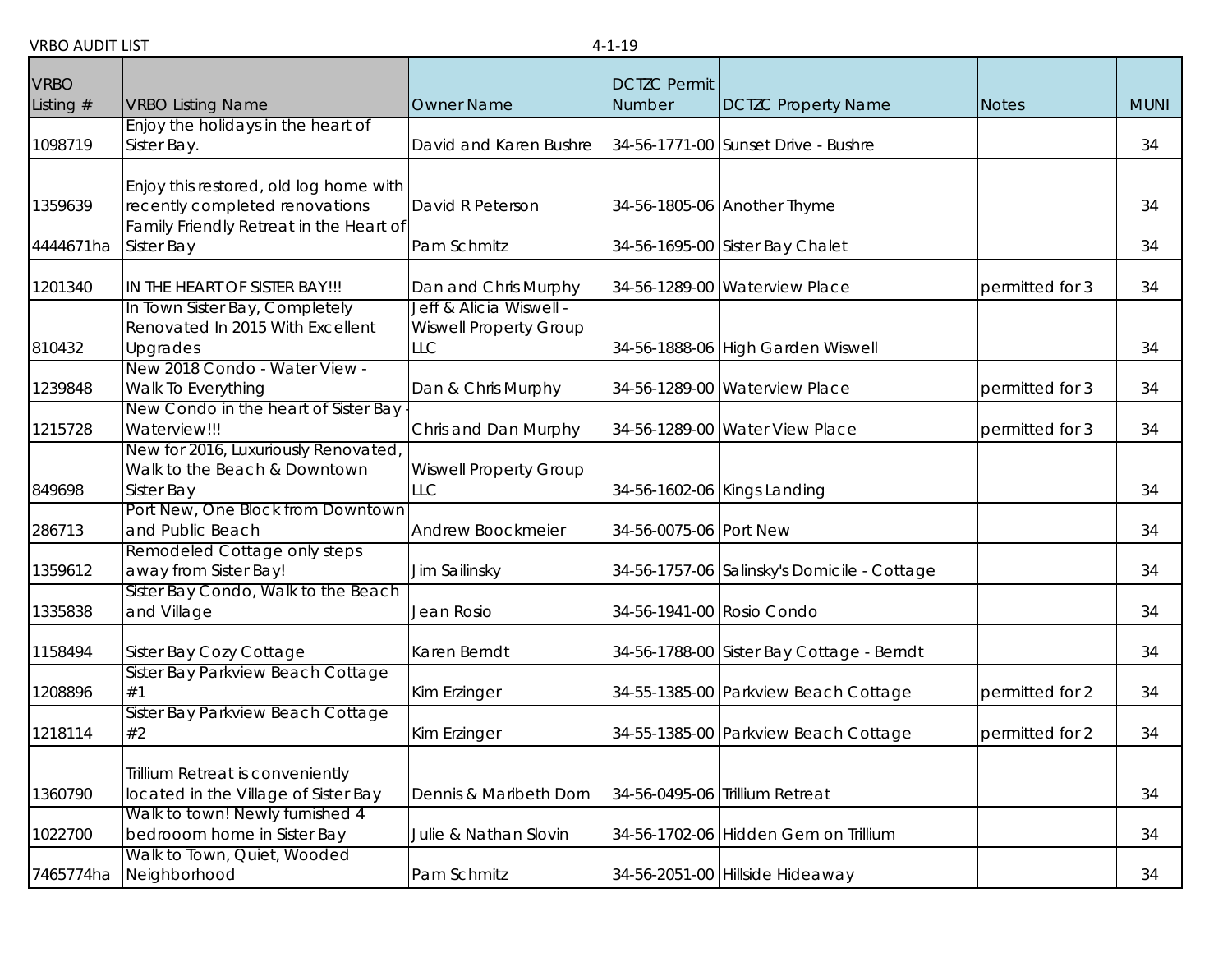|             |                                                           |                                                            | - 1 10                    |                                               |                 |             |
|-------------|-----------------------------------------------------------|------------------------------------------------------------|---------------------------|-----------------------------------------------|-----------------|-------------|
| <b>VRBO</b> |                                                           |                                                            | <b>DCTZC Permit</b>       |                                               |                 |             |
| Listing $#$ | <b>VRBO Listing Name</b>                                  | <b>Owner Name</b>                                          | Number                    | <b>DCTZC Property Name</b>                    | <b>Notes</b>    | <b>MUNI</b> |
|             | Walking Distance to beach, shops                          | Tom Ahlbeck - Daisy                                        |                           |                                               |                 |             |
| 1357055     | and Sister Bay!                                           | <b>Ahlbeck Trust</b>                                       |                           | 34-56-1892-06 Door in the Woods               |                 | 34          |
|             |                                                           |                                                            |                           |                                               |                 |             |
|             | Overlooking 3rd Ave Downtown                              |                                                            |                           |                                               |                 |             |
| 4768058ha   | Sturgeon Bay                                              | Overlooking 3rd Ave                                        |                           | 35-53-1816-00 Joe Baw and Rob Paul            |                 | 35          |
|             | Rustic Italian Charm In Downtown                          |                                                            |                           |                                               |                 |             |
| 862731      | Sturgeon Bay                                              | Villa and Corner Suite                                     | 35-53-1628-00 ADIP LLC    |                                               | permitted for 3 | 35          |
|             | The Arbor Suite - Modern Comfort In                       |                                                            |                           |                                               |                 |             |
|             | The Heart Of Downtown Sturgeon                            | The Arbor & Postcard -                                     |                           |                                               |                 |             |
| 746476      | Bay                                                       | <b>RME Holdings</b>                                        |                           | 35-53-1452-00 Robert Esposito RME Holdings    | permitted for 2 | 35          |
|             | The Coach House Suite - Downtown                          | Villa, Coach and Corner                                    |                           |                                               |                 |             |
| 1103228     | Sturgeon Bay                                              | Suite                                                      | 35-53-1628-00 ADIP LLC    |                                               |                 | 35          |
|             | The Magnolia Suite- Romantic                              |                                                            |                           |                                               |                 |             |
| 360120      | Victorian Elegance                                        | Diane Allen & Mike Perski 35-53-1096-00 The Magnolia Suite |                           |                                               |                 | 35          |
|             |                                                           |                                                            |                           |                                               |                 |             |
|             | The Postcard: Modern Comfort in the RME Holdings - Robert |                                                            |                           |                                               |                 |             |
| 483699      | Heart of Downtown Sturgeon Bay                            | Esposito                                                   |                           | 35-53-1452-00 Arbor & Postcard - RME Holdings | permitted for 2 | 35          |
|             | Historic Luxurious Suite, Modern                          |                                                            |                           |                                               |                 |             |
|             | Amenitites, Downtown, One block to                        |                                                            |                           |                                               | permitted for 6 |             |
| 794064      | waterfront                                                | Tami Dal Santo                                             |                           | 35-54-1544-00 Diplomat B&B                    | units           | 35          |
|             | Historic Luxurious Suite, Modern                          |                                                            |                           |                                               |                 |             |
|             | Amenitites, Downtown, One block to                        |                                                            |                           |                                               | permitted for 6 |             |
| 814648      | waterfront                                                | Tami Dal Santo                                             |                           | 35-54-1544-00 Diplomat B&B                    | units           | 35          |
|             | Charming Private Home for Your                            |                                                            |                           |                                               |                 |             |
| 1503292     | Relaxing Door County Vacation                             | Ballard House - Restassure 35-56-2044-17 Geri Ballard      |                           |                                               |                 | 35          |
|             |                                                           |                                                            |                           |                                               |                 |             |
|             | Door County Home Away From                                | Door County Home Away                                      |                           |                                               |                 |             |
| 1391961     | Home                                                      | from Home - Weckler                                        |                           | 35-56-2001-00 Phil and Alison Weckler         |                 | 35          |
|             |                                                           |                                                            |                           |                                               |                 |             |
|             |                                                           | Door County Waterfront                                     |                           |                                               |                 |             |
| 1017982     | Door County Waterfront Cottage                            | Cottage - Minten                                           | 35-56-1767-00 Eric Minten |                                               |                 | 35          |
|             |                                                           | Marina                                                     |                           |                                               |                 |             |
|             | Door County Waterfront Cottage                            | Cottages/Centerpointe                                      |                           |                                               |                 |             |
| 243639ha    | with Indoor/Outdoor Pools                                 | Marina                                                     |                           | 35-56-0911-00 Shipyard Partners               | permitted for 3 | 35          |
|             |                                                           |                                                            |                           |                                               |                 |             |
| 892303      | Door County's Chalet on the Shore                         | Chalet on the Shore                                        |                           | 35-56-1663-00 Jennifer Jorns & Brian Frisque  |                 | 35          |
|             |                                                           | Sturgeon Bay Hidden                                        |                           |                                               |                 |             |
| 1576606     | Sturgeon Bay Hidden Gem                                   | Gem                                                        | 35-56-2074-00 Paul Peot   |                                               |                 | 35          |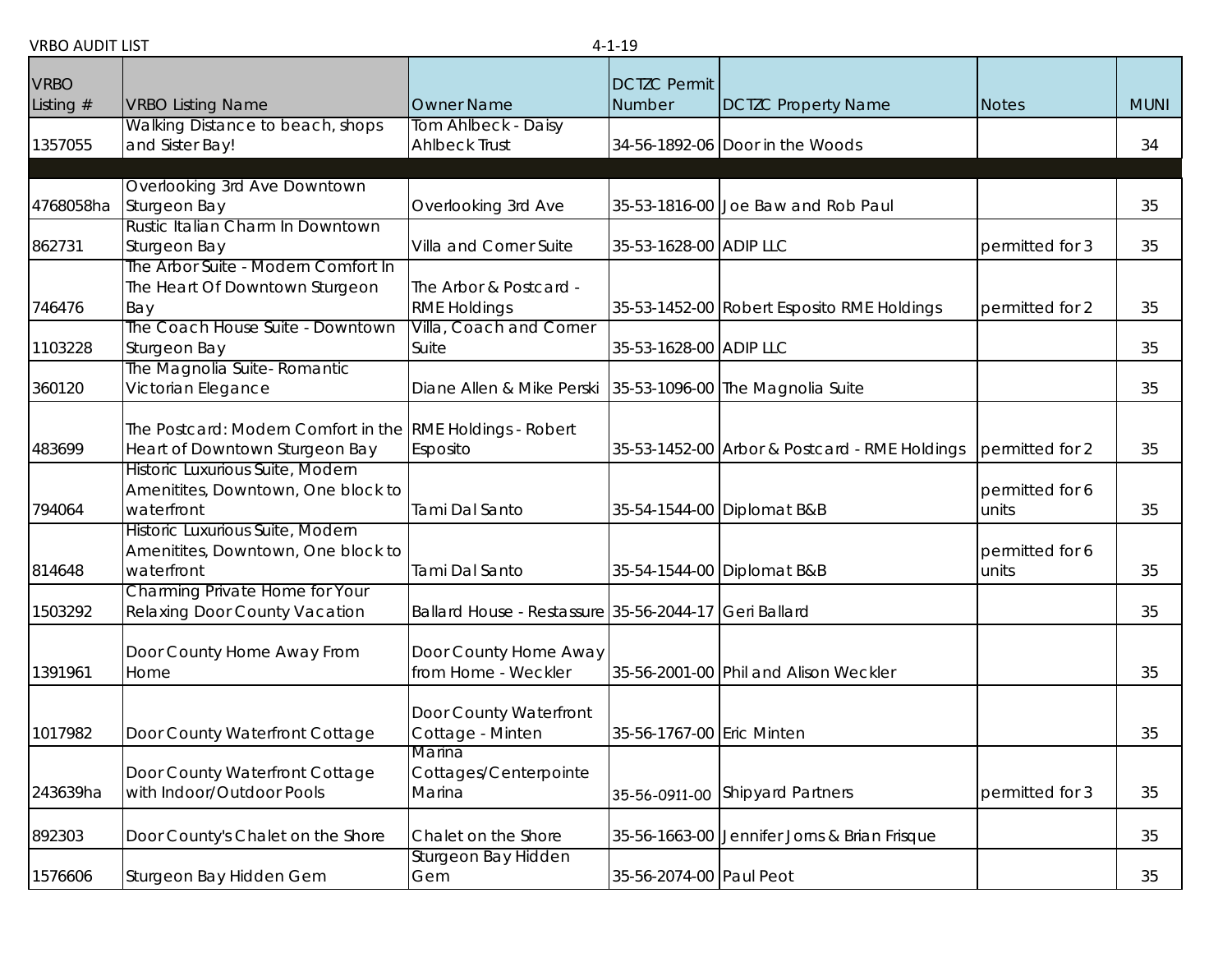| <b>VRBO</b> |                                                                     |                                                        | <b>DCTZC Permit</b>        |                                                               |                 |             |
|-------------|---------------------------------------------------------------------|--------------------------------------------------------|----------------------------|---------------------------------------------------------------|-----------------|-------------|
| Listing $#$ | <b>VRBO Listing Name</b>                                            | <b>Owner Name</b>                                      | Number                     | <b>DCTZC Property Name</b>                                    | <b>Notes</b>    | <b>MUNI</b> |
|             | New Listing - Lagoon Bungalow                                       |                                                        |                            |                                                               |                 |             |
|             | Retreat in Sturgeon Bay, with direct                                |                                                        |                            |                                                               |                 |             |
| 1318797     | water access!                                                       | Lagoon Bungalow                                        | 35-56-1898-00 Anne Thenell |                                                               |                 | 35          |
|             | New Listing!! Beautiful Waterfront                                  |                                                        |                            |                                                               |                 |             |
|             | Retreat On Sturgeon Bay with 114'                                   |                                                        |                            |                                                               |                 |             |
| 1359613     | private doc                                                         | Tacoma Beach Getaway 35-56-0880-00 Anne Thenell        |                            |                                                               |                 | 35          |
|             |                                                                     |                                                        |                            |                                                               |                 |             |
|             | NEW! 'Collectic Farmhouse Suite!' in                                | Hilpipre- 228 N 7th Ave -                              |                            |                                                               |                 |             |
| 7154645ha   | Sturgeon Bay!                                                       | Collectic Farmhouse Suite 35-56-1939-00 Aaron Hilpipre |                            |                                                               |                 | 35          |
| 7571025     | NEW! Downtown Sturgeon Bay Home Ben Keleny - ODK<br>Walk to Bridge! | Properties LLC                                         | 35-56-2017-00 PROPERTIES   | Sunset House - Keleny - ODK                                   | permitted for 2 | 35          |
|             | NEW! Sturgeon Bay Home Near                                         |                                                        |                            |                                                               |                 |             |
| 7124043ha   | Potawatomi State Park!                                              | Port View Cottage                                      |                            | 35-56-1927-00 Christine Dehnert                               |                 | 35          |
|             |                                                                     |                                                        |                            |                                                               |                 |             |
| 1349260     | Sturgeon Bay Waterfront Estate                                      | R & H Bayshore Estate                                  |                            | 35-56-1957-00 Helen & Robin Urban                             |                 | 35          |
|             | The Boathouse Waterfront Home                                       |                                                        |                            |                                                               |                 |             |
| 1314613     | Sturgeon Bay                                                        | The Boathouse                                          |                            | 35-56-1629-06 Bill and Heather Anderson                       |                 | 35          |
|             |                                                                     |                                                        |                            |                                                               |                 |             |
|             | The Corner Suite: Modern Comfort in                                 | Robert and Teresa                                      |                            |                                                               |                 |             |
| 862730      | the Heart of Downtown Sturgeon Bay Esposito                         |                                                        |                            | 35-56-1628-00 Villa and Corner Suite                          | permitted for 3 | 35          |
|             | Waterfront Sturgeon Bay Home w/                                     |                                                        |                            |                                                               |                 |             |
| 4976711ha   | Deck & Fire Pit                                                     | Cheryl Link                                            |                            | 35-56-1875-00 On Bay Thyme                                    |                 | 35          |
|             | Charming Home Within Walking<br>Distance To Beach, Park And         | Perfectly Downtown and                                 |                            |                                                               |                 |             |
| 1073150     | Downtown Shops!                                                     | Delaware Dream                                         |                            | 35-56-1746-00 Carter Holdings                                 | permitted for 2 | 35          |
|             |                                                                     |                                                        |                            |                                                               |                 |             |
|             |                                                                     | Door County Houseboat                                  |                            | The Yacht Harbor LLC & Sturgeon                               |                 |             |
| 1035312     | Mary 1, a Floating Cottage                                          | <b>Rentals LLC</b>                                     |                            | 35-59-1676-00 Bay Marinas.com - Daniel Schott                 | permitted for 4 | 35          |
|             | Newly constructed, Bay Breeze, the                                  |                                                        |                            |                                                               |                 |             |
|             | Floating Cottage. Reserve your stay                                 | Door County Houseboat                                  |                            | The Yacht Harbor LLC & Sturgeon                               |                 |             |
| 1305060     | today!                                                              | <b>Rentals LLC</b>                                     |                            | 35-59-1676-00 Bay Marinas.com - Daniel Schott                 | permitted for 4 | 35          |
|             | Newly Constructed, Pier Relaxn', the                                |                                                        |                            |                                                               |                 |             |
|             | Floating Cottage! Reserve your stay                                 | Door County Houseboat                                  |                            | The Yacht Harbor LLC & Sturgeon                               |                 |             |
| 1305715     | today!                                                              | Rentals LLC                                            |                            | 35-59-1676-00 Bay Marinas.com - Daniel Schott permitted for 4 |                 | 35          |
|             |                                                                     |                                                        |                            |                                                               |                 |             |
|             | Peace of Beach Cottage, private                                     |                                                        |                            |                                                               |                 |             |
|             | cottage on beautiful shores of Door                                 |                                                        |                            |                                                               |                 |             |
| 7189649ha   | County                                                              | Chris Jeanquart                                        |                            | 36-56-1969-00 Jeanquart -3140 Lake Forest Park                |                 | 36          |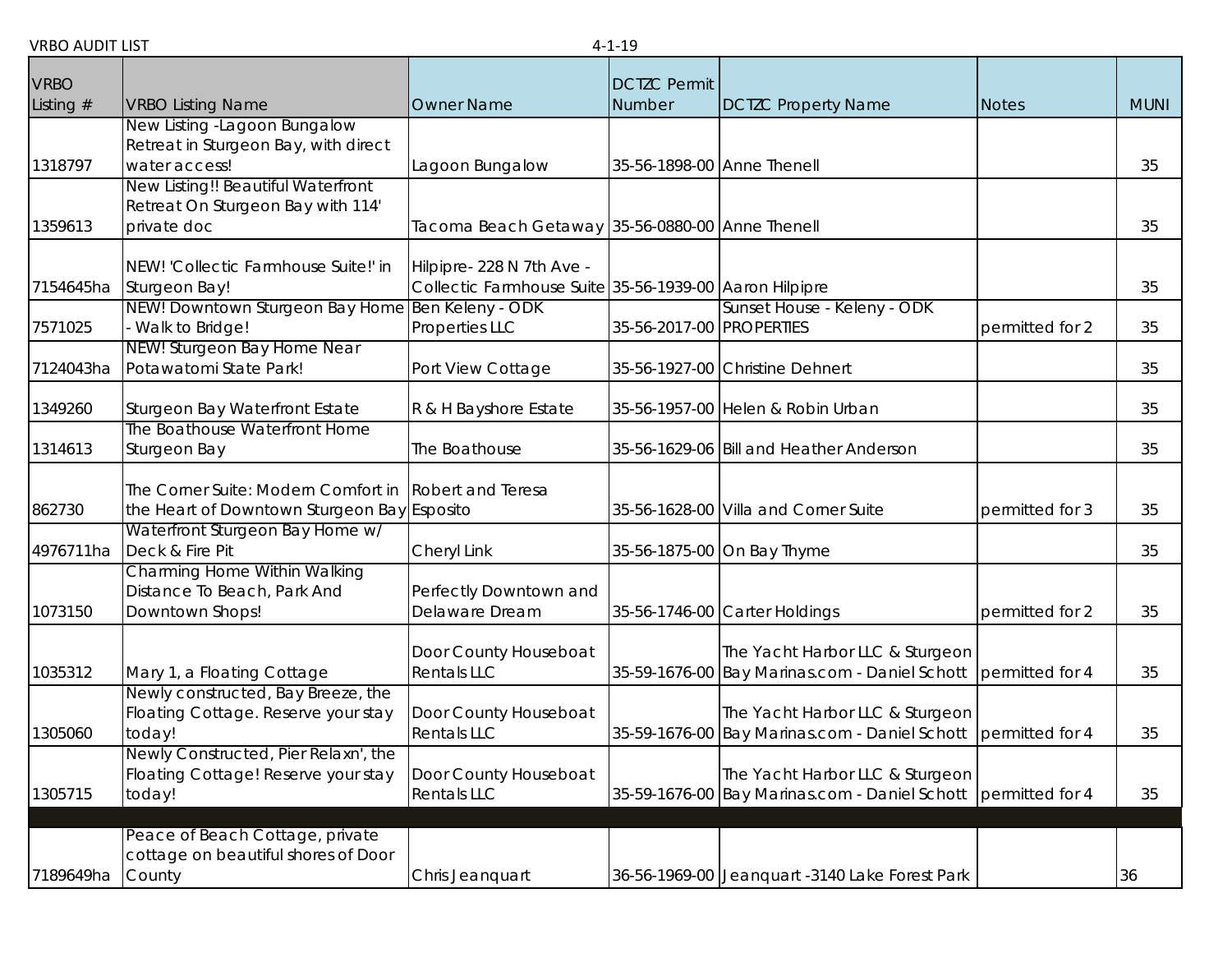| <b>VRBO</b> |                                                                                        |                          | <b>DCTZC Permit</b>       |                                         |                 |             |
|-------------|----------------------------------------------------------------------------------------|--------------------------|---------------------------|-----------------------------------------|-----------------|-------------|
| Listing $#$ | <b>VRBO Listing Name</b>                                                               | <b>Owner Name</b>        | Number                    | <b>DCTZC Property Name</b>              | <b>Notes</b>    | <b>MUNI</b> |
| 418990      | A Scenic Lakefront cottage. Door<br>County spring is comsing soon<br>flowers wildlife  | David & Kay Jenkins      | 36-56-1243-00 Michigan Dr | Jenkins 2359-2361 S Lake                | permitted for 3 | 36          |
| 429277      | Beautiful cozy cottage on Lake<br>Michigan. Steps to sandy beach.<br>Shake off winter! | David & Kay Jenkins      | 36-56-1243-00 Michigan Dr | Jenkins 2359-2361 S Lake                | permitted for 3 | 36          |
| 433883      | Spring is Coming. Soon. Great Lake<br>Michigan Beach in Door County. 4<br>Bed/2 Bath.  | David & Kay Jenkins      | 36-56-1243-00 Michigan Dr | Jenkins 2359-2361 S Lake                | permitted for 3 | 36          |
| 379533      | Beachfront, waterview, RUSTIC, dog<br>friendly, Sturgeon Bay, Door County,<br>sleeps 6 | <b>Firefly Cottages</b>  |                           | 36-56-0879-00 Irene Johnson             | permitted for 3 | 36          |
| 897656      | Lakefront, waterview, sand beach,<br>RUSTIC, dog friendly, Sturgeon Bay<br>Door County | <b>Firefly Cottages</b>  |                           | 36-56-0879-00 Irene Johnson             | permitted for 3 | 36          |
| 437119      | All Season Home- 200 Ft. of<br>Beachfront, Spectacular Views of Lily<br>Bay            | Mike Moreno              |                           | 36-56-1323-00 Moreno All Season Home    |                 | 36          |
| 893687      | Authentic Waterfront Log Cottage<br>On Sand Beach                                      | Pioneer Cottage          |                           | 36-56-0866-00 David Groenfeldt          |                 | 36          |
| 451482      | Sunrises, Quiet Beach WalksRelax<br>with Family & Friends. Dogs<br>Welcome!            | Abode on the Beach       | 36-56-0811-00 Wulf        | Great Wulf Partners LLC/Capn            |                 | 36          |
| 505916      | Lake Michigan Home; Awesome<br>SAND Beach; Taking October<br>Reservations; filling up! | Mike Boyer               |                           | 36-56-1358-00 Boyer Beach House         |                 | 36          |
| 659503      | <b>Beautiful Waterfront Home with</b><br>swimming pond - south unit                    | Joe Fittshur             |                           | 36-56-1329-00 Porthaven Executive Homes | permitted for 2 | 36          |
| 659505      | Beautiful waterfront home with<br>swimming pond - North Unit                           | Joe Fittshur             |                           | 36-56-1329-00 Porthaven Executive Homes | permitted for 2 | 36          |
| 701320      | Merry Breeze 4 Cottage~Romantic<br>Getaway With 212 Ft Of Sandy Lake<br>Michigan Beach | Merry Breeze Unit 4      |                           | 36-55-1438-00 Peggy & Don Donaldson     |                 | 36          |
| 838167      | Arrowhead Waterfront Log Cottage<br>On Sand Beach With Fireplace.                      | <b>Arrowhead Cottage</b> |                           | 36-56-0844-00 Tom Groenfeldt            |                 | 36          |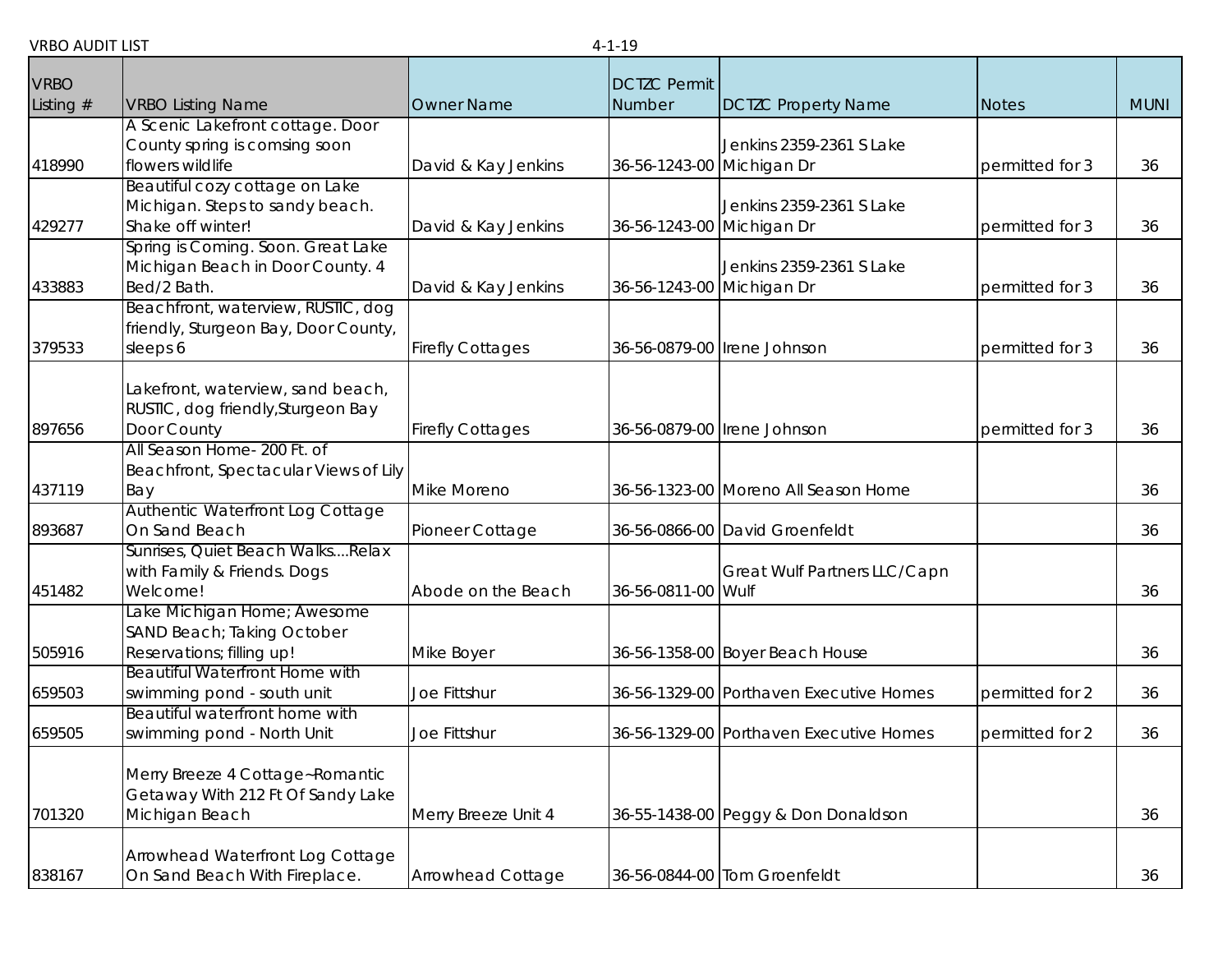|             |                                                                    |                                                           | . <i>.</i>                |                                            |                 |             |
|-------------|--------------------------------------------------------------------|-----------------------------------------------------------|---------------------------|--------------------------------------------|-----------------|-------------|
| <b>VRBO</b> |                                                                    |                                                           | <b>DCTZC Permit</b>       |                                            |                 |             |
| Listing $#$ | <b>VRBO Listing Name</b>                                           | <b>Owner Name</b>                                         | Number                    | <b>DCTZC Property Name</b>                 | <b>Notes</b>    | <b>MUNI</b> |
|             | Sand Beach on Lake Michigan-                                       |                                                           |                           |                                            |                 |             |
| 870129      | Rustic- Tolan's Log Cabin                                          | <b>Tolans Cottage</b>                                     |                           | 36-56-0816-13 Sally Tolan (Sandy Tolan)    |                 | 36          |
|             | Sand Beach For Miles Awaits You,                                   |                                                           |                           |                                            |                 |             |
| 1013091     | <b>Relax And Make Memories</b>                                     | Harbour Lake House                                        | 36-56-1701-00 Tammy Estes |                                            |                 | 36          |
|             |                                                                    | The Clerestory on Lake                                    |                           |                                            |                 |             |
| 1154854     | Get away from it all at this serene,<br>modern Door County estate. | Michigan                                                  | 36-56-1789-00 Kretchmar   | Christopher Mohar and Kerry                |                 | 36          |
|             |                                                                    |                                                           |                           |                                            |                 |             |
|             | Walking distance to Lake Michigan -                                | Clay Banks Woodsy                                         |                           |                                            |                 |             |
| 1489258     | Public Beaches   Family-Pet friendly                               | Retreat                                                   |                           | 36-56-1731-17 David Goettelman             |                 | 36          |
|             |                                                                    |                                                           |                           |                                            |                 |             |
|             | New! Lake Michigan Beach Home                                      |                                                           |                           |                                            |                 |             |
| 1375405     | with 107' of Private Sand Beach                                    | <b>Just Beechy</b>                                        |                           | 36-56-1924-00 Kristin & Theodore Blackwood |                 | 36          |
|             |                                                                    |                                                           |                           |                                            |                 |             |
| 224425      | Beautiful spacious home with 260<br>feet of lakefront              | <b>Steve Pratapas</b>                                     |                           | 39-56-1015-00 White Star Lodge             |                 | 39          |
|             | Breathtaking peaceful Door County                                  |                                                           |                           |                                            |                 |             |
| 1412219     | Vacation Rental                                                    | Dan and Sue Lind                                          |                           | 39-56-1986-00 Sunset Serenity LLC          |                 | 39          |
|             | Door County Shorefront 2 Bedroom                                   |                                                           |                           |                                            |                 |             |
|             | Home On 1.2 Acres w/100 Ft Of                                      |                                                           |                           |                                            |                 |             |
| 559164      | Shoreline                                                          | Cabin Sun Over Beach                                      |                           | 39-56-1398-00 Pat O' Donnell               |                 | 39          |
|             | <b>BOOKING NOW-WATERFRONT-</b>                                     |                                                           |                           |                                            |                 |             |
|             | ISLAND- FIRE PIT-SUNRISE SUNSET-9                                  | Gordon's Isle View                                        |                           | Jane & Brett Barr/ Jerry &                 |                 |             |
| 570935      | MI.TO STURGEON BAY                                                 | Cottages                                                  |                           | 39-56-1648-00 Jacquelyn Gordon             | permitted for 2 | 39          |
|             | Cozy Cottage On The Water: Relax,                                  |                                                           |                           |                                            |                 |             |
| 1447164     | Fish, Kayak<br>Sunset Cliff Cottage - Peaceful &                   | Cottage Creek Ahlswede 39-56-2005-00 Rob & Emily Ahlswede |                           |                                            |                 | 39          |
|             | Serene perched on a 35' Cliff                                      | Jon Hanson / Snug                                         |                           |                                            |                 |             |
| 586665      | breathtaking views                                                 | Harbor                                                    |                           | 39-56-0860-00 Sunset Cliff Cottage         |                 | 39          |
|             | <b>BOOKING NOW! WATERFRONT-</b>                                    |                                                           |                           |                                            |                 |             |
|             | ISLAND-LG.SCREEN PORCH-SUNRISE-                                    | Gordon's Isle View                                        |                           | Jane & Brett Barr/ Jerry &                 |                 |             |
| 810620      | <b>SUNSET-CAMPFIRES</b>                                            | Cottages                                                  |                           | 39-56-1648-00 Jacquelyn Gordon             |                 | 39          |
|             | Cozy newly built home 35 feet off the                              |                                                           |                           |                                            |                 |             |
| 1492937     | Bay with stunning sunsets                                          | Fox Lane Beach House                                      |                           | 39-56-2039-00 Duane and Linda Nolte        |                 | 39          |
|             |                                                                    | Cabin on the Bay -                                        |                           |                                            |                 |             |
| 962273      | Family Friendly Cabin On The Bay!                                  | Goffard                                                   |                           | 39-56-1709-00 Gregory Goffard              |                 | 39          |
|             |                                                                    | <b>Desotell Waterfront</b>                                |                           |                                            |                 |             |
| 1150626     | Dock, Firepit, WIFI, Large Private Yard Property                   |                                                           |                           | 42-56-1781-13 Helen and Tim Desotell       |                 | 42          |
|             |                                                                    |                                                           |                           |                                            |                 |             |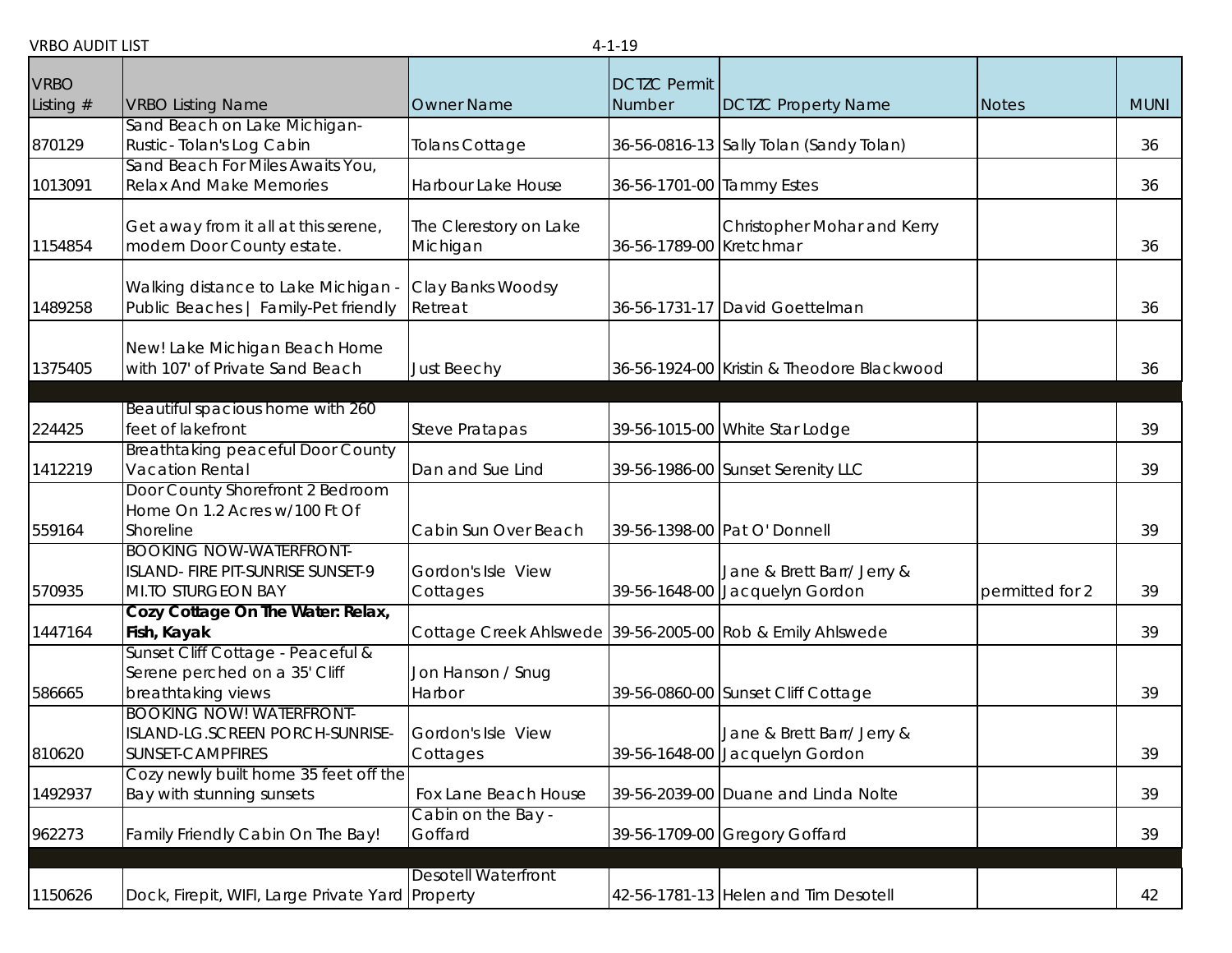| <b>VRBO AUDIT LIST</b> |  |  |
|------------------------|--|--|
|------------------------|--|--|

| <b>VRBO AUDIT LIST</b><br>$4 - 1 - 19$ |                                                                                        |                                            |                               |                                                                   |                 |             |
|----------------------------------------|----------------------------------------------------------------------------------------|--------------------------------------------|-------------------------------|-------------------------------------------------------------------|-----------------|-------------|
| <b>VRBO</b><br>Listing $#$             | <b>VRBO Listing Name</b>                                                               | <b>Owner Name</b>                          | <b>DCTZC Permit</b><br>Number | <b>DCTZC Property Name</b>                                        | <b>Notes</b>    | <b>MUNI</b> |
| 4264111ha                              | Door County, Green Bay waterfront<br>Cottage. 20 minutes to Green Bay<br>and Stur. Bay | Waterfront Cottage - Bur                   |                               | 42-56-1666-00 Waterfront Cottage - Bur                            |                 | 42          |
| 1117085                                | Waterfront Cottage in Southern Door<br>County, near Green Bay and<br>Sturgeon Bay      | Waterfront Cottage<br>Soukup               | 42-56-1774-00 Lisa Soukup     |                                                                   |                 | 42          |
| 702550                                 | 2 Bedroom 1 bath on Lake Michigan                                                      | <b>Bill Smardo</b>                         | 46-55-0603-00 Smardo          |                                                                   |                 | 46          |
| 1548669                                | 2 Bedroom(sleeps 6) Cottage on<br>Lake Michigan includes 2 Kayaks!                     | Dan Jorgenson & Naomi<br><b>Burke</b>      | 46-56-1937-00 Skinny Dip      | Detriot Harbor Homestead -                                        |                 | 46          |
| 557405                                 | 60 Acre Farmhouse, Grat property to<br>enterain friends family and children            | Dan Jorgenson                              |                               | 46-56-1332-00 Buckwild Farm                                       |                 | 46          |
| 285175                                 | Amazing Sunsets*80ft shore* 25<br>acres*great cottage                                  | Amy Jorgenson                              |                               | 46-56-0581-00 Funks Cottage                                       |                 | 46          |
| 292728                                 | Beautiful lake front 4 bedrom home<br>with incredible sunsets                          | <b>RC Rudolph</b>                          |                               | 46-55-0566-00 Cascio Cottages                                     |                 | 46          |
| 1391479                                | <b>Breezy Beach Cottage</b>                                                            | <b>Richard Tobey</b>                       |                               | 46-56-1940-00 Breezy Beach                                        |                 | 46          |
| 806333                                 | Century farmhouse with 4 bedrooms<br>and large outside deck.                           | Debra Sheridan (Thielke)<br>and Dawn Chier |                               | 46-56-1867-00 Old Orchard Century Farmhouse                       |                 | 46          |
| 1054806                                | Cute Cabin Located Close to Beach<br>On Washington Island, Lake<br>Michigan            | Dawn Chier                                 |                               | 46-55-0731-00 Coffee Creek Cabins                                 | permitted for 2 | 46          |
| 780911                                 | Great sunrises 200 ft of Lake<br>Michigan Shorefront 1.5 acres, 2<br>bedroom 1 bath    | Greg & Kristine Koetter                    | 46-56-1588-00 Koetter         |                                                                   |                 | 46          |
| 594977                                 | Home Owner Custom Built Log Cabin Dan & Lory Porter                                    |                                            |                               | 46-56-1668-00 Log Cabin House - Porter                            |                 | 46          |
| 1243560                                | Initiative's Retreat - Ultimate<br>Lakefront Destination!                              | Initiatives Retreat LLC                    |                               | 46-56-1846-00 Initiatives Retreat                                 |                 | 46          |
| 1308276                                | Spacious Washington Island Home<br>4bed 2bath                                          | Carol Lemon                                |                               | <b>Washington Island Historical</b><br>46-56-1917-00 Home - Lemon |                 | 46          |
| 806850                                 | Washington Island Westside<br><b>Shorefront Home</b>                                   | William & Mary Filer                       |                               | 46-56-1428-00 Above and Beyond Cottage                            |                 | 46          |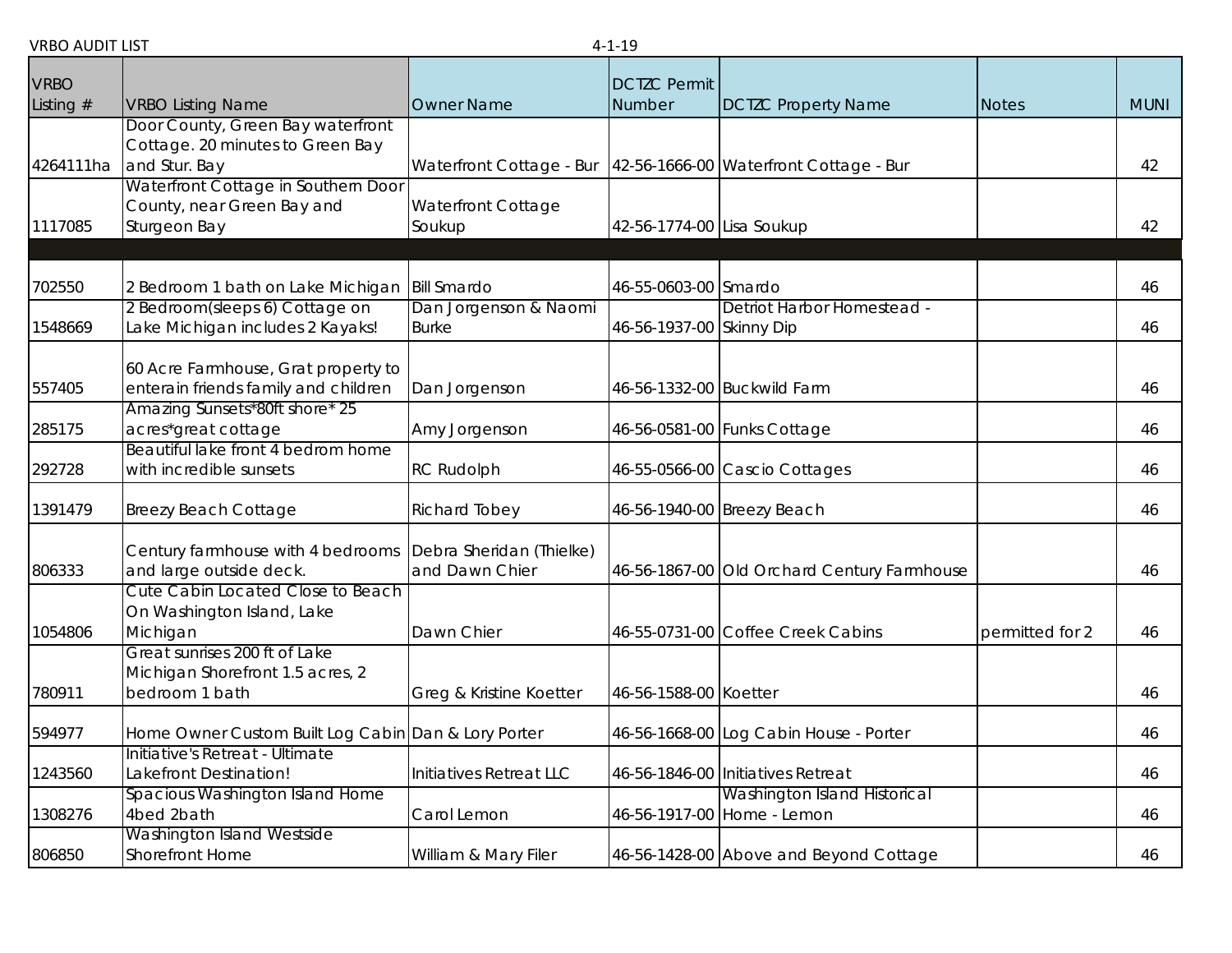| <b>VRBO</b><br>Listing $#$ | <b>VRBO Listing Name</b>                                                 | <b>Owner Name</b> | DCTZC Permit<br>Number | <b>DCTZC Property Name</b>                                        | <b>Notes</b> | <b>MUNI</b> |
|----------------------------|--------------------------------------------------------------------------|-------------------|------------------------|-------------------------------------------------------------------|--------------|-------------|
| 1392021                    | Waterfront cottage on Detroit<br>Harbor. Beautiful beach and<br>dockage. | Leon A Shellswick |                        | 46-55-0587-00 Spring Beach Cottage                                |              | 46          |
| 1282279                    | Wickman Waterfront Cottage<br>overlooking Hog Island                     | Lynn Carpenter    |                        | Lakefront Cottage - Wickman<br>46-56-1968-00 Waterfront Carpenter |              | 46          |

|         | <b>Your Home Base for Discovering</b>                            |                           |
|---------|------------------------------------------------------------------|---------------------------|
| 1375338 | <b>Green Bay &amp; Door County!</b>                              | Not in Door County        |
|         | 2 Bdrm Waterfront condo in beautiful                             |                           |
|         | Algoma, minutes to Door County                                   |                           |
| 1318887 | and Lambeau                                                      | Not in Door County        |
|         | Beautiful Apartments in a turn-of-the-                           |                           |
| 428159  | century historic building                                        | <b>Not in Door County</b> |
|         | Rivers Edge Condominiums,                                        |                           |
|         | Waterfront condos located in                                     |                           |
| 843879  | Algoma WI. Lake Michigan                                         | Not in Door County        |
|         | <b>Beautiful Gem of a Home in Algoma</b>                         |                           |
| 4590279 | Wisconsin                                                        | Not in Door County        |
|         | <b>Homey Lakefront Condo In Serene</b>                           |                           |
|         | Algoma, WI, A Stone's Throw From                                 |                           |
| 480722  | <b>Door County</b>                                               | Not in Door County        |
|         | <b>Home Base for Discovering Green</b>                           |                           |
| 25466   | <b>Bay &amp; Door County!</b>                                    | Not in Door County        |
|         |                                                                  |                           |
|         | Waterfront, Beautiful Sunrises, WIFI,                            |                           |
| 344207  | Direct TV, Sleeps a Family of Six.                               | Not in Door County        |
| 394047  | Secluded Beach Cottage - 100ft of                                |                           |
|         | Private, Sandy Beachfront                                        | Not in Door County        |
|         |                                                                  |                           |
| 405736  | Captains Cove - Spectacular<br>Lakefront Home W/Pool - Sleeps 15 |                           |
|         | Cozy Condo with Gorgeous Views on                                | Not in Door County        |
| 1414157 | Lake Michigan                                                    | Not in Door County        |
|         | Charming farmhouse located near                                  |                           |
|         | National Shrine of Our Lady of Good                              |                           |
| 1574130 | Help                                                             | <b>Not in Door County</b> |
|         | Modern Condo just steps from Lake                                |                           |
| 1364728 | Michigan.                                                        | <b>Not in Door County</b> |
|         |                                                                  |                           |